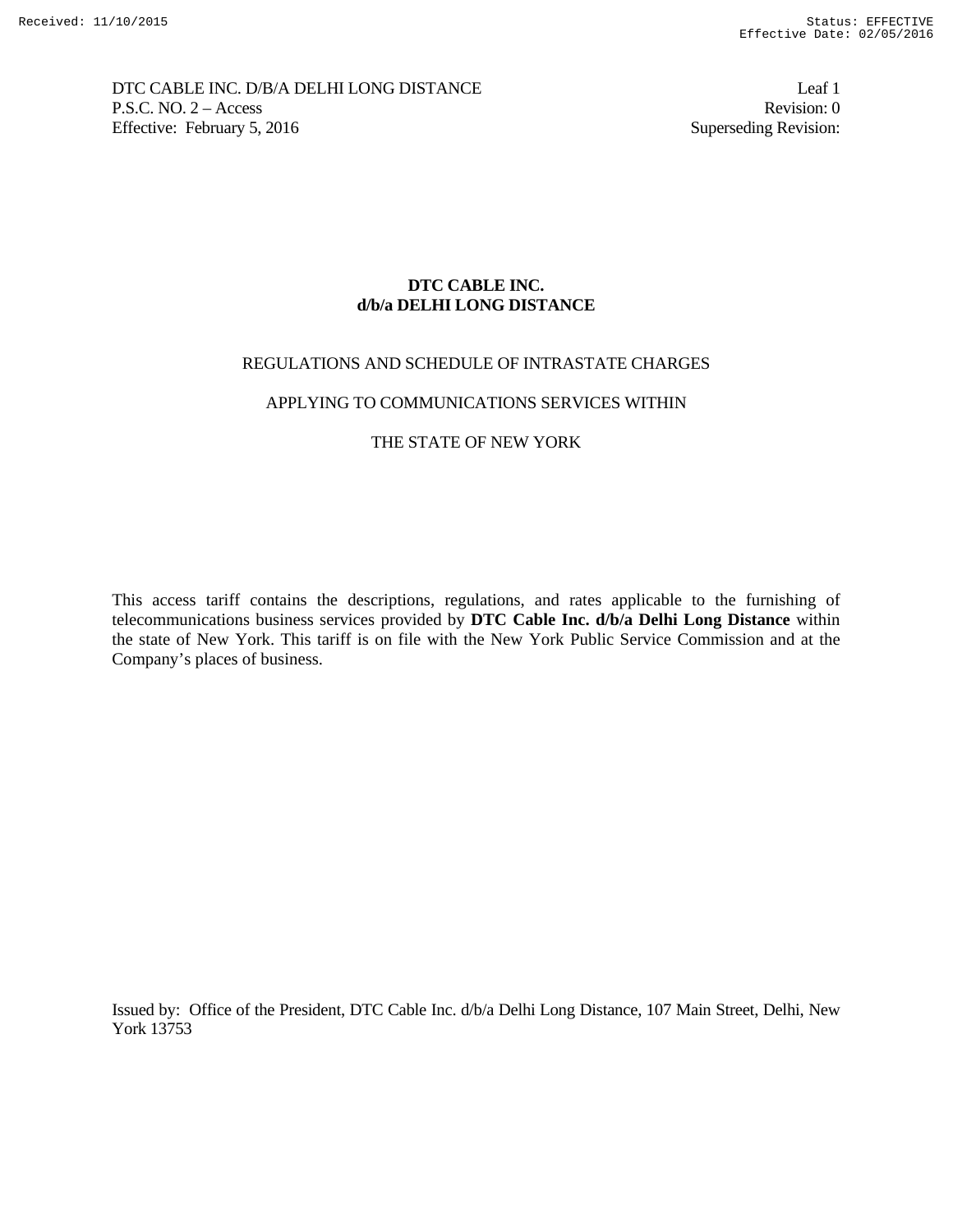DTC CABLE INC. D/B/A DELHI LONG DISTANCE Leaf: 2 P.S.C. NO. 2 – Access Revision: 0 Effective: February 5, 2016 Superseding Revision:

# CONTACTING THE PUBLIC SERVICE COMMISSION

In the case of a dispute between the Customer and the Company which cannot be resolved with mutual satisfaction, the Customer may file a complaint by contacting the New York State Department of Public Service by phone, online or by mail.

1. By Phone:

Helpline (for complaints/inquiries):

- 1-800-342-3377 for Continental United States
- 1-800-662-1220 for Hearing/Speech Impaired: TDD
- $\bullet$  518-472-8502 for fax
- 2. Online:

http://www.dps.ny.gov/complaints.html or,

3. By Mail:

NYS Department of Public Service Office of Consumer Services 3 Empire State Plaza Albany, NY 12223-1350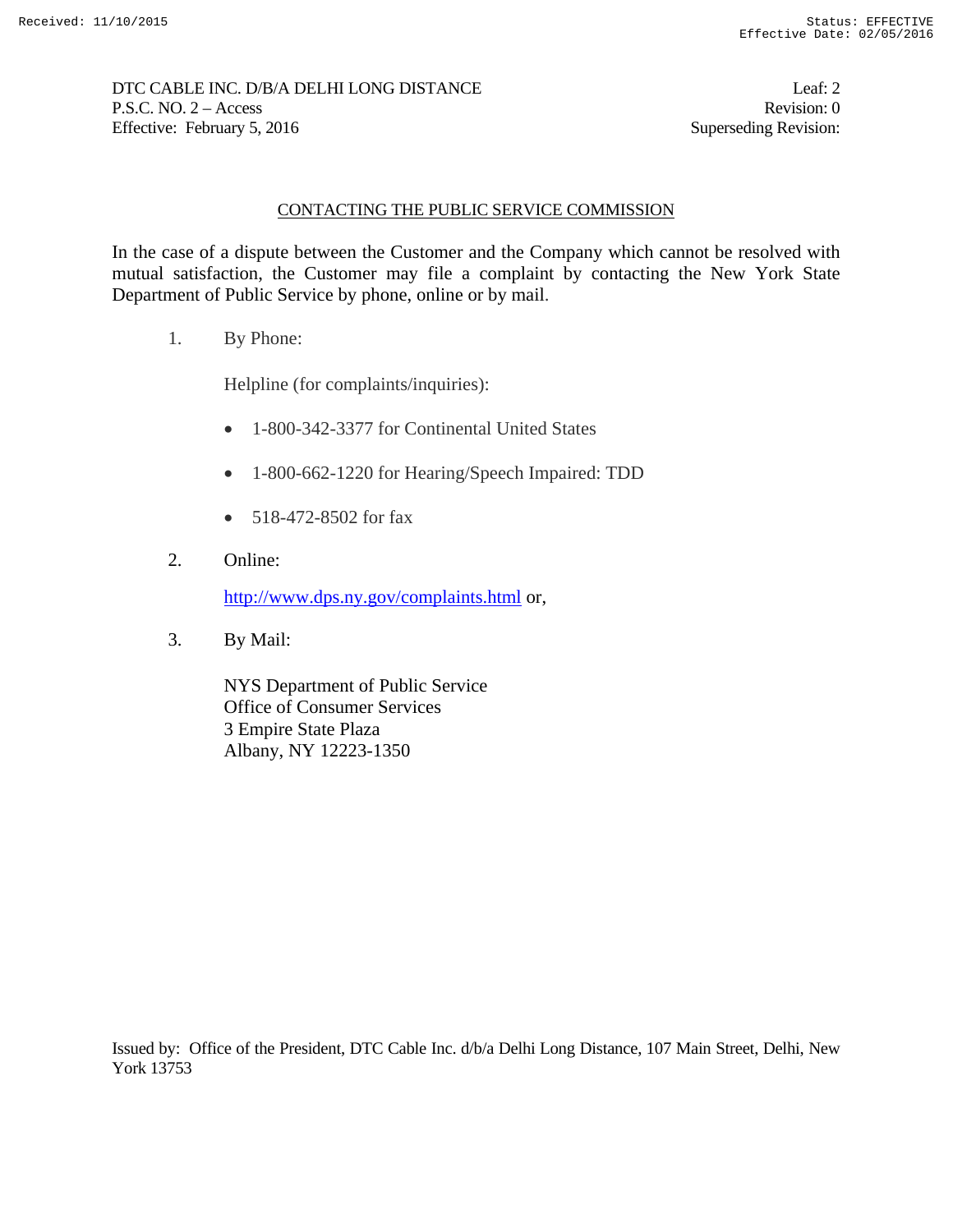DTC CABLE INC. D/B/A DELHI LONG DISTANCE Leaf: 3 P.S.C. NO. 2 – Access Revision: 0<br>Effective: February 5, 2016 Superseding Revision: 0 Effective: February 5, 2016

## TABLE OF CONTENTS

| Title Leaf                                | Leaf 1    |
|-------------------------------------------|-----------|
| Contacting the Public Service Commission  | Leaf 2    |
| <b>Table of Contents</b>                  | Leaf 3    |
| <b>Concurring Carriers</b>                | Leaf 4    |
| <b>Connecting Carriers</b>                | Leaf 4    |
| <b>Other Participating Carriers</b>       | Leaf 4    |
| <b>Explanation of Notes</b>               | Leaf 5    |
| <b>General Regulations</b>                | Section 1 |
| <b>Rules and Regulations</b>              | Section 2 |
| <b>Switched Access</b>                    | Section 3 |
| <b>Special Access</b>                     | Section 4 |
| Special Arrangements / Customer Contracts | Section 5 |
| <b>Telephone Service Priority</b>         | Section 6 |
| <b>Special Services Discount Program</b>  | Section 7 |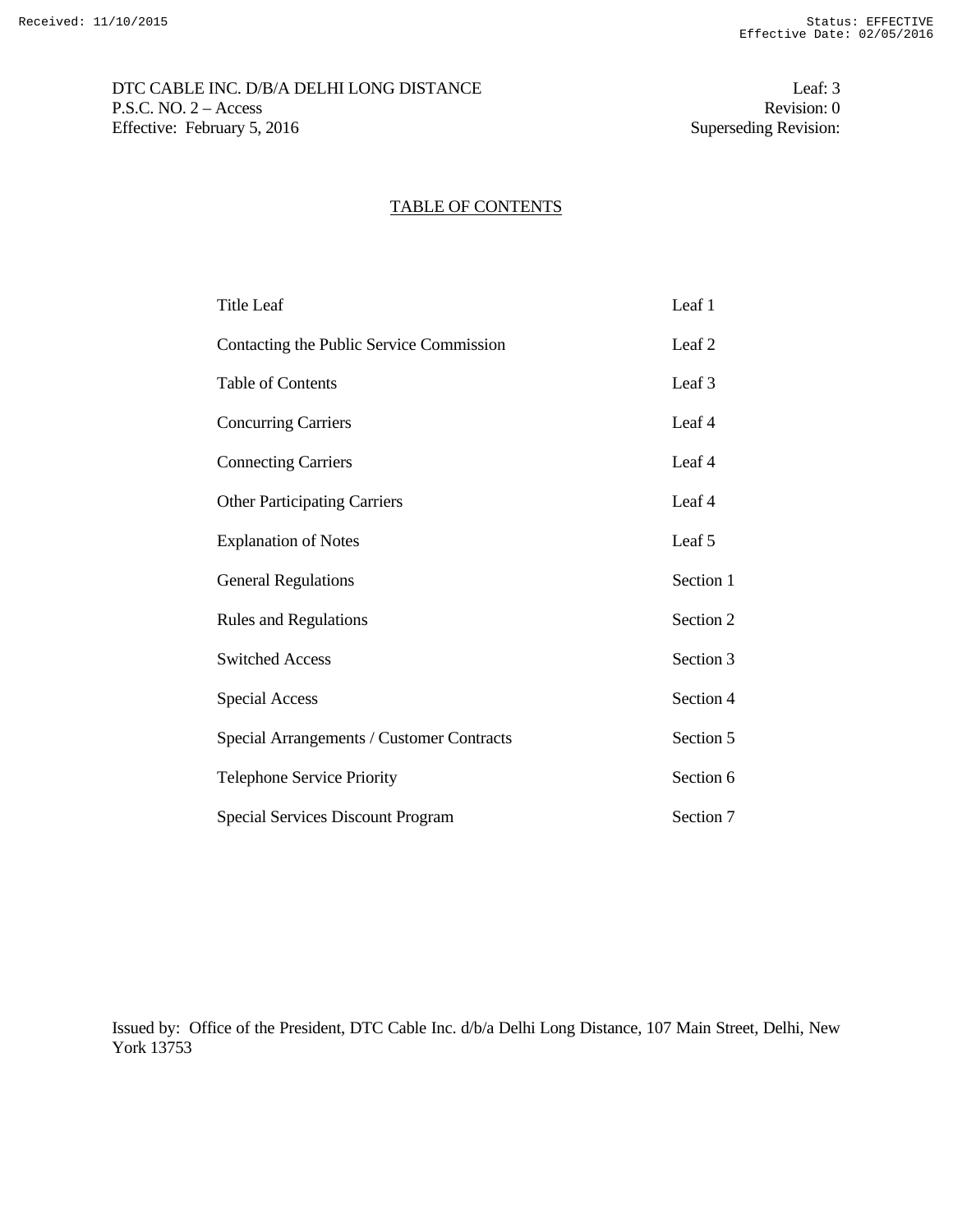DTC CABLE INC. DBA DELHI LONG DISTANCE Leaf: 4 P.S.C. NO. 2 – Access Revision: 1 Effective: September 7, 2017 Superseding Revision: 0

## CONCURRING CARRIERS

None None

### CONNECTING CARRIERS

None None

## OTHER PARTICIPATING CARRIERS

#### None

**(N)** 

## CONCURRENCE AND EXCEPTIONS

DTC Cable, Inc. concurs in Verizon New York Inc. PSC NY No. 8 – Communications except for the following:

- Optional Services, Directory Listing Service
- Optional Services, Directory Assistance
- Optional Services, Information Services and Mass Announcement (976/394 and 970/540)
- Rates and Charges, Common Channel Signaling Network Interconnection (CCS/SS7)
- Rates and Charges, Optional Services, Directory Assistance

**(N)**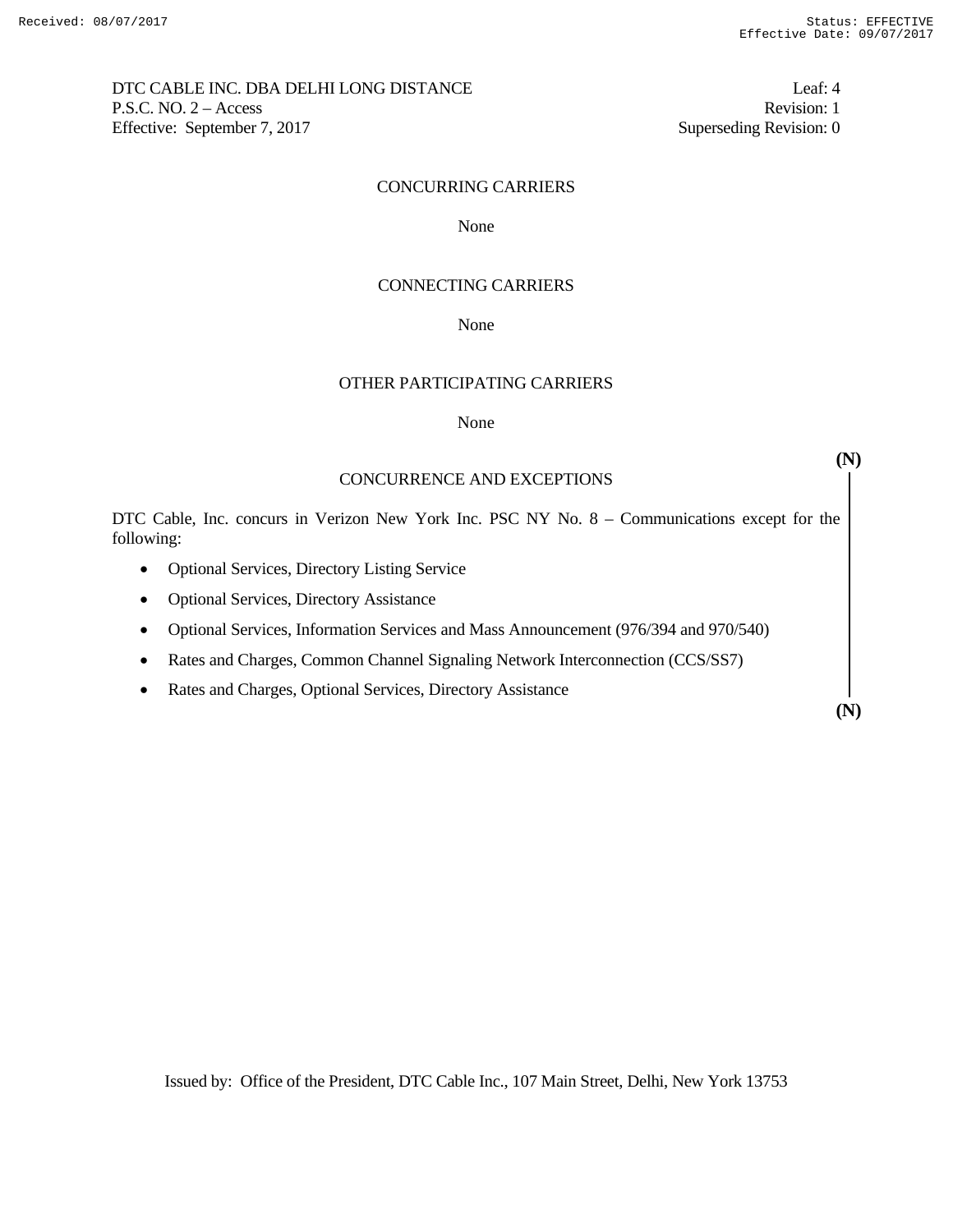DTC CABLE INC. D/B/A DELHI LONG DISTANCE Leaf: 5 P.S.C. NO. 2 – Access Revision: 0 Effective: February 5, 2016 Superseding Revision:

### EXPLANATION OF NOTES

- (C) Indicates Changed Regulation
- (D) Indicates Discontinued Rate or Regulation
- (I) Indicated Rate Increase
- (M) Indicates Move in Location of Text
- (N) Indicates New Rate or Regulation
- (R) Indicates Rate Reduction
- (T) Indicates Change of Text Only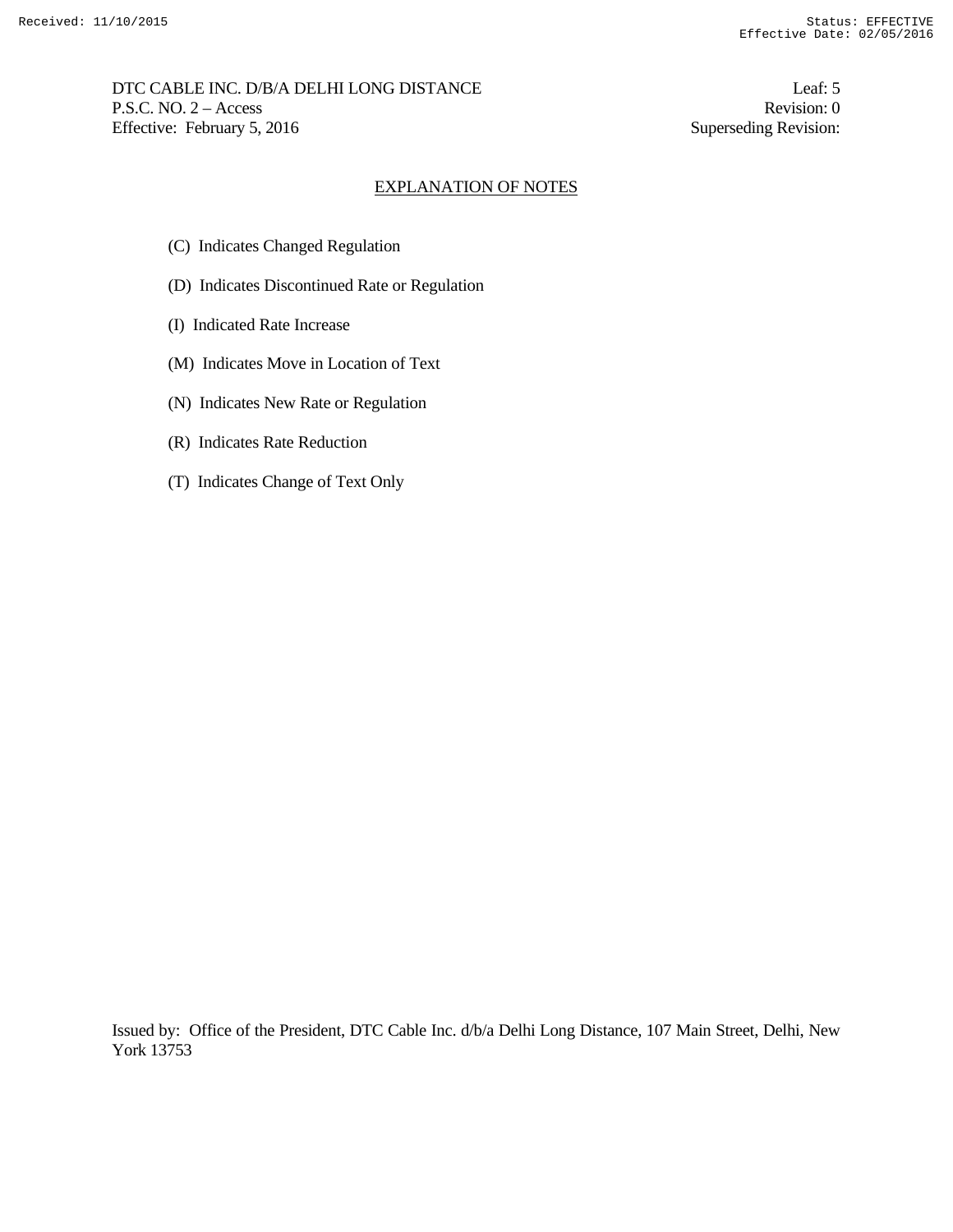# DTC CABLE INC. D/B/A DELHI LONG DISTANCE Leaf: 6 P.S.C. NO. 2 – Access Revision: 0<br>Effective: February 5, 2016 Superseding Revision: 0 Effective: February 5, 2016

## **CONTENTS**

## SECTION 1 – GENERAL REGULATIONS

| 1.2 |  |
|-----|--|
| 1.3 |  |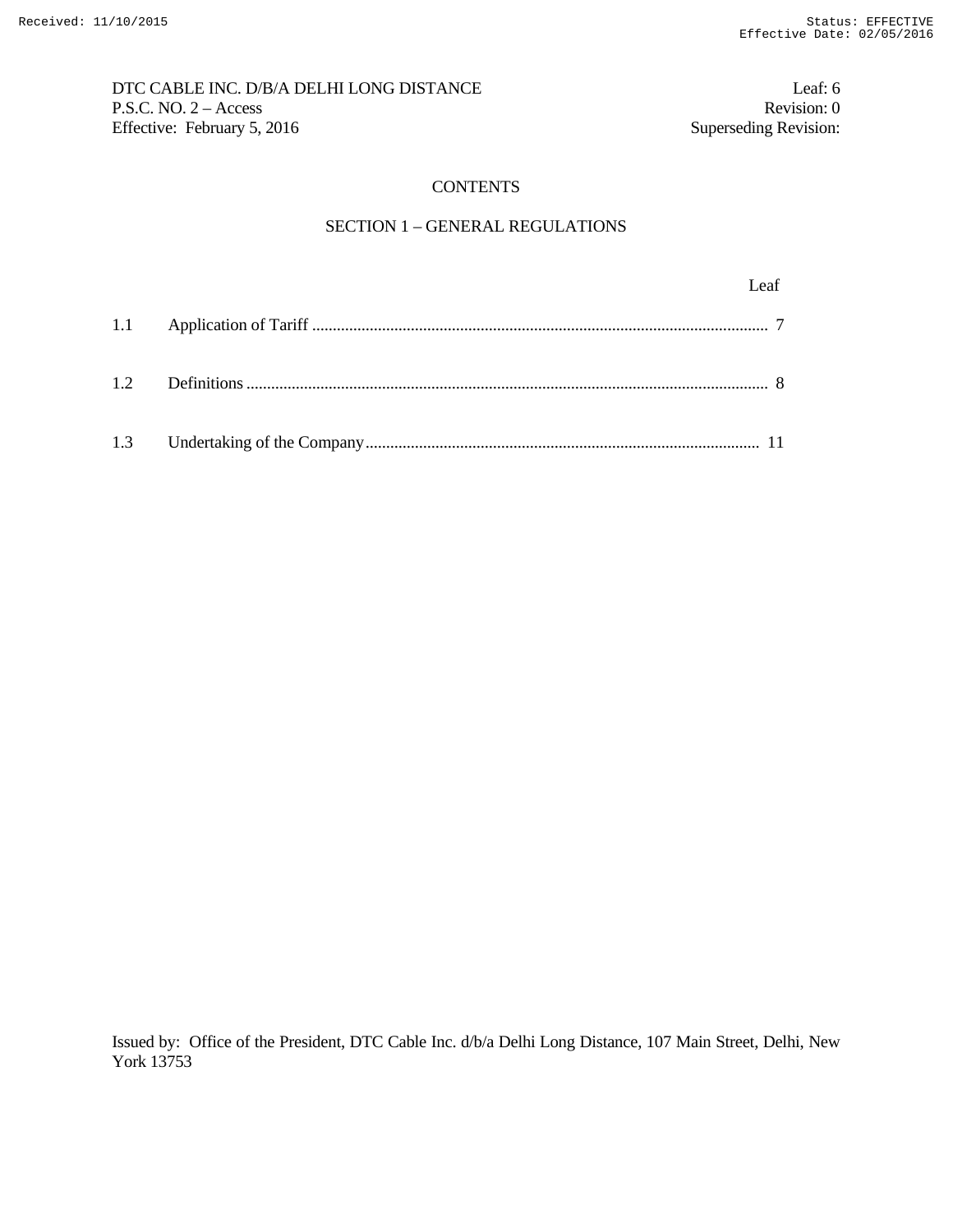# DTC CABLE INC. D/B/A DELHI LONG DISTANCE Leaf: 7 P.S.C. NO. 2 – Access Revision: 0 Effective: February 5, 2016 Superseding Revision:

# SECTION 1 – GENERAL REGULATIONS

## 1.1 APPLICATION OF TARIFF

- 1. This tariff contains regulations, rates and charges applicable to the provision of access services by DTC Cable Inc. d/b/a Delhi Long Distance ("Company") to Customers.
- 2. The provision of service by the Company as set forth in this tariff does not constitute a joint undertaking with the Customer for the furnishing of any service.
- 3. Switch Access service is available only to certified telecommunications carriers located throughout the State of New York.
- 4. Other services contained in this tariff are available to business customers for wholesale or retail purposes pursuant to customer specific contract terms. Such contract terms will include
- 5. The Company does not provide either retail residential or basic business services.
- 6. When services and facilities are provided in part by the Company and in part by other Companies, the regulations of the Company apply to that portion of the service or facilities which it supplies.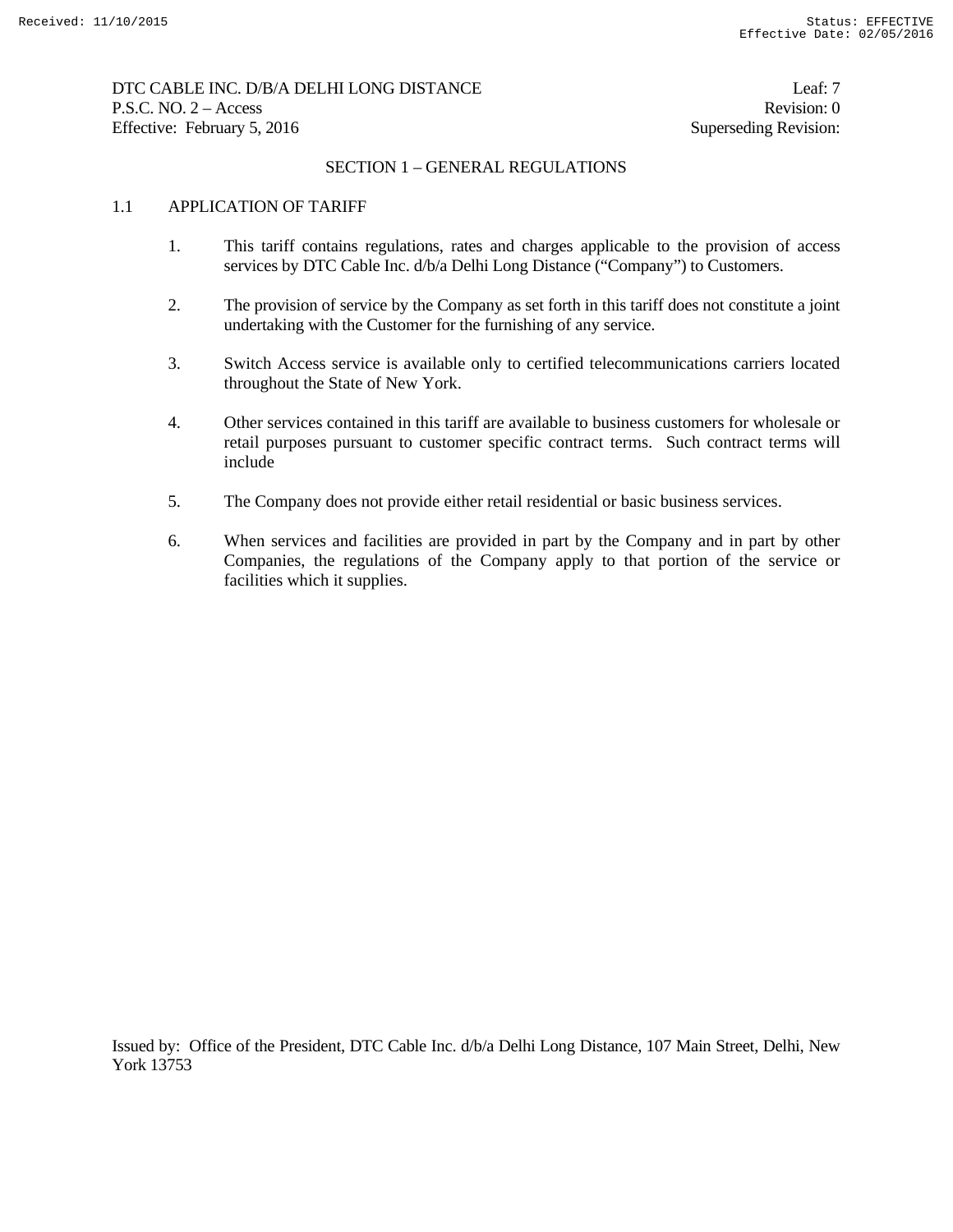# DTC CABLE INC. D/B/A DELHI LONG DISTANCE Leaf: 8 P.S.C. NO. 2 – Access Revision: 0 Effective: February 5, 2016 Superseding Revision:

# SECTION 1 – GENERAL REGULATIONS (Cont'd)

## 1.2 DEFINITIONS

ACCESS CODE – Denotes a uniform code assigned by the Company to an individual Customer. The code has the form 10XXX, 10XXXXX, 950–0XXX, or 950–1XXX.

ACCESS MINUTES – Denotes that usage of exchange facilities in intrastate service for the purpose of calculating chargeable usage.

ACCESS TANDEM – A switching system that provides a traffic concentration and distribution function for originating or terminating traffic between end offices and a Customer's premises.

ANSWER SUPERVISION – The transmission of the switch trunk equipment supervisory signal (off–hook or on–hook) to the Customer's point of termination as an indication that the called party has answered or disconnected.

CALL – A Customer attempt for which the complete address code is provided to the service end office.

CARRIER OR COMMON CARRIER – Any individual, partnership, association, corporation or other entity engaged in intrastate communication for hire by wire or radio between two or more exchanges.

CENTRAL OFFICE – A local Company switching system where exchange service customer station loops are terminated for purposes of interconnection to each other and to trunks.

CHANNEL – A communications path between two or more points of termination.

COMMUNICATIONS SYSTEM – Denotes channels and other facilities that are capable of communications between terminal equipment provided by other than the Company.

COMPANY – (company name)

CUSTOMER – Any individual, partnership, association, corporation or other entity that subscribes to the services offered under this tariff, including both Interexchange Carriers and End Users.

CUSTOMER DESIGNATED PREMISES – The premises specified by the Customer for termination of Access Services.

DUAL TONE MULTIFREQUENCY (DTMF) – Tone signaling, also known as touch tone signaling.

END OFFICE SWITCH – A Company switching system where exchange service customer station loops are terminated for purposes of interconnection to each other and to trunks.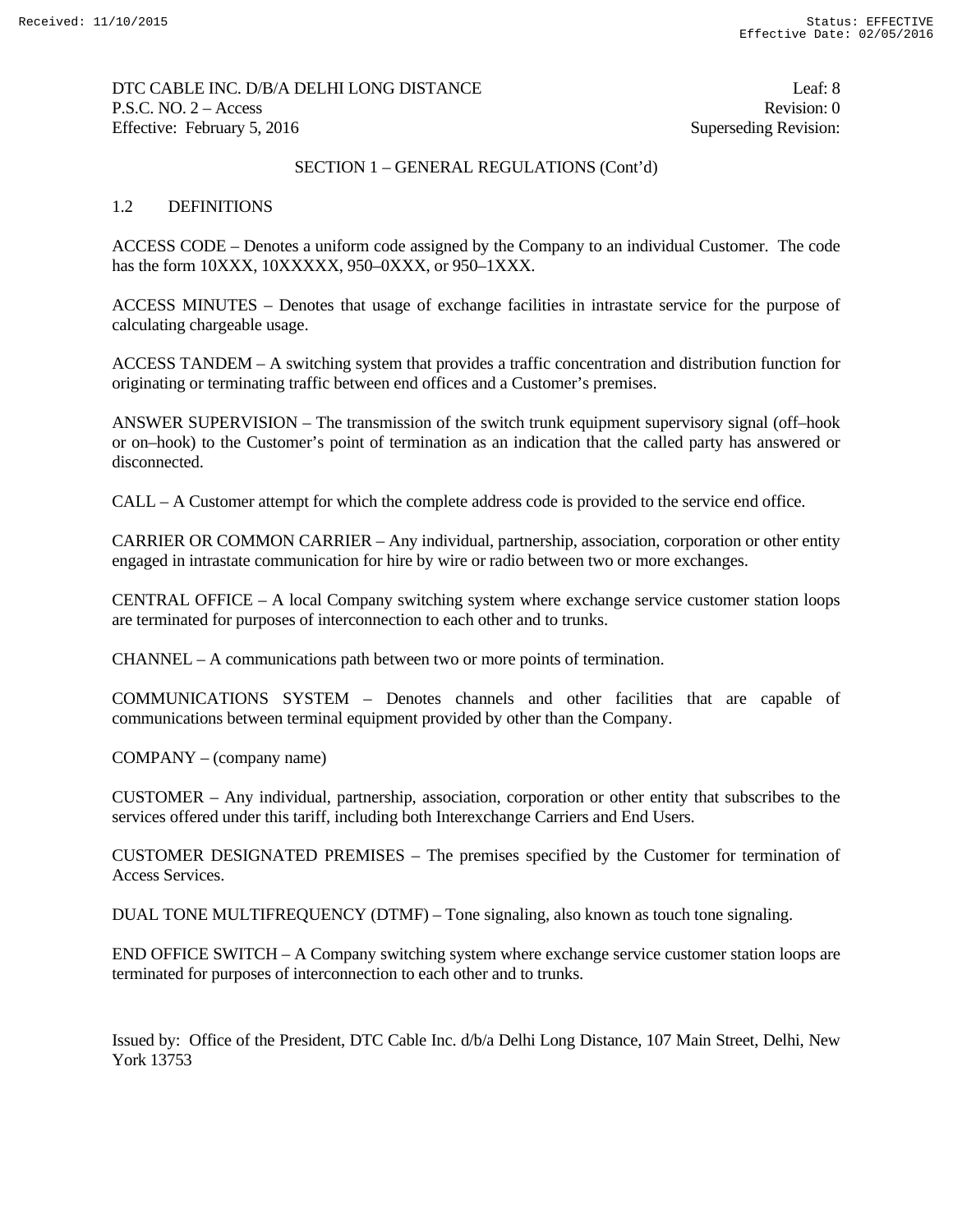## DTC CABLE INC. D/B/A DELHI LONG DISTANCE Leaf: 9 P.S.C. NO. 2 – Access Revision: 0 Effective: February 5, 2016 Superseding Revision:

## SECTION 1 – GENERAL REGULATIONS, (Cont'd)

## 1.2 DEFINITIONS (Cont'd)

END USER – Any customer of an intrastate telecommunications service that is not a Carrier or Common Carrier, except that a Carrier shall be deemed to be an End User when such Carrier uses a telecommunications service for administrative purposes. A person or entity that offers telecommunications service exclusively as a reseller shall be deemed to be an End User if all resale transmissions offered by such reseller originate on the premises of such reseller when making such service available to others, directly or indirectly.

## ENTRY SWITCH – First point of switching.

EXCHANGE – A group of lines in a unit generally smaller than a LATA established by the Company for the administration of communications service in a specified area. An Exchange may consist of one or more central offices together with the associated facilities used in furnishing communications service within that area.

FACILITIES – Denotes any cable, poles, conduit, carrier equipment, wire center distribution frames, central office switching equipment, etc., utilized to provide the service offered under this tariff.

FIRST POINT OF SWITCHING – The first Company location at which switching occurs on the terminating path of a call proceeding from the Customer premises to the terminating end office and, at the same time, the last Company location at which switching occurs on the originating path of a call proceeding from the originating end office to the Customer premises.

INTERSTATE COMMUNICATIONS – Any communications with that crosses over a state boundary. Interstate Communications includes interstate and international communications.

INTRASTATE COMMUNICATIONS – Any communication that originates and terminates within the same state and is subject to oversight by a state regulatory commission as provided by the laws of the state involved.

LOCAL ACCESS AND TRANSPORT AREA (LATA) – A geographic area established for the provision and administration of communications service. A LATA encompasses designated exchanges, which are grouped to serve common social, economic and other purposes.

LOCAL CALLING AREA – A geographical area, as defined in the Company's local or general exchange service tariff in which an End User may complete a call without incurring toll usage charges.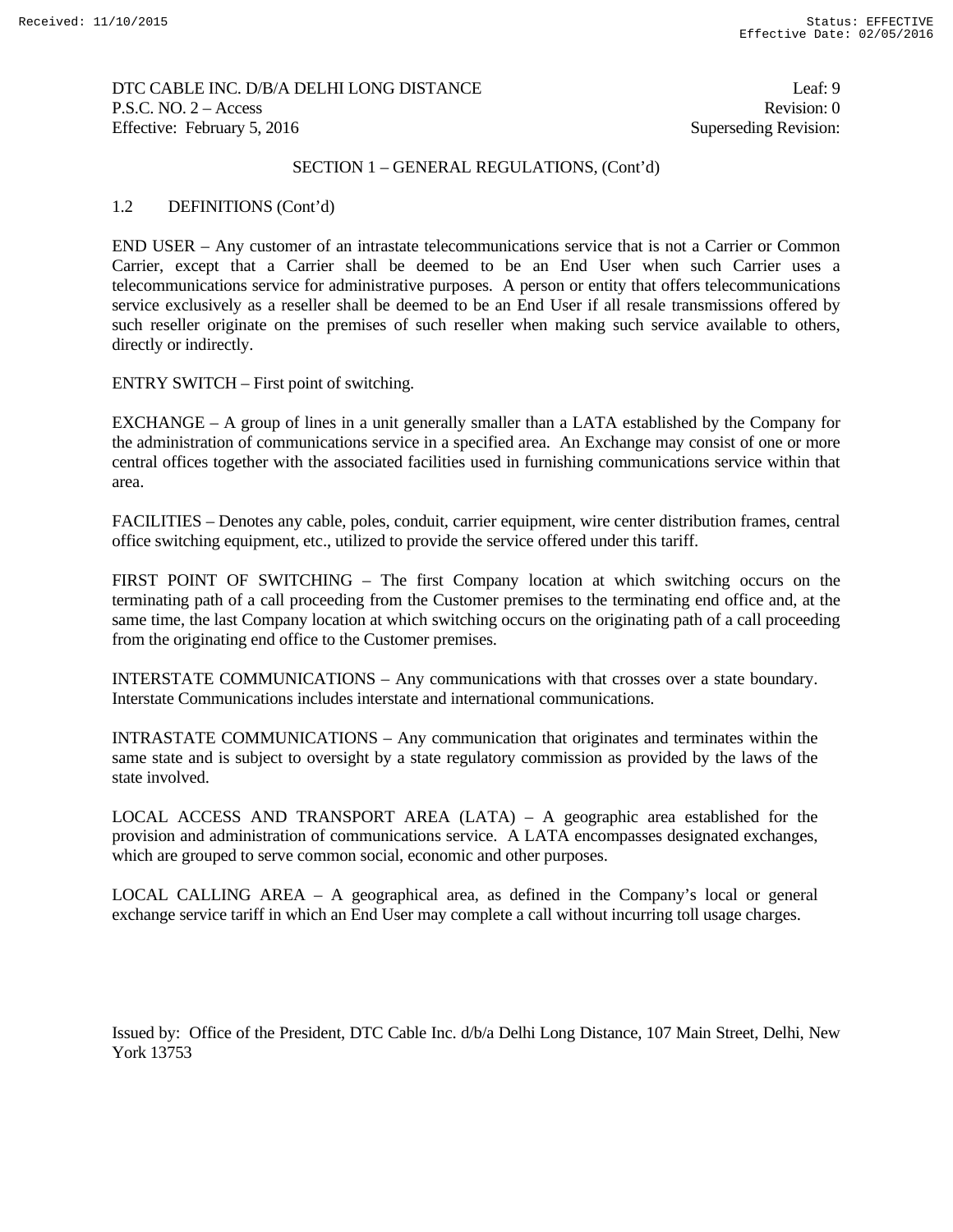DTC CABLE INC. D/B/A DELHI LONG DISTANCE Leaf: 10 P.S.C. NO. 2 – Access Revision: 0 Effective: February 5, 2016 Superseding Revision:

## SECTION 1 – GENERAL REGULATIONS, (Cont'd)

1.2 DEFINITIONS (Cont'd)

MESSAGE – A Message is a Call as defined above.

OFF–HOOK – The active condition of Switched Access Service or a telephone exchange line.

ON–HOOK – The idle condition of Switched Access Service or a telephone exchange line.

ORIGINATING DIRECTION – The use of Switched Access Service for the origination of calls from an End User premises to a carrier's premises.

POINT OF TERMINATION – The point of demarcation within a customer–designated premises at which the Company's responsibility for the provision of access service ends. The point of demarcation is the point of interconnection between Company communications facilities and customer–provided facilities as defined in Part 68 of the Federal Communications Commission's Rules and Regulations.

PREMISES – A building or buildings on contiguous property, not separated by a public highway or right– of–way.

SERVING WIRE CENTER – The wire center from which the Customer–designated premises normally obtains dial tone from the Company.

SPECIAL ACCESS CIRCUIT – The physical pathway for transmission of information between a dedicated originating point and a dedicated terminating point.

TERMINATING DIRECTION – The use of Switched Access Service for the completion of calls from a carrier's premises to an End User premises.

TRANSMISSION PATH – An electrical path capable of transmitting signals within the range of the service offering. A transmission path is comprised of physical or derived facilities consisting of any form or configuration of plant used in the telecommunications industry.

TRUNK – A communications path connecting two switching systems in a network, used in the establishment of an end–to–end connection.

TRUNK GROUP – A set of trunks which are traffic engineered as a unit for the establishment of connections between switching systems in which all of the communications paths are interchangeable.

WIRE CENTER – A physical location in which one or more central offices, used for the provision of exchange services, are located.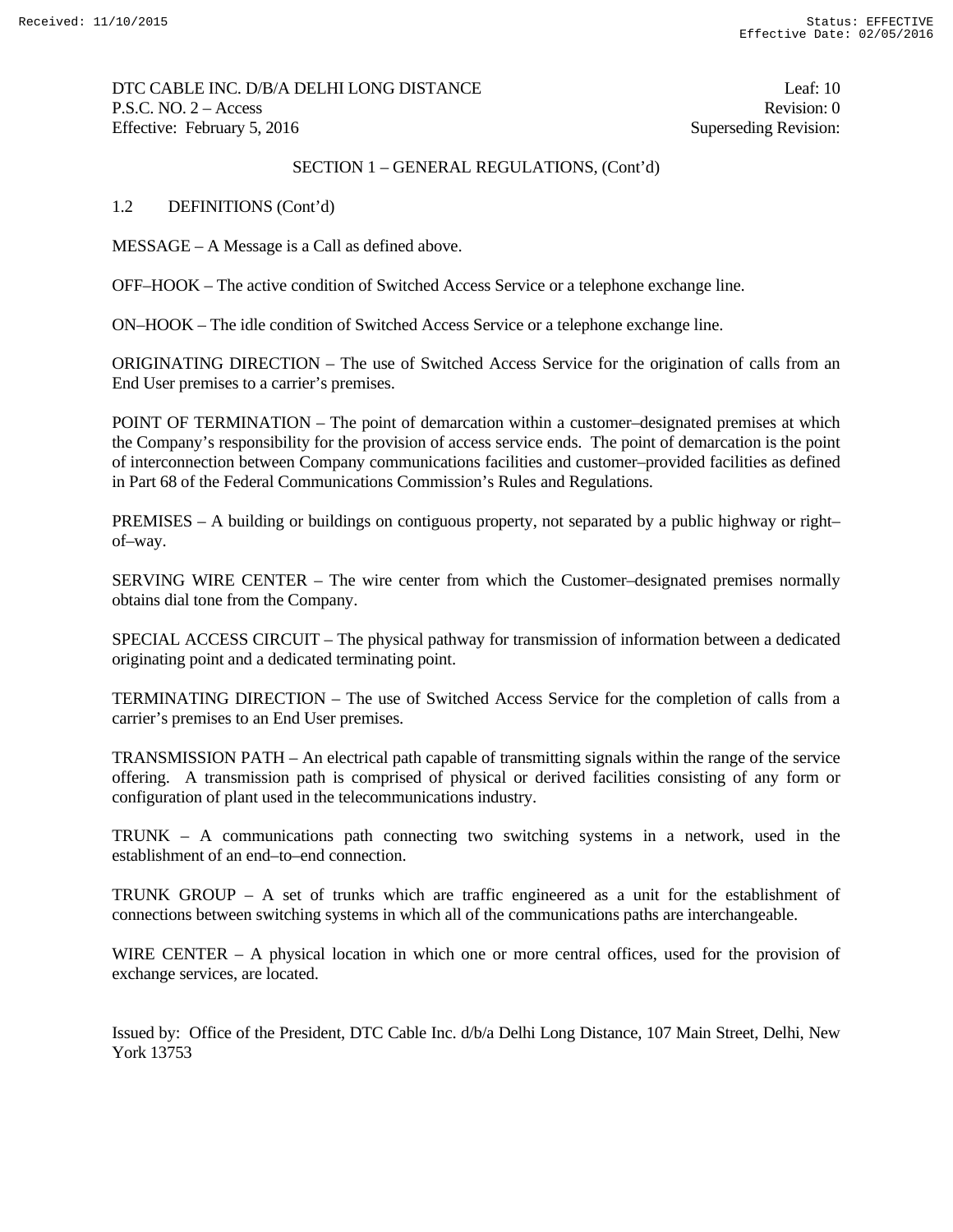## DTC CABLE INC. D/B/A DELHI LONG DISTANCE Leaf: 11 P.S.C. NO. 2 – Access Revision: 0 Effective: February 5, 2016 Superseding Revision:

## SECTION 1 – GENERAL REGULATIONS, (Cont'd)

### 1.3 UNDERTAKING OF THE COMPANY

 The Company shall be responsible only for the installation, operation and maintenance of service that it provides and does not undertake to transmit messages under this tariff.

 Services provided under this tariff are provided 24 hours a day, seven days per week, unless otherwise specified in applicable sections of this tariff.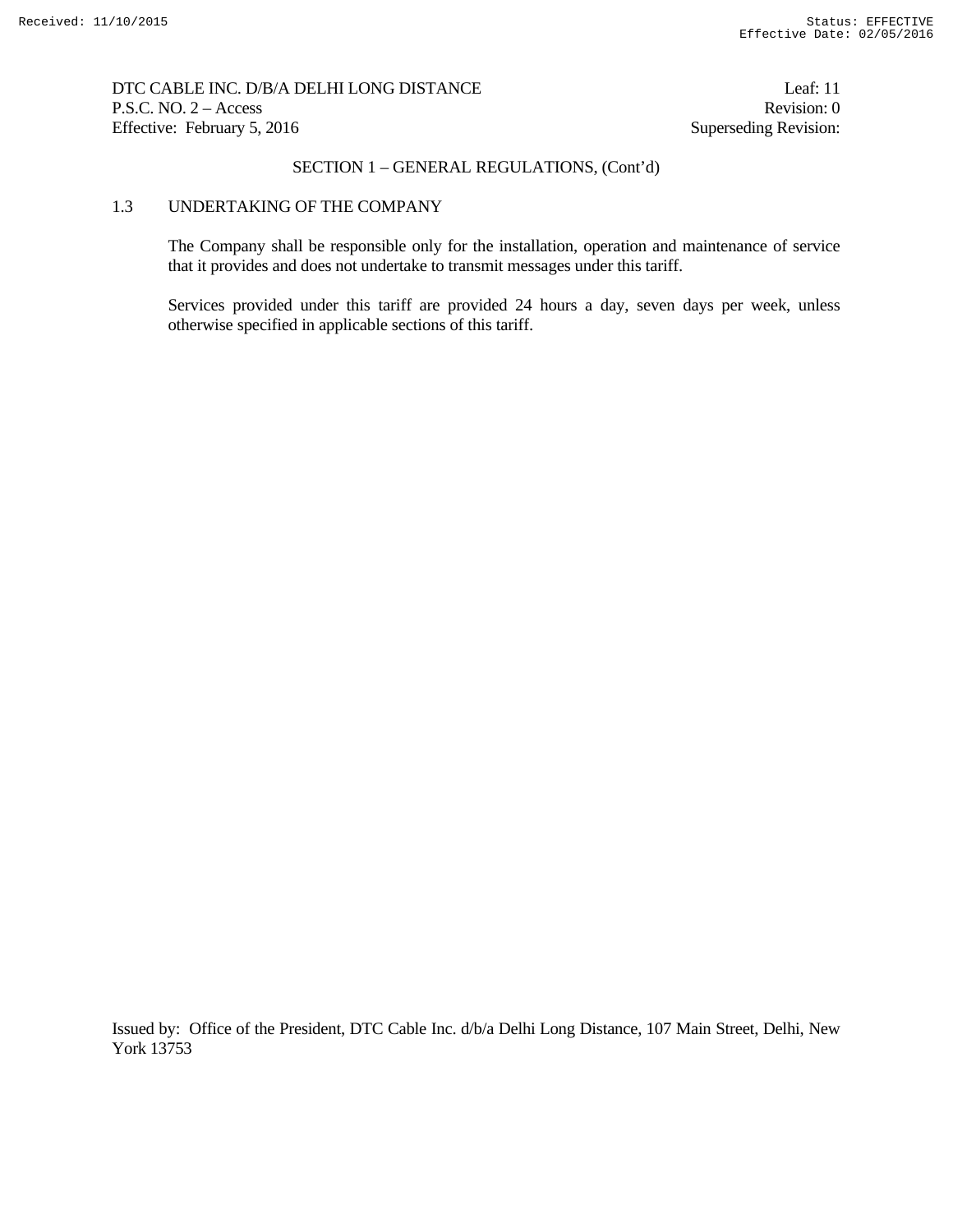# DTC CABLE INC. D/B/A DELHI LONG DISTANCE Leaf: 12 P.S.C. NO. 2 – Access Revision: 0<br>Effective: February 5, 2016 Superseding Revision: 0 Effective: February 5, 2016

## **CONTENTS**

# SECTION 2 – RULES AND REGULATIONS

## Leaf broad and the set of the set of the set of the set of the set of the set of the set of the set of the set of the set of the set of the set of the set of the set of the set of the set of the set of the set of the set o

| 2.1  |  |
|------|--|
| 2.2  |  |
| 2.3  |  |
| 2.4  |  |
| 2.5  |  |
| 2.6  |  |
| 2.7  |  |
| 2.8  |  |
| 2.9  |  |
| 2.10 |  |
| 2.11 |  |
| 2.12 |  |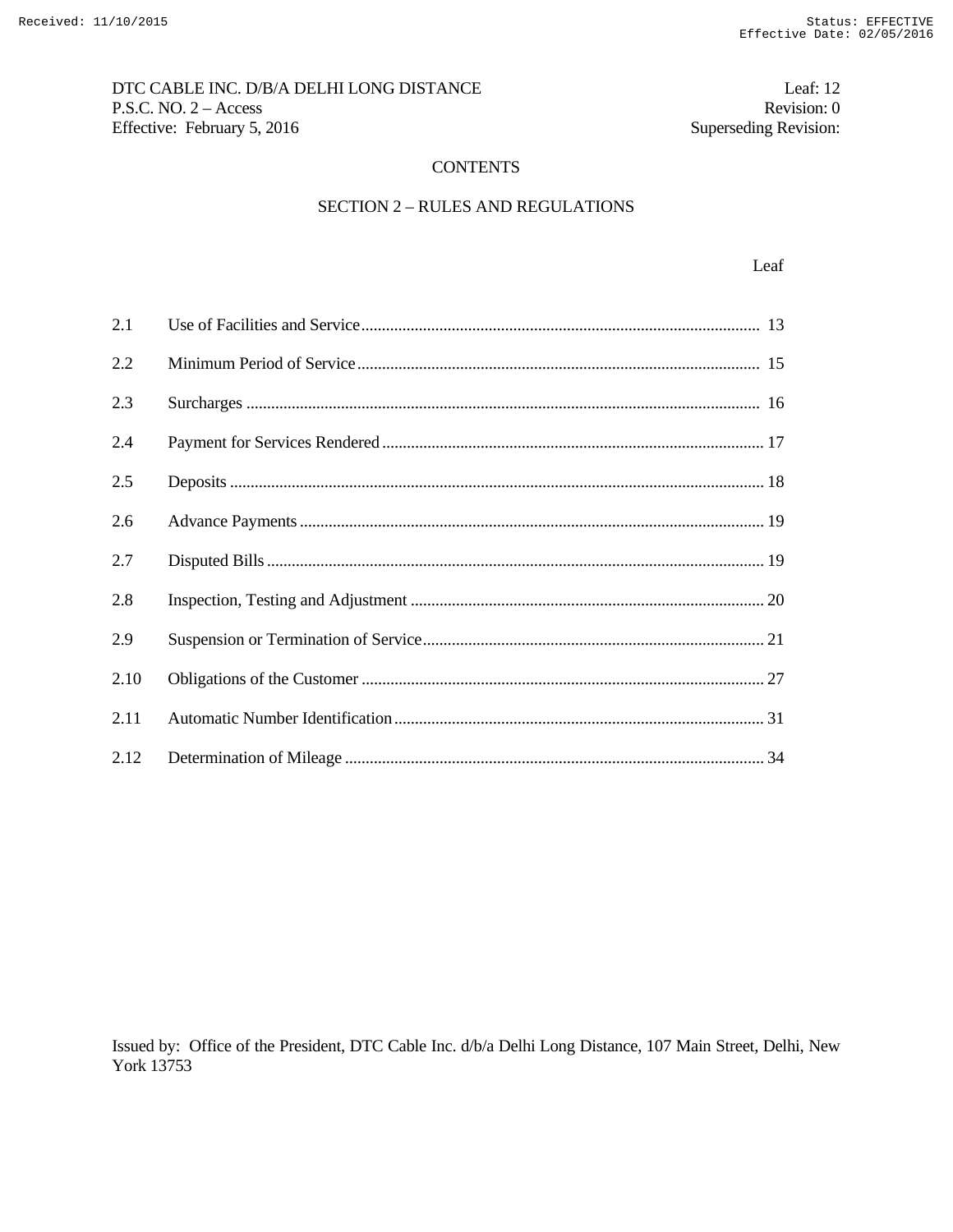## DTC CABLE INC. D/B/A DELHI LONG DISTANCE Leaf: 13 P.S.C. NO. 2 – Access Revision: 0 Effective: February 5, 2016 Superseding Revision:

## SECTION 2 – RULES AND REGULATIONS

## 2.1 USE OF FACILITIES AND SERVICE

### 2.1.1 Use of Service

- 1. Service may be used for any lawful purpose by the Customer or by any End User.
- 2. The Customer obtains no property right or interest in the use of any specific type of facility, service, equipment, number, process, or code. All right, title and interest to such items remain, at all times, solely with the Company.
- 3. Recording of telephone conversations of service provided by the Company under this tariff is prohibited except as authorized by applicable federal, state and local laws.
- 4. Any service provided under this Tariff may be resold to or shared (jointly used) with other persons at the Customer's option. The Customer remains solely responsible for all use of service ordered by it or billed to its account(s) pursuant to this Tariff, for determining who is authorized to use its service, and for promptly notifying the Company of any unauthorized use. The Customer may advise its customers that a portion of its service is provided by the Company, but the Customer shall not represent that the Company jointly participates with the Customer in the provision of the service.
	- a. Service may be used for any lawful purpose by the Customer or by any End User.
	- b. The Customer obtains no property right or interest in the use of any specific type of facility, service, equipment, number, process, or code. All right, title and interest to such items remain, at all times, solely with the Company.
	- c. Recording of telephone conversations of service provided by the Company under this tariff is prohibited except as authorized by applicable federal, state and local laws.
- 5. Acceptance or delivery of traffic by Customer to Company for purposes of serving end users constitutes acceptance of the terms of this tariff.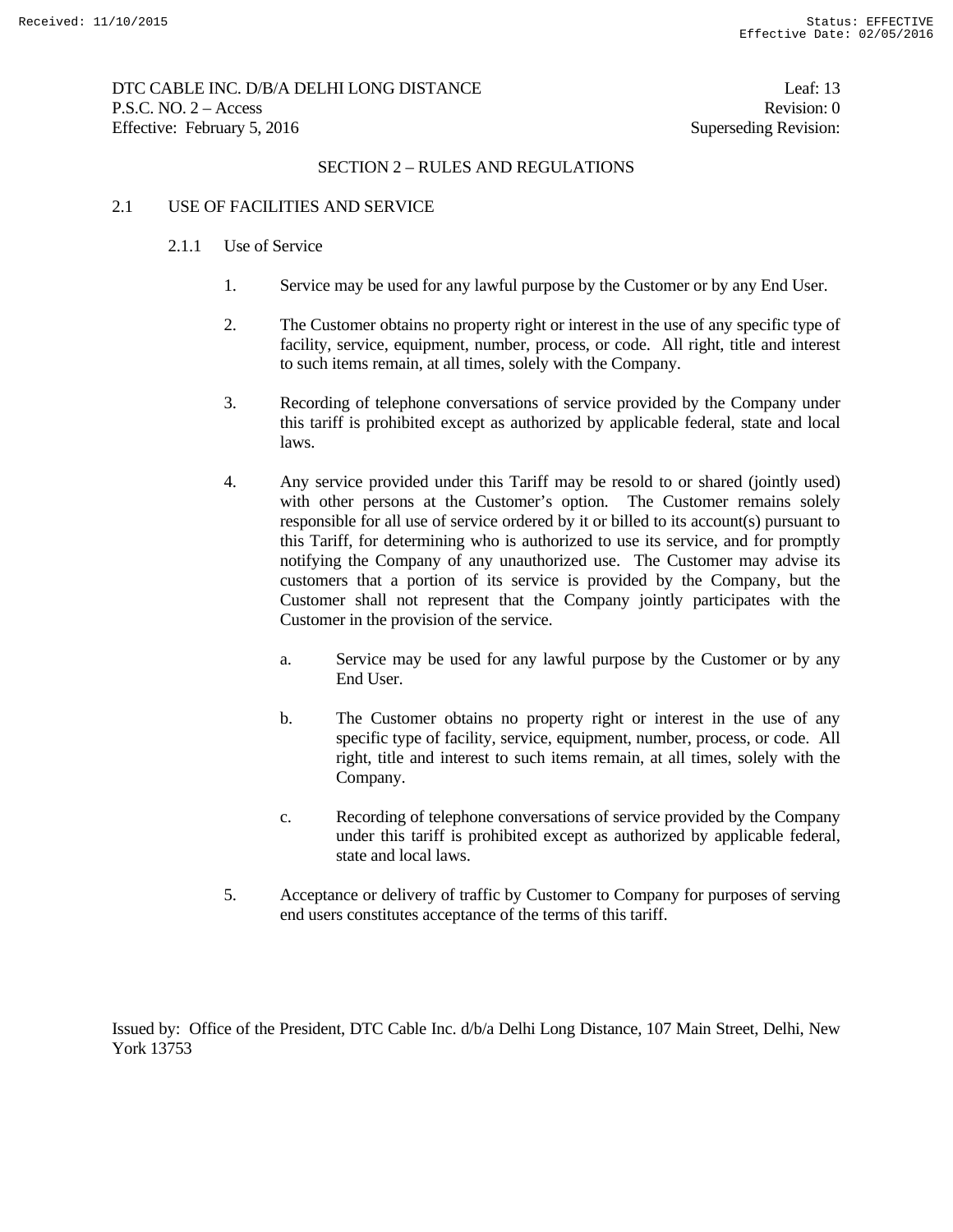# DTC CABLE INC. D/B/A DELHI LONG DISTANCE Leaf: 14 P.S.C. NO. 2 – Access Revision: 0 Effective: February 5, 2016 Superseding Revision:

# SECTION 2 – RULES AND REGULATIONS (Cont'd)

## 2.1 USE OF FACILITIES AND SERVICE (Cont'd)

## 2.1.2 Limitations

- 1. Service is offered subject to the availability of the necessary facilities and/or equipment and subject to the provisions of this tariff. The Company may decline applications for service to or from a location where the necessary facilities or equipment are not available. The Company may discontinue furnishing service in accordance with the terms of this tariff.
- 2. The Company reserves the right to discontinue or limit service when necessitated by conditions beyond its control (examples of these conditions are more fully set forth elsewhere in this tariff), or when service is used in violation of provisions of this tariff or the law.
- 3. The Company does not undertake to transmit messages, but offers the use of its service when available, and, as more fully set forth elsewhere in this tariff, shall not be liable for errors in transmission or for failure to establish connections.
- 4. The Company reserves the right to discontinue service, limit service, or to impose requirements as required to meet changing regulatory or statutory rules and standards, or when such rules and standards have an adverse material affect on the business or economic feasibility of providing service, as determined by the Company in its reasonable judgment.
- 5. The Company reserves the right to refuse an application for service made by a present or former Customer who is indebted to the Company for service previously rendered pursuant to this Tariff until the indebtedness is satisfied.
- 2.1.3 Customer–Authorized Use

Any service provided under this Tariff may be resold to or shared (jointly used) with other persons at the Customer's option. The Customer remains solely responsible for all use of service ordered by it or billed to its telephone number(s) pursuant to this Tariff, for determining who is authorized to use its service, and for promptly notifying the Company of any unauthorized use. The Customer may advise its customers that a portion of its service is provided by the Company, but the Customer shall not represent that the Company jointly participates with the Customer in the provision of the service.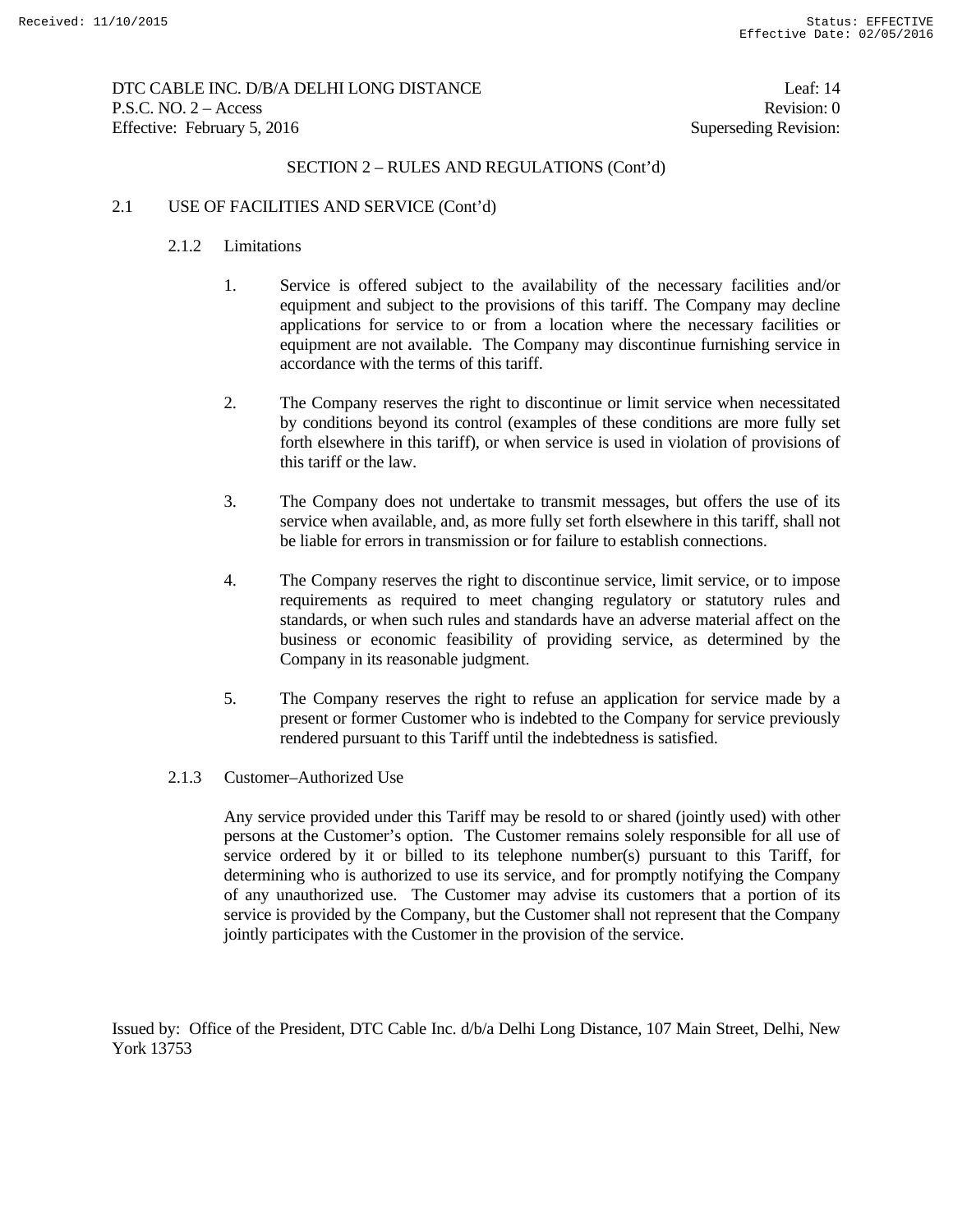DTC CABLE INC. D/B/A DELHI LONG DISTANCE Leaf: 15 P.S.C. NO. 2 – Access Revision: 0 Effective: February 5, 2016 Superseding Revision:

# SECTION 2 – RULES AND REGULATIONS (Cont'd)

#### 2.1 USE OF FACILITIES AND SERVICE (Cont'd)

#### 2.1.4 Use and Ownership of Equipment

The Company's equipment, apparatus, channels and lines shall be carefully used. Equipment furnished by the Company shall remain its property and shall be returned to the Company whenever requested, within a reasonable period following the request, in good condition (subject to reasonable wear and tear). The Customer is required to reimburse the Company for any loss of, or damage to, the facilities or equipment on the Customer's premises, including loss or damage caused by agents, employees or independent contractors of the Customer through any negligence.

## 2.2 MINIMUM PERIOD OF SERVICE

 The minimum period for which services are provided and for which rates and charges are applicable is one month unless otherwise specified. When a service is discontinued prior to the expiration of the minimum period, charges are applicable, whether the service is used or not.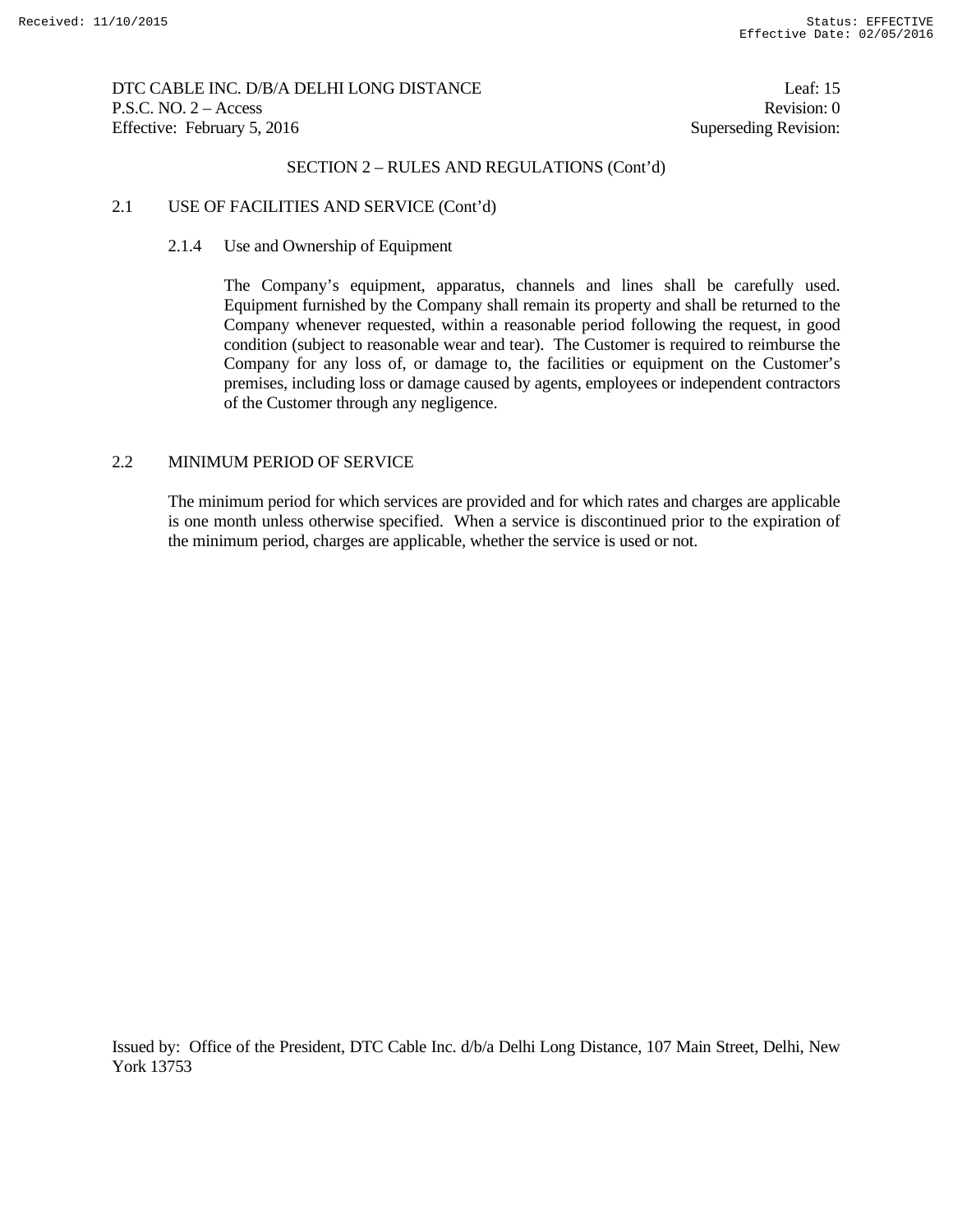## DTC CABLE INC. D/B/A DELHI LONG DISTANCE Leaf: 16 P.S.C. NO. 2 – Access Revision: 0 Effective: February 5, 2016 Superseding Revision:

## SECTION 2 – RULES AND REGULATIONS (Cont'd)

## 2.3 SURCHARGES

- 2.3.1 Sales, Use and Excise Taxes In addition to all recurring, non–recurring, and minimum usage surcharges and special charges, the customer shall also be responsible and pay all applicable federal, state, and local sales, use, and excise taxes.
- 2.3.2 Gross Revenue, Gross Income, and Gross Earnings Surcharges Tax Surcharges
	- 1. In addition to all recurring, non–recurring, minimum usage surcharges and special charges, the customer shall also be responsible and pay each of the following surcharges to be imposed on all charges for recurring, non–recurring, minimum usage or special charges designated to recover gross revenue, gross income and gross earnings taxes imposed on the carrier.

The Surcharge for State Gross Income and Gross Earnings Taxes is a monthly surcharge to recover the additional expense related to the State Gross Income and Gross Earnings Taxes and applies to all charges for recurring, non–recurring, minimum, usage, or special charges for intrastate services.

- 2. The surcharge imposed under (a) above will be added to all recurring, non– recurring, minimum usage surcharges or special charges for services, and together with such charges, shall be subject to all sales, use, and excise taxes imposed by Section 2.3.1
- 2.3.3 The applicable rates for the surcharges listed in (a) above are shown in Section 2.3.4. Any changes to these rates will be filed on 15 days' notice to Customers and the Commission as directed by the Commission. Whenever the state levies a new tax on the Company's gross revenues, the Commission may approve new surcharge factors, and the Company will file a revised surcharge as directed by the Commission.
- 2.3.4 Gross Receipts Tax Surcharge Rate

| Services provided for resale | 0.38% |
|------------------------------|-------|
| All other Services           | 2.96% |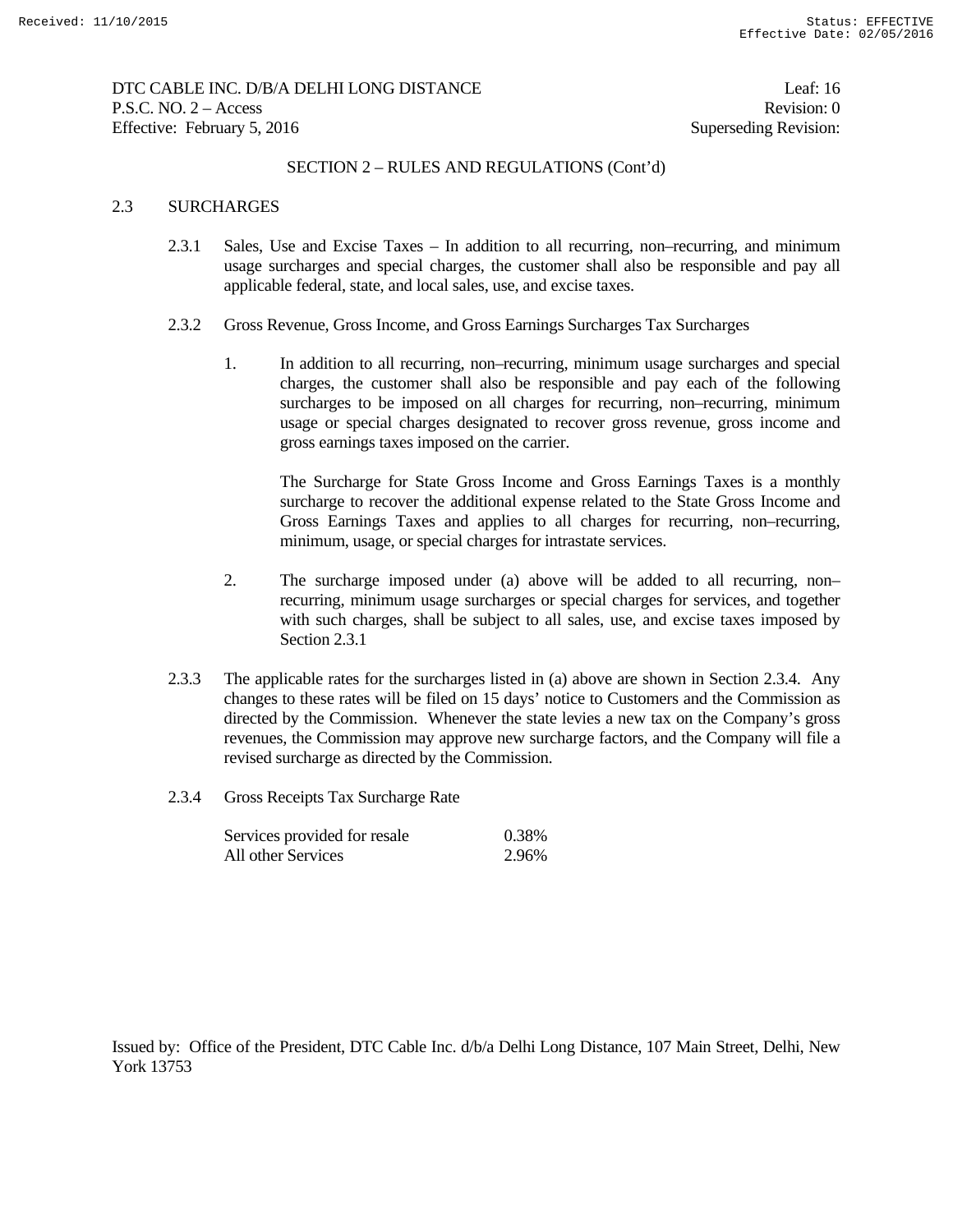## DTC CABLE INC. D/B/A DELHI LONG DISTANCE Leaf: 17 P.S.C. NO. 2 – Access Revision: 0 Effective: February 5, 2016 Superseding Revision:

## SECTION 2 – RULES AND REGULATIONS (Cont'd)

### 2.4 PAYMENT FOR SERVICE RENDERED

- 2.4.1 Service is provided and billed on a monthly basis. Bills are due and payable on the due date stated on the invoice. In the event that the Company incurs fees or expenses, including attorney's fees, collecting, or attempting to collect, any charges owed to the Company, the Company may charge the Customer all such fees and expenses reasonably incurred, including a collection fee on the overdue charges accruing at the rate of 1.5% per month or the highest rate allowed by law, whichever is lower. Collection fees on overdue charges shall begin to accrue when the Account is assigned to an outside collection agency. Such collection fees are separate and distinct from attorney's fees and other costs incurred in collecting charges owed to the Company.
- 2.4.2 The Customer is responsible for payment of all charges for service furnished to the Customer, or the Customer's agents, End Users or customers. All charges due by the Customer are payable to the Company or to the Company's authorized billing agent. Any objections to billed charges must be reported promptly to the Company.
- 2.4.3 The Company reserves the right to assess a charge of \$10.00 whenever a check or draft presented for payment of service is not accepted by the institution upon which it is written. The foregoing shall not limit the Company's right to discontinue service for returned checks or drafts under Section 2.9.1 below.
- 2.4.4 Application of Late Payment Charge
	- 1. Late payment charges do not apply to final accounts.
	- 2. Late payment charges do not apply to government agencies of the State of New York. These agencies are required to make payment in accordance with the provisions of Article XI–A of the New York State Finance Law (Chapter 153 of the Laws of 1984).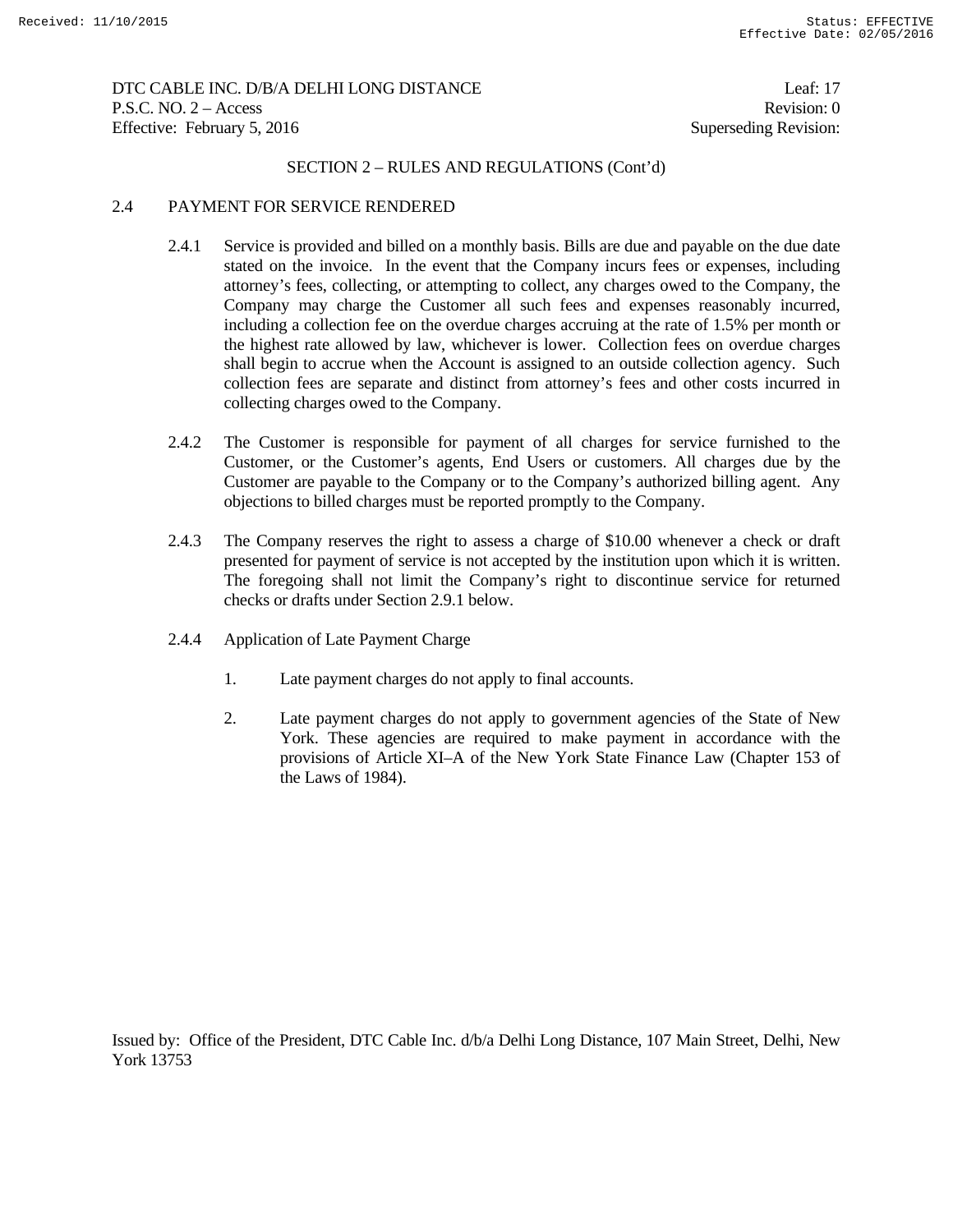## DTC CABLE INC. D/B/A DELHI LONG DISTANCE Leaf: 18 P.S.C. NO. 2 – Access Revision: 0 Effective: February 5, 2016 Superseding Revision:

### SECTION 2 – RULES AND REGULATIONS (Cont'd)

### 2.5 DEPOSITS

- 2.5.1 The Company reserves the right to examine the credit record of the Customer. If the Customer's financial condition is unknown or unacceptable to the Company, the Customer may be required to provide the Company with a security deposit that the Company may apply against overdue charges. The amount of the security deposit shall be equal to two month's estimated usage but may vary with the Customer's credit history and projected usage. The Customer shall be apprised that after one year of service the Account shall be reviewed, and in the event that all amounts due have been paid within the terms and conditions of this tariff, the deposit shall be refunded in full. If subsequent payment or usage patterns change, the Company may request an increase in or resubmission of the security deposit as appropriate. The Company may also require a security deposit before service is restored (along with the payment of overdue charges) from the Customer whose service has been discontinued for nonpayment of overdue charges. Such security deposit may be based on a new credit history (taking into account the discontinuance of service) and estimates of usage.
- 2.5.2 The fact that a security deposit has been made in no way relieves the Customer from the prompt payment of bills upon presentation.
- 2.5.3 If the amount of a deposit is proven to be less than required to meet the requirements specified above, the Customer shall be required to pay an additional deposit upon request.
- 2.5.4 When a deposit is to be returned, the Customer may request that the full amount of the deposit be issued by check. If the Customer requests that the full amount be credited to amounts owed the Company, the Company will apply the deposit to any amount currently owed to the Company, and return any remaining amount of the deposit to the Customer by check.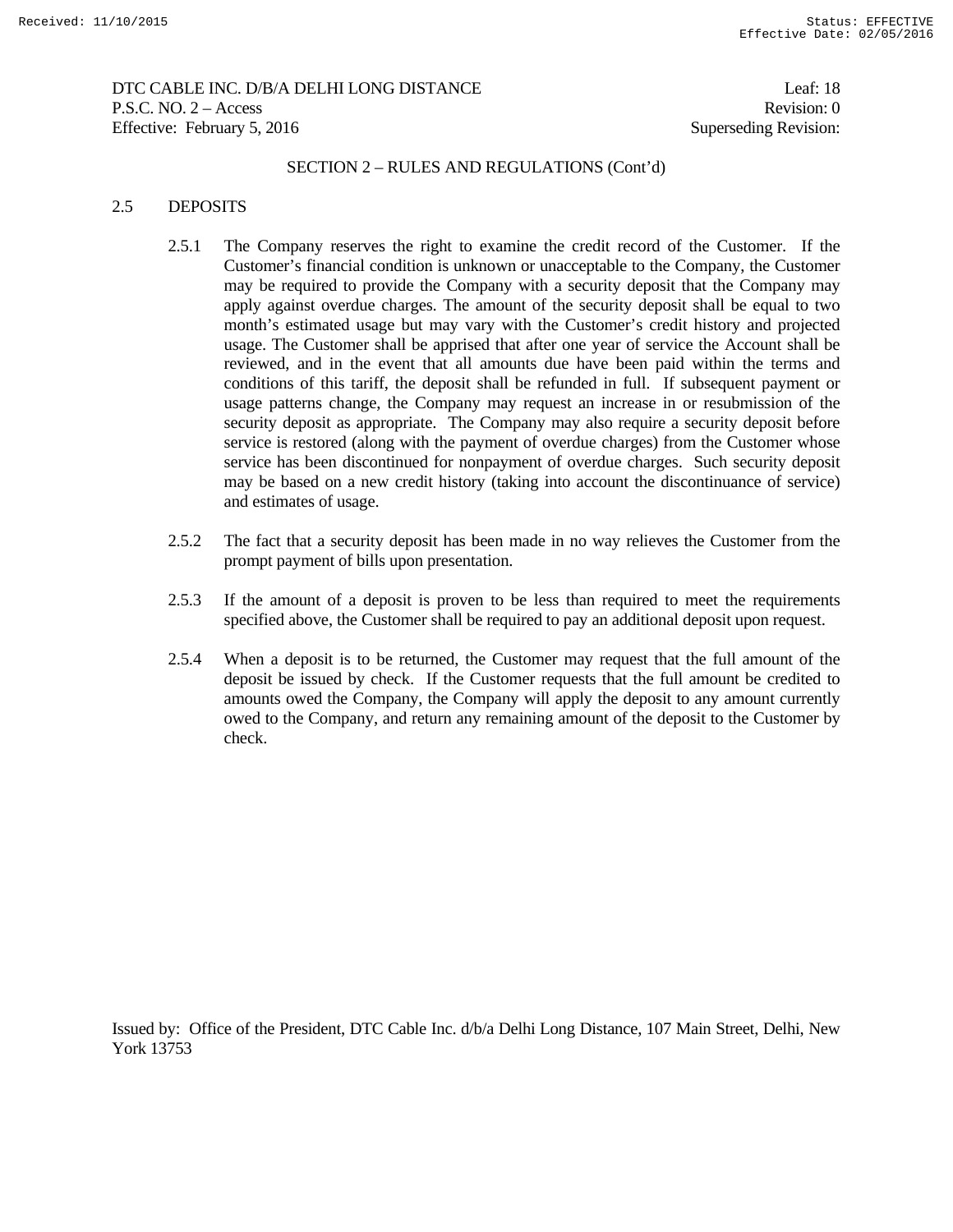## DTC CABLE INC. D/B/A DELHI LONG DISTANCE Leaf: 19 P.S.C. NO. 2 – Access Revision: 0 Effective: February 5, 2016 Superseding Revision:

## SECTION 2 – RULES AND REGULATIONS (Cont'd)

### 2.6 ADVANCE PAYMENTS

 The Company reserves the right to require an advance payment from the Customer instead of or in addition to a security deposit. The advance payment shall be in an amount equal to or less than estimated installation charges plus two months estimated billing.

## 2.7 DISPUTED BILLS

 In the case of a billing dispute between the Customer and the Company for service furnished to the Customer, which cannot be settled with mutual satisfaction, the Customer may, within 30 days of the date of the bill containing the disputed amount, request, and the Company shall comply with the request, an in–depth investigation and review of the disputed amount. (The undisputed portion and subsequent bills must be paid on a timely basis or service shall be subject to cancellation under Section 2.9 following). The Company shall communicate to the Customer the results of such investigation and review as soon as reasonably possible.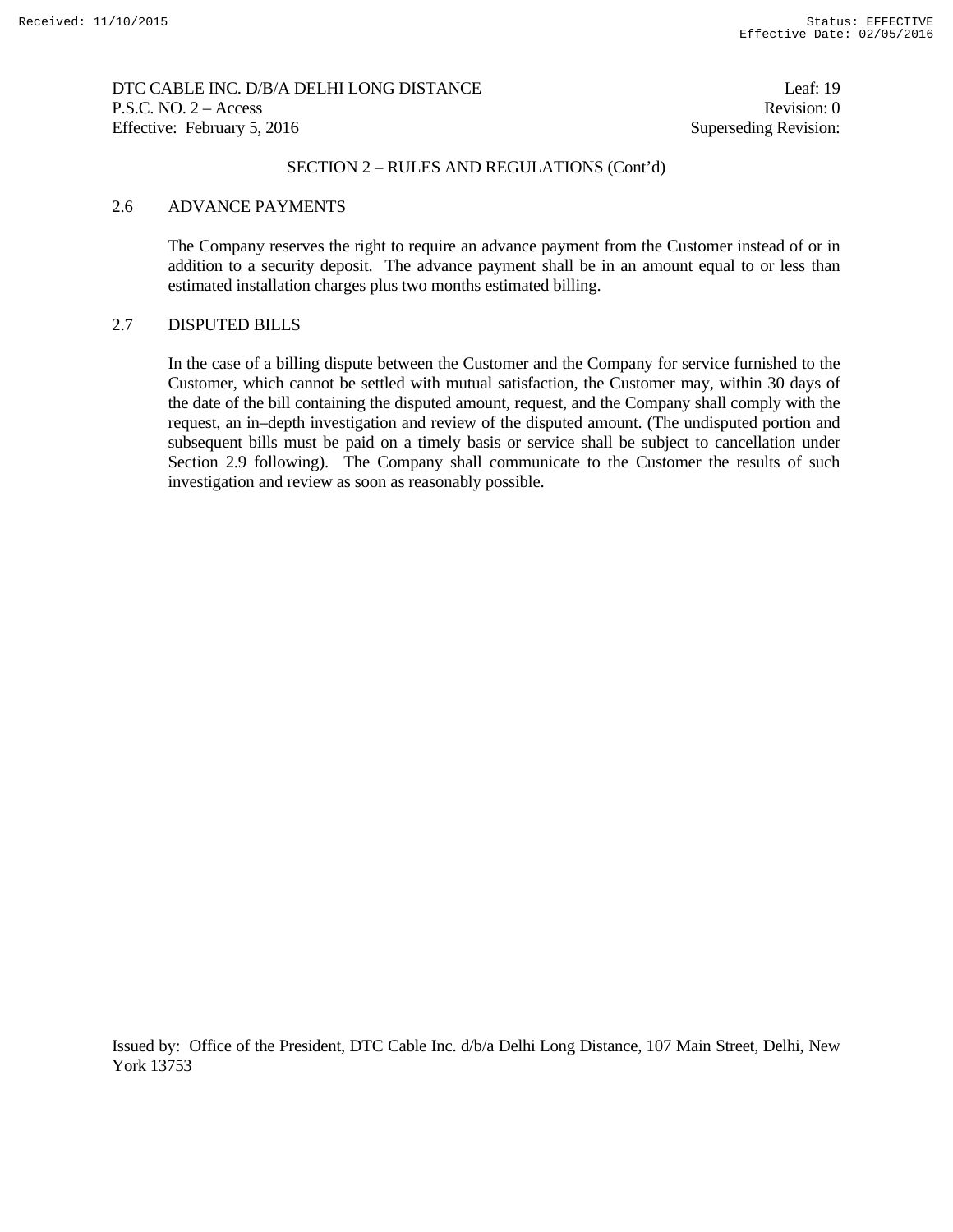## DTC CABLE INC. D/B/A DELHI LONG DISTANCE Leaf: 20 P.S.C. NO. 2 – Access Revision: 0 Effective: February 5, 2016 Superseding Revision:

### SECTION 2 – RULES AND REGULATIONS (Cont'd)

### 2.8 INSPECTION, TESTING AND ADJUSTMENT

- 2.8.1 The Company may, upon reasonable notice, make such tests and inspections as may be necessary to determine whether the terms and conditions of this tariff are being complied with in the installation, operation or maintenance of the Customer's or the Company's facilities or equipment. The Company may interrupt service at any time, without penalty or liability, due to the departure from or reasonable suspicion of the departure from any of these terms and conditions.
- 2.8.2 The Customer shall be responsible for making arrangements or obtaining permission for safe and reasonable access for Company employees or agents of the Company to enter the premises of the Customer or any joint user or customer of the Customer at any reasonable hour for the purpose of inspecting, repairing, testing or removing any part of the Company's facilities.
- 2.8.3 Upon reasonable notice, the facilities or equipment provided by the Company shall be made available to the Company for such tests and adjustments as may be necessary for their maintenance in a condition satisfactory to the Company. No interruption allowance shall be granted for the time during which such tests and adjustments are made, unless such interruption exceeds twenty–four hours in length and is requested by the Customer.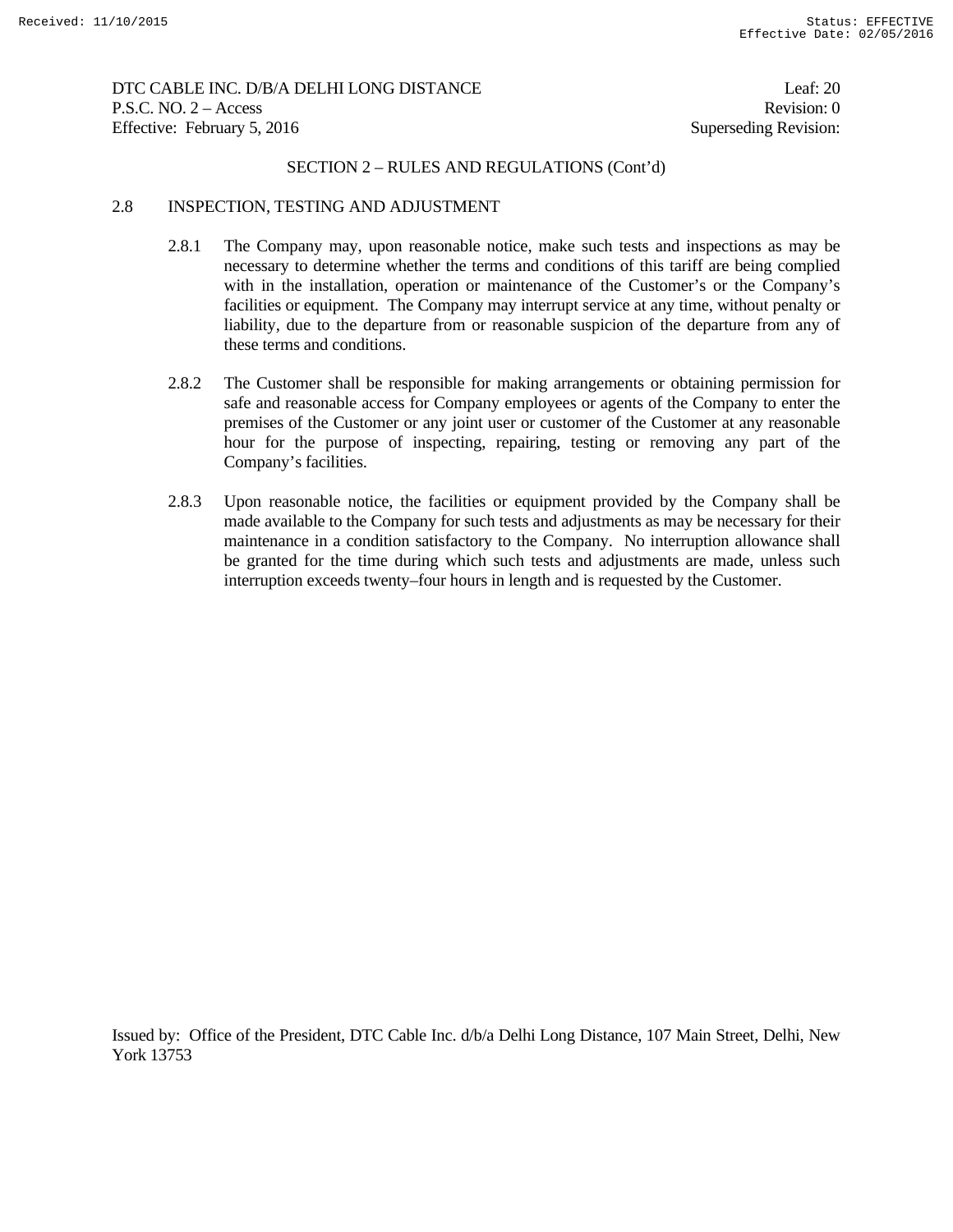## DTC CABLE INC. D/B/A DELHI LONG DISTANCE Leaf: 21 P.S.C. NO. 2 – Access Revision: 0 Effective: February 5, 2016 Superseding Revision:

## SECTION 2 – RULES AND REGULATIONS (Cont'd)

### 2.9 SUSPENSION OR TERMINATION OF SERVICE

### 2.9.1 Suspension or Termination for Nonpayment

 In the event that any bill rendered or any deposit required is not paid, the Company may suspend service or terminate service until the bill or the required deposit has been paid. If service is suspended or terminated for nonpayment, the Customer must remit a Connection Charge as well as any payment due and any applicable deposits prior to reconnection.

Suspension or termination shall not be made until:

- a. At least 10 days after written notification has been served personally on the Customer, or at least 20 days after written notification has been mailed to the billing address of the Customer or;
- b. At least 10 days after the Customer has either signed for or refused a registered letter containing written notification mailed to the billing address of the Customer.

 Access service shall not be suspended or terminated for nonpayment on weekends, public holidays, other federal and state holidays proclaimed by the President or the Governor, or on days when the main business office of the Company is not open for business.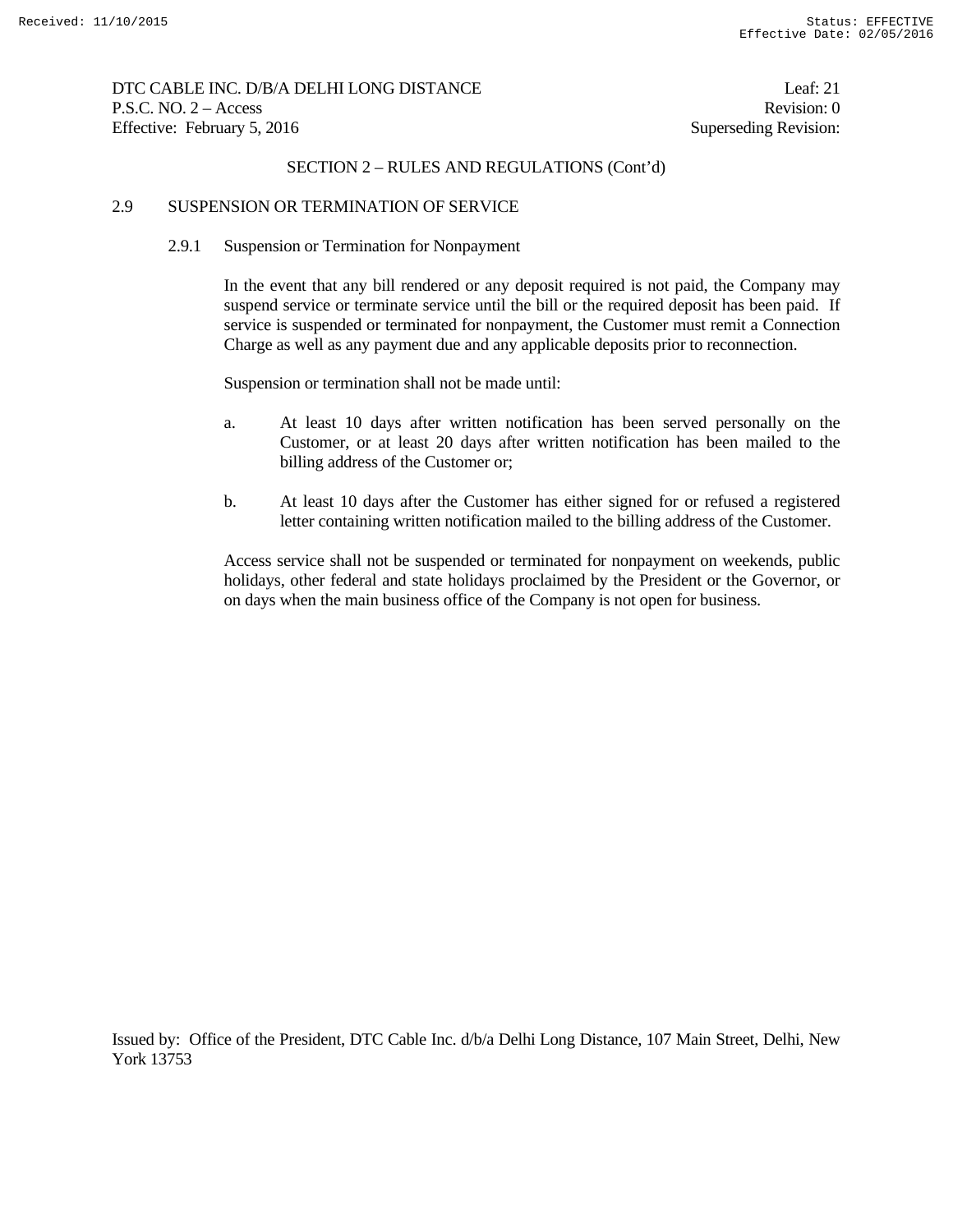# DTC CABLE INC. D/B/A DELHI LONG DISTANCE Leaf: 22 P.S.C. NO. 2 – Access Revision: 0 Effective: February 5, 2016 Superseding Revision:

## SECTION 2 – RULES AND REGULATIONS (Cont'd)

### 2.9 SUSPENSION OR TERMINATION OF SERVICE (Cont'd)

2.9.2 Exceptions to Suspension and Termination

Access service shall not be suspended or terminated for:

- a. Nonpayment of bills rendered for charges other than access service or deposits requested in connection with access service;
- b. Nonpayment for service for which a bill has not been rendered;
- c. Nonpayment for services that have not been rendered;
- d. Nonpayment of any billed charge that is in dispute or for the nonpayment of a deposit that is in dispute during the period before a determination of the dispute is made by the Company in accordance with Company's complaint handling procedures. These procedures are in accordance with the Public Service Commission Rules and Regulations contained in 16 NYCRR Sections 631.9 and 631.10.
- e. Access service may be suspended or terminated for nonpayment of the undisputed portion of a disputed bill or deposit if the Customer does not pay the undisputed portion after being asked to do so.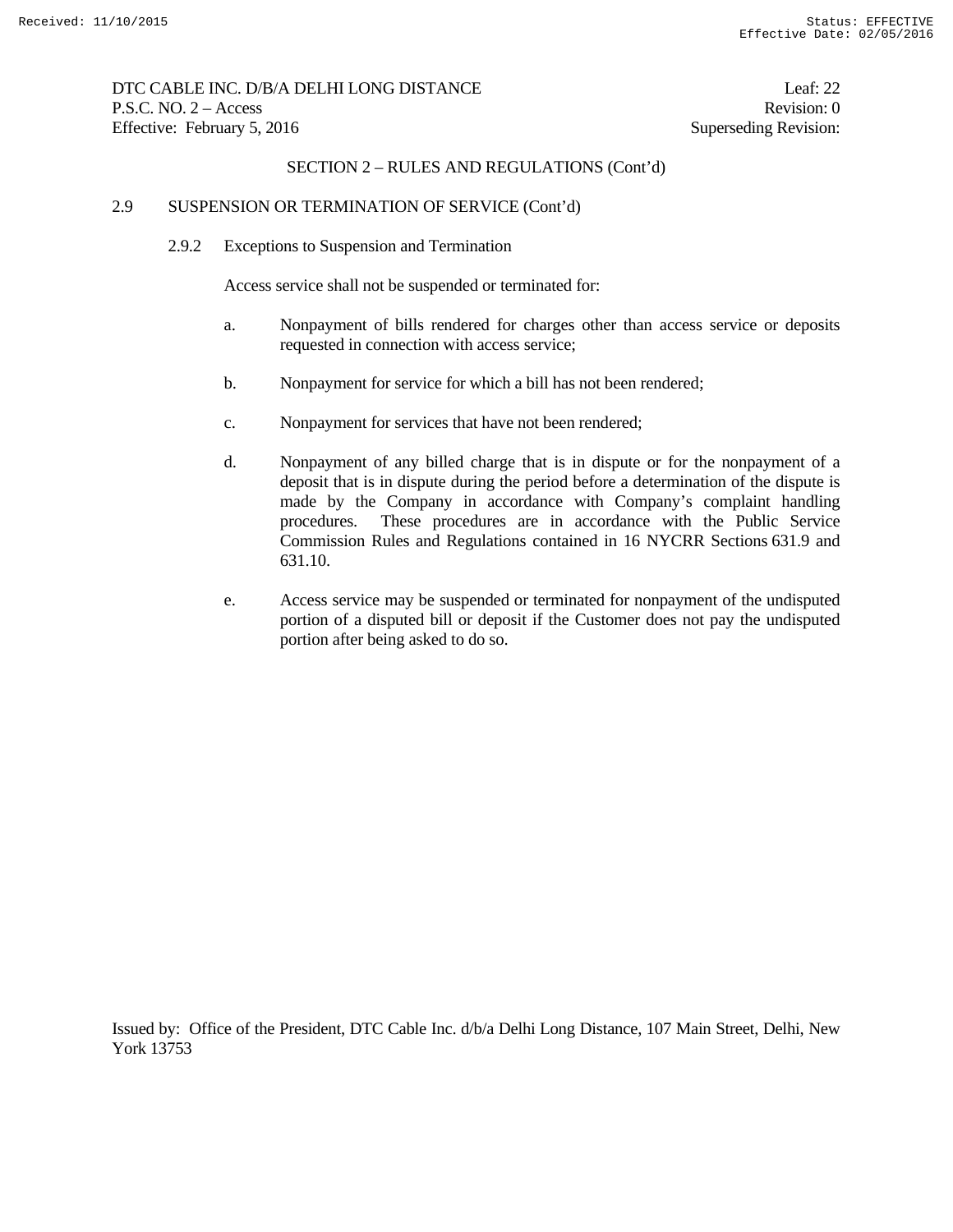DTC CABLE INC. D/B/A DELHI LONG DISTANCE Leaf: 23 P.S.C. NO. 2 – Access Revision: 0 Effective: February 5, 2016 Superseding Revision:

## SECTION 2 – RULES AND REGULATIONS (Cont'd)

# 2.9 SUSPENSION OR TERMINATION OF SERVICE (Cont'd)

#### 2.9.3 Verification of Nonpayment

 Access service shall not be suspended or terminated for nonpayment of a bill rendered or a required deposit unless The Company has verified, in a manner approved by the Public Service Commission, that payment has not been received at any office of the Company or at any office of an authorized collection agent through the end of the period indicated in the notice.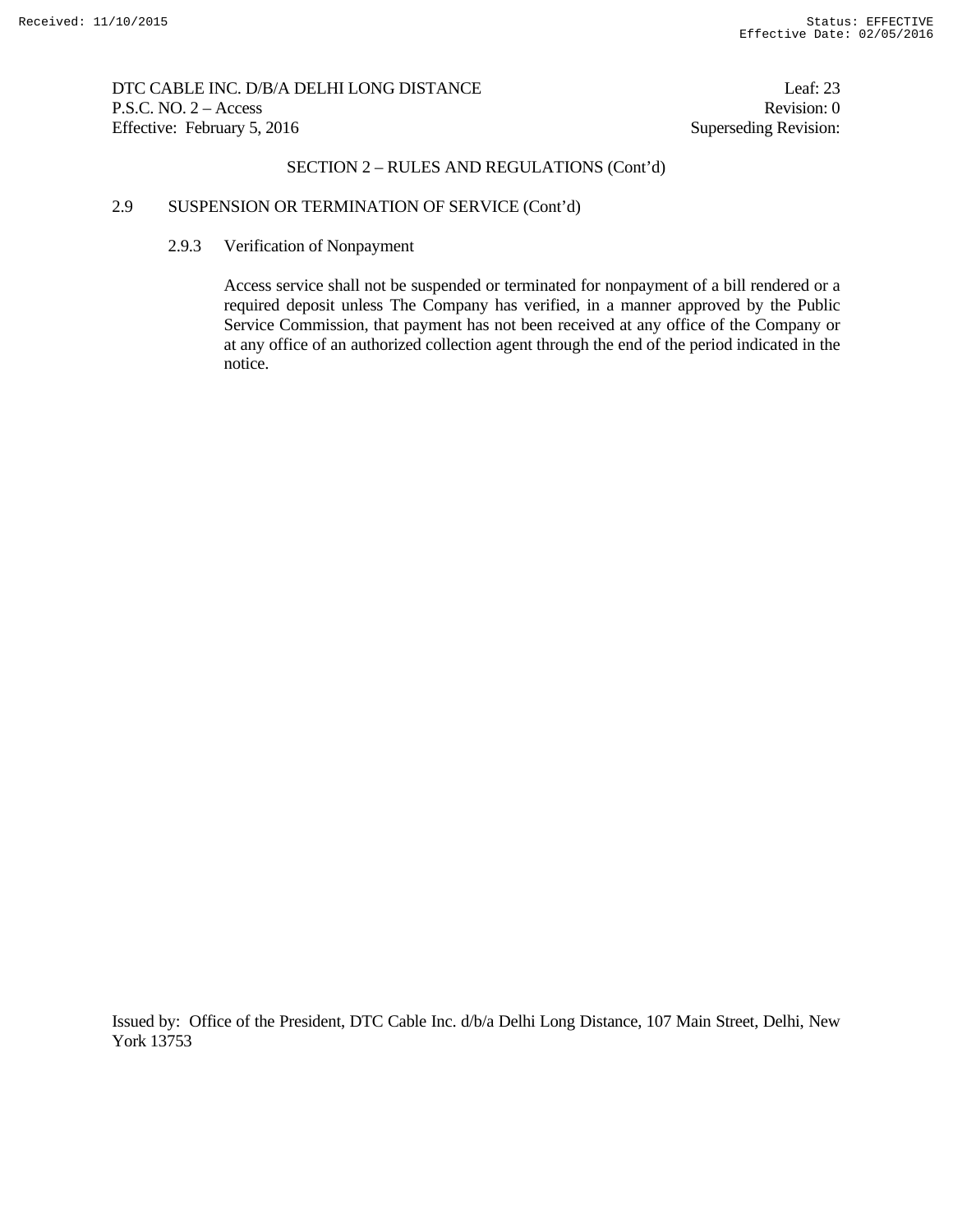DTC CABLE INC. D/B/A DELHI LONG DISTANCE Leaf: 24 P.S.C. NO. 2 – Access Revision: 0 Effective: February 5, 2016 Superseding Revision:

## SECTION 2 – RULES AND REGULATIONS (Cont'd)

### 2.9 SUSPENSION OR TERMINATION OF SERVICE (Cont'd)

#### 2.9.4 Termination for Cause Other Than Nonpayment

1. General

 The Company, after notice in writing to the Customer and after having given the Customer an appropriate opportunity to respond to such notice, may terminate service and sever the connection(s) from the Customer's premises under the following conditions:

- a. in the event of prohibited, unlawful or improper use of the facilities or service, or any other violation by the Customer of the rules and regulations governing the facilities and service furnished, or
- b. if, in the judgment of the Company, any use of the facilities or service by the Customer may adversely affect the Company's personnel, plant, property or service. The Company shall have the right to take immediate action, including termination of the service and severing of the connection, without notice to the Customer when injury or damage to telephone personnel, plant, property or service is occurring, or is likely to occur, or
- c. in the event of unauthorized use, where the Customer fails to take reasonable steps to prevent the unauthorized use of the facilities or service received from the Company, or
- d. in the event that service is connected for a Customer who is indebted to the Company for service or facilities previously furnished, that the Company may terminate service unless the Customer satisfies the indebtedness within 20 days after written notification.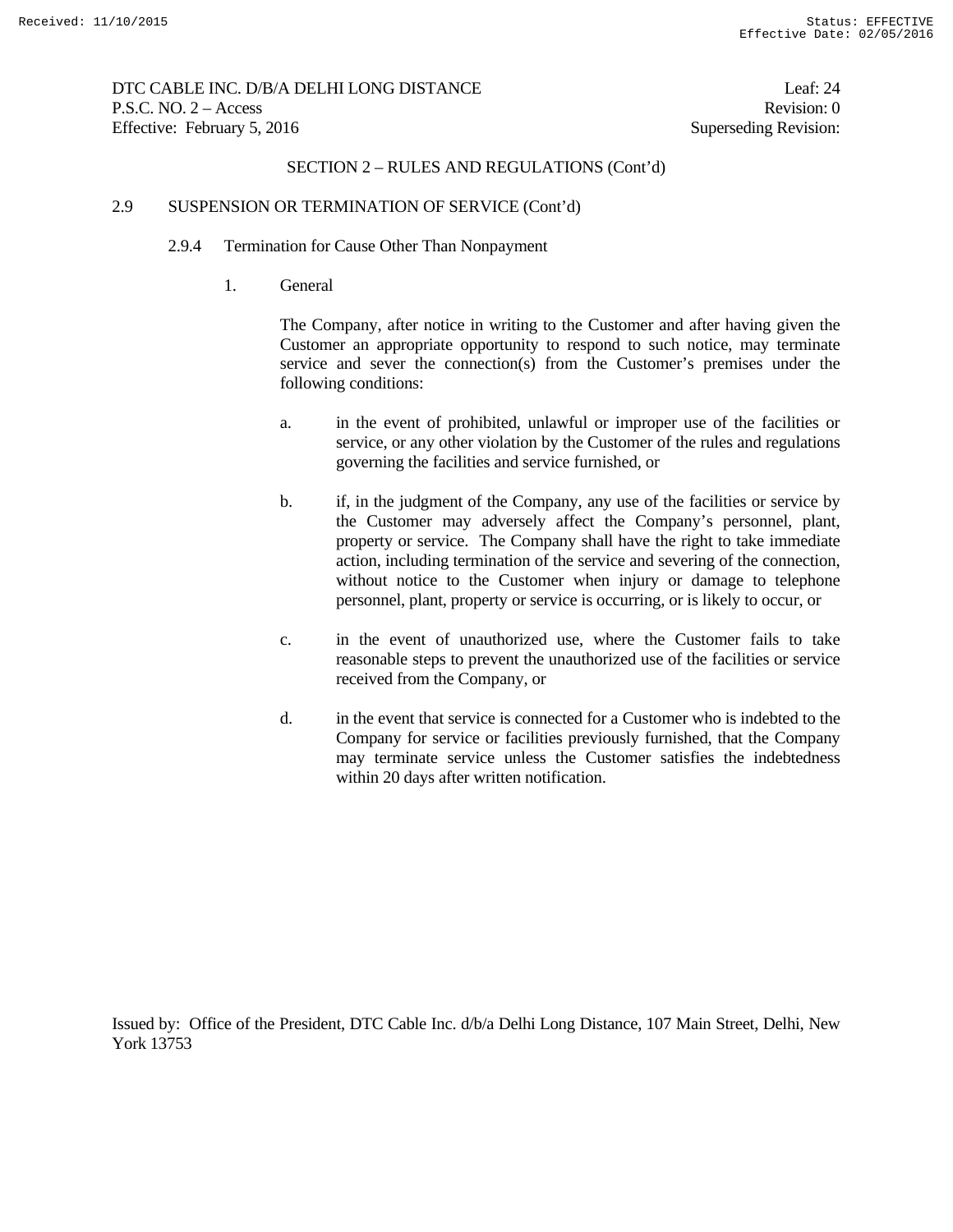# DTC CABLE INC. D/B/A DELHI LONG DISTANCE Leaf: 25 P.S.C. NO. 2 – Access Revision: 0 Effective: February 5, 2016 Superseding Revision:

## SECTION 2 – RULES AND REGULATIONS (Cont'd)

### 2.9 SUSPENSION OR TERMINATION OF SERVICE (Cont'd)

- 2.9.4 Termination for Cause Other Than Nonpayment (Cont'd)
	- 2. Prohibited, Unlawful or Improper Use of the Facilities or Service

 Prohibited, unlawful or improper use of the facilities or service includes, but is not limited to:

- a. The use of facilities or service of the Company without payment of tariff charges;
- b. Permitting fraudulent use.
- 3. Abandonment or Unauthorized Use of Facilities
	- a. If it is determined that facilities have been abandoned, or are being used by unauthorized persons, or that the Customer has failed to take reasonable steps to prevent unauthorized use, the Company may terminate access service.
	- b. In the event that access service is terminated for abandonment of facilities or unauthorized use and service is subsequently restored to the same Customer at the same location:
		- 1. No charge shall apply for the period during which service had been terminated, and
		- 2. Reconnection charges will apply when service is restored. However, no charge shall be made for reconnection if the service was terminated due to an error on the part of the Company.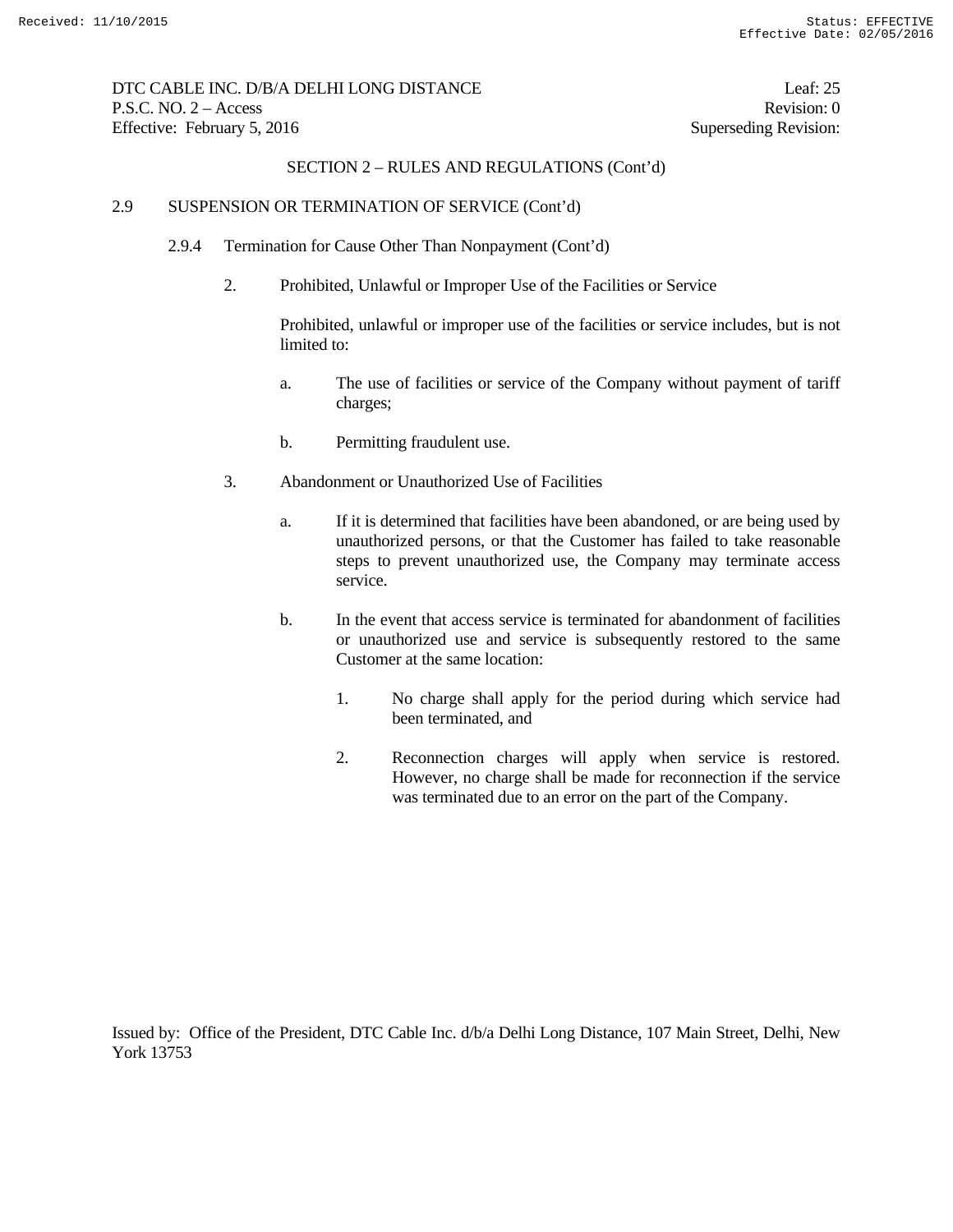DTC CABLE INC. D/B/A DELHI LONG DISTANCE Leaf: 26 P.S.C. NO. 2 – Access Revision: 0 Effective: February 5, 2016 Superseding Revision:

## SECTION 2 – RULES AND REGULATIONS (Cont'd)

### 2.9 SUSPENSION OR TERMINATION OF SERVICE (Cont'd)

2.9.4 Termination for Cause Other Than Nonpayment (Cont'd)

d. Change in the Company's Ability to Secure Access

Any change in the Company's ability (a) to secure and retain suitable facilities and rights for the construction and maintenance of the necessary circuits and equipment or (b) to secure and retain suitable space for its plant and facilities in the building where service is provided to the Customer may require termination of a Customer's service until such time as new arrangements can be made. No charges will be assessed the Customer while service is terminated, and no connection charges will apply when the service is restored.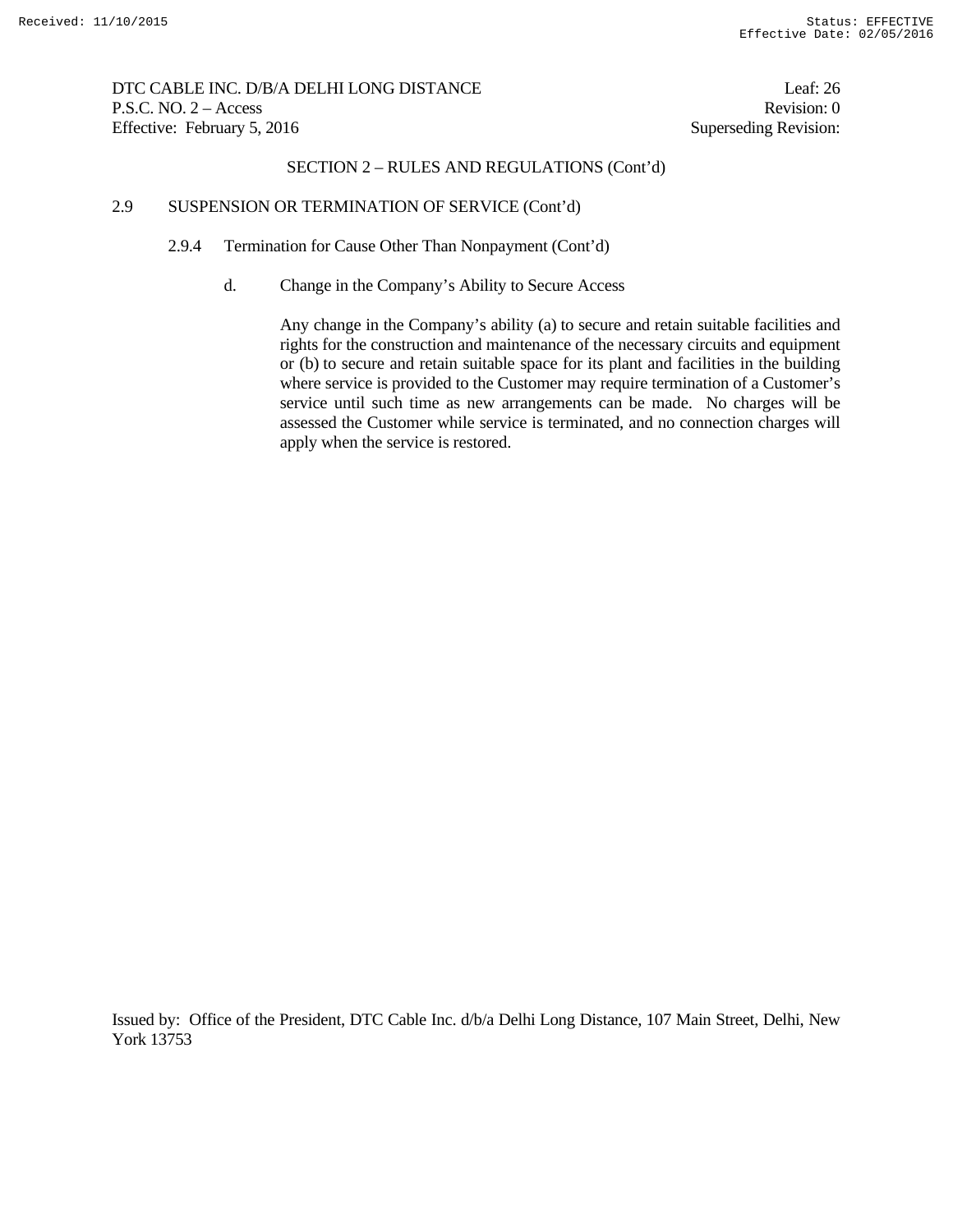## DTC CABLE INC. D/B/A DELHI LONG DISTANCE Leaf: 27 P.S.C. NO. 2 – Access Revision: 0 Effective: February 5, 2016 Superseding Revision:

### SECTION 2 – RULES AND REGULATIONS (Cont'd)

### 2.9 SUSPENSION OR TERMINATION OF SERVICE (Cont'd)

#### 2.9.5 Emergency Termination of Service

 The Company will immediately terminate the service of any Customer, on request, when the Customer has reasonable belief that an unauthorized person or persons are using the service. The Company may require that the request be submitted in writing as a follow–up to a request made by telephone.

## 2.10 OBLIGATIONS OF THE CUSTOMER

#### 2.10.1 Damages

 The Customer shall reimburse the Company for damages to Company facilities utilized to provide services under this tariff caused by the negligence or willful act of the Customer, or resulting from improper use of the Company's facilities, or due to malfunction of any facilities or equipment provided by other than the Company, except that no Customer shall be liable for another Customer's actions.

#### 2.10.2 Ownership of Facilities

 Facilities utilized by the Company to provide service under the provisions of this tariff shall remain the property of the Company. Such facilities shall be returned to the Company by the Customer, whenever requested, within a reasonable period following the request in as good condition as reasonable wear permits.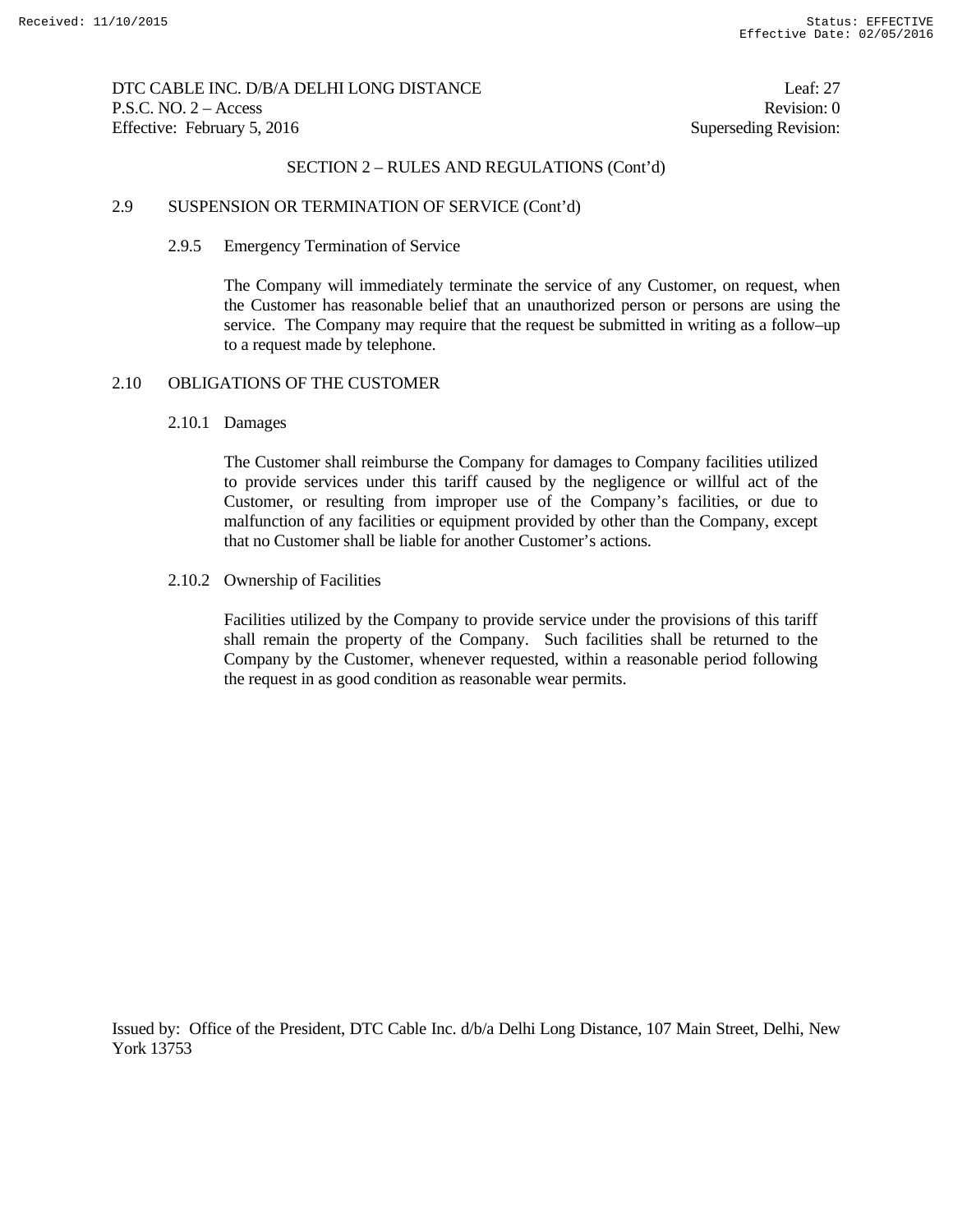## DTC CABLE INC. D/B/A DELHI LONG DISTANCE Leaf: 28 P.S.C. NO. 2 – Access Revision: 0 Effective: February 5, 2016 Superseding Revision:

## SECTION 2 – RULES AND REGULATIONS (Cont'd)

#### 2.10 OBLIGATIONS OF THE CUSTOMER (Cont'd)

#### 2.10.3 Equipment Space and Power

 The Customer shall furnish to the Company, at no charge, equipment space and electrical power required by the Company to provide services under this tariff at the points of termination of such services. The Customer and the Company shall mutually agree to the selection of AC or DC power. The Customer shall make necessary arrangements in order that the Company will have access to such spaces at reasonable times for installation, testing, repair, maintenance or removal of Company service.

#### 2.10.4 Testing

 The services provided under this tariff shall be made available to the Company at mutually agreed upon times in order to permit the Company to test, adjust and maintain the services in satisfactory operating condition. No credit will be allowed for any interruption during such tests and adjustments.

2.10.5 Design of Customer Services

 The Customer shall be responsible for its own expense for the overall design of its services and for any redesigning or rearrangements of its services which may be required because of changes in facilities, operations or procedures of the Company, minimum protection criteria or operating or maintenance characteristics of the facilities.

2.10.6 Network Contingency Coordination

 The Customer shall, in cooperation with the Company, coordinate in planning the actions to be taken to maintain maximum network capability following natural or man–made disasters which affect telecommunications service.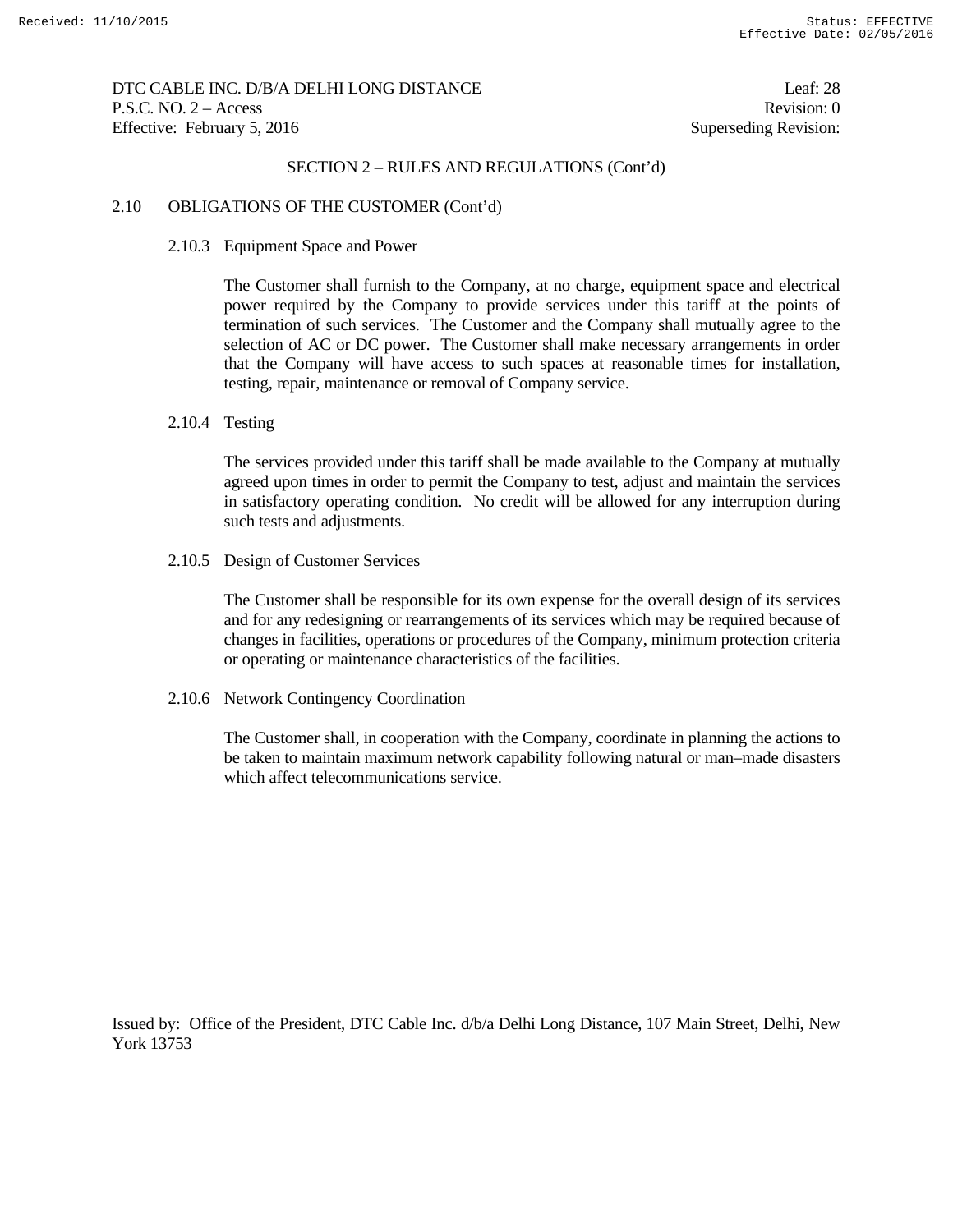DTC CABLE INC. D/B/A DELHI LONG DISTANCE Leaf: 29 P.S.C. NO. 2 – Access Revision: 0 Effective: February 5, 2016 Superseding Revision:

#### SECTION 2 – RULES AND REGULATIONS (Cont'd)

#### 2.10 OBLIGATIONS OF THE CUSTOMER (Cont'd)

#### 2.10.7 Jurisdictional Reports

 For Switched Access services, the Company will use the percentage of interstate originating feature group D to determine the percent of interstate usage to apply to all other switched access services provided by the Company to the Customer.

 For Switched Access services for which the Company cannot determine the jurisdictional nature of Customer traffic and its related access minutes, the Company reserves the right to require the Customer to provide a projected estimate of its traffic, split between the interstate and intrastate jurisdictions. The Customer shall upon ordering service, and annually thereafter, report the percentage of interstate use and such report will be used for billing purposes until the Customer reports a different projected interstate percentage for a working trunk group. When the Customer adds trunks to or removes trunks from an existing group, the Customer shall furnish a revised projected interstate percentage that applies to the total trunk group. The revised report will serve as the basis for future billing and will be effective on the next bill date.

 No pro–rating or back billing will be done based on the report. The Company may require call detail records to substantiate projected interstate usage provided to the Company. In the event that the required jurisdictional report is not provided, the Company recorded or estimated percentage of interstate usage will be applied to the bill.

 The Company may request this detailed information annually. If the audit results represent a substantial deviation from the Customer's previously reported PIU for the period upon which the audit was based, the call detail records may be requested more than once annually.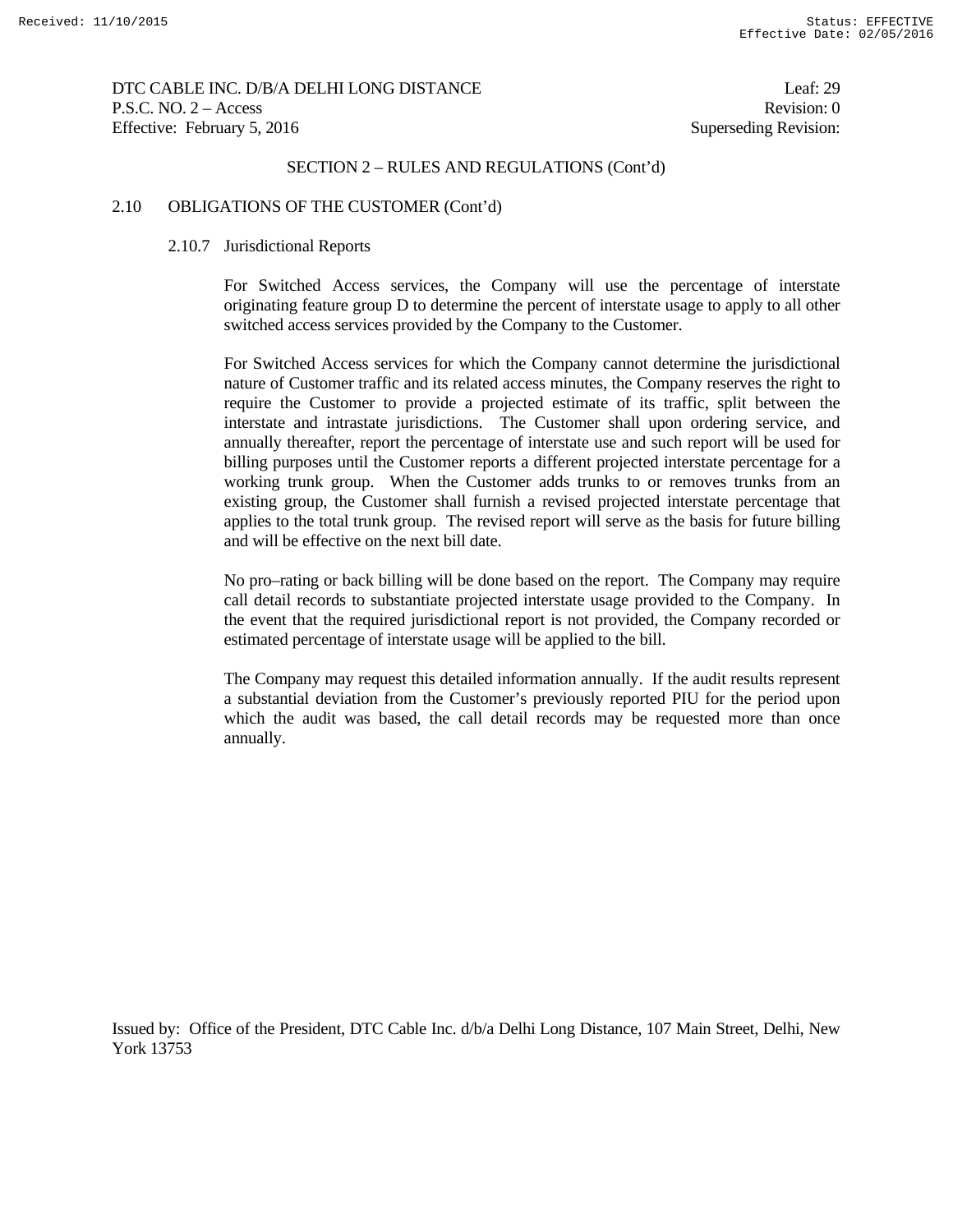## DTC CABLE INC. D/B/A DELHI LONG DISTANCE Leaf: 30 P.S.C. NO. 2 – Access Revision: 0 Effective: February 5, 2016 Superseding Revision:

# SECTION 2 – RULES AND REGULATIONS (Cont'd)

### 2.10 OBLIGATIONS OF THE CUSTOMER (Cont'd)

### 2.10.8 Mixed Interstate and Intrastate Access Service

 When mixed interstate and intrastate Access Service is provided, all charges, including nonrecurring charges, usage charges, and optional features, will be prorated between interstate and intrastate. The percentage provided in the reports as set forth in 2.10.7 will serve as the basis for prorating the charges. The percentage of an Access Service to be charged as intrastate is applied in the following manner:

- 1. For nonrecurring chargeable rate elements, multiply the percent intrastate use times the quantity of chargeable elements times the state tariff rate per element.
- 2. For usage sensitive chargeable rate elements, multiply the percent intrastate use times actual use (measure or Company assumed average use) times the stated rate.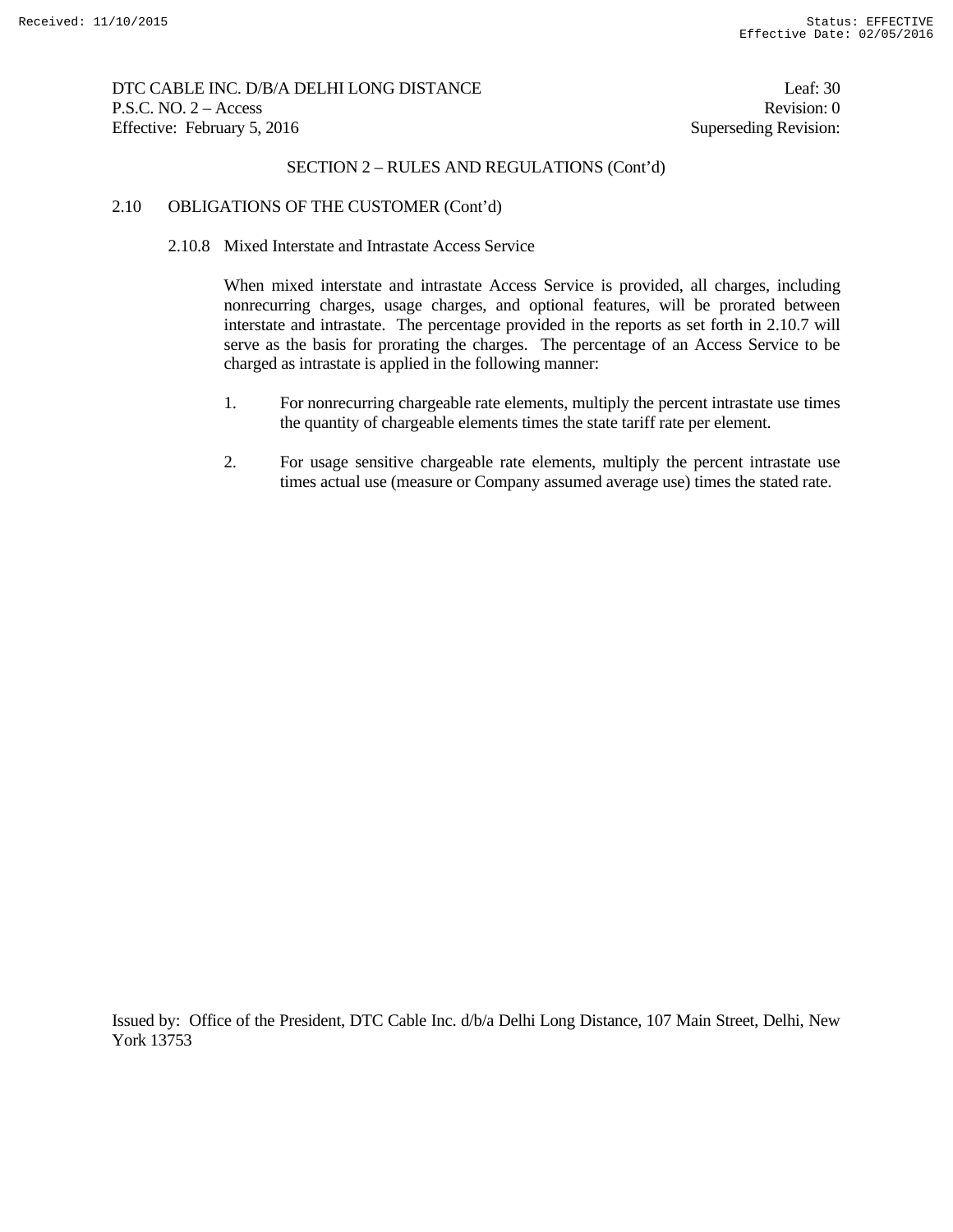DTC CABLE INC. D/B/A DELHI LONG DISTANCE Leaf: 31 P.S.C. NO. 2 – Access Revision: 0 Effective: February 5, 2016 Superseding Revision:

#### SECTION 2 – RULES AND REGULATIONS (Cont'd)

#### 2.11 AUTOMATIC NUMBER IDENTIFICATION

#### 2.11.1 General

 This option provides the automatic transmission of a seven or ten digit number and information digits to the Customer's premises for calls originating in the LATA, to identify the calling station. The ANI feature, which is a software function, will be associated on a call–by–call basis with (1) all individual transmission paths in a trunk group routed directly between an end office and a Customer's premises or, where technically feasible, with (2) all individual transmission paths in a trunk group between an access tandem and a Customer's premises.

 Additional ANI information digits are available with Feature Group D only. These information digits will be transmitted as agreed to by the Customer and the Company.

#### 2.11.2 Up to 7-Digit Out-pulsing of Access Digits to Customer

 This Option provides for the end office capability of providing up to 7 digits of the uniform access code (950–10XX) to the Customer premises. The Customer can request that only some of the digits in the access code be forwarded. The access code digits would be provided to the Customer premises location using multi-frequency signaling, and transmission of the digits would precede the forwarding of ANI if that feature were provided. It is available with Feature Group B.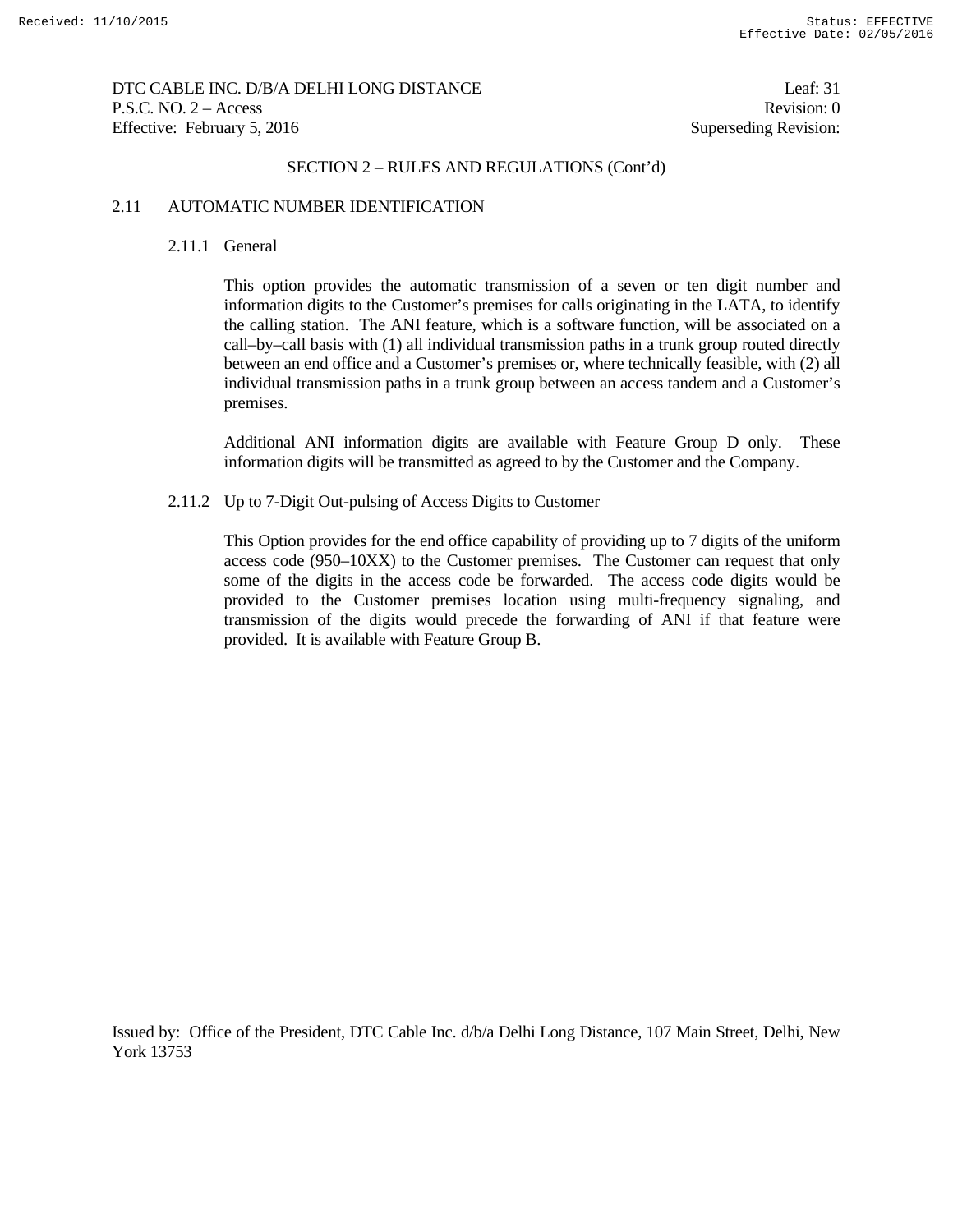DTC CABLE INC. D/B/A DELHI LONG DISTANCE Leaf: 32 P.S.C. NO. 2 – Access Revision: 0 Effective: February 5, 2016 Superseding Revision:

### SECTION 2 – RULES AND REGULATIONS (Cont'd)

#### 2.11 AUTOMATIC NUMBER IDENTIFICATION (Cont'd)

#### 2.11.3 Regulations

 The Company will provide Automatic Number Identification (ANI) associated with an intrastate service, by tariff, to any entity (ANI recipient), only under the following terms and conditions:

- 1. The ANI recipient or its designated billing agent may use or transmit ANI information to third parties for billing and collection, routing, screening, ensuring network performance, and completion of a telephone subscriber's call or transaction, or for performing a service directly related to the telephone subscriber's original call or transaction, or for performing a service directly related to the telephone subscriber's original call or transaction.
- 2. The ANI recipient may offer to any telephone subscriber with whom the ANI recipient has an established Customer relationship, a product or service that is directly related to products or service previously purchased by the telephone subscriber from the ANI recipient.
- 3. The ANI recipient or its designated billing agent is prohibited from utilizing ANI information to establish marketing lists or to conduct outgoing marketing calls, except as permitted by the preceding paragraph, unless the ANI recipient obtains the prior written consent of the telephone subscriber permitting the use of ANI information for such purposes. The foregoing provisions notwithstanding, no ANI recipient or its designated billing agent may utilize ANI information if prohibited elsewhere by law.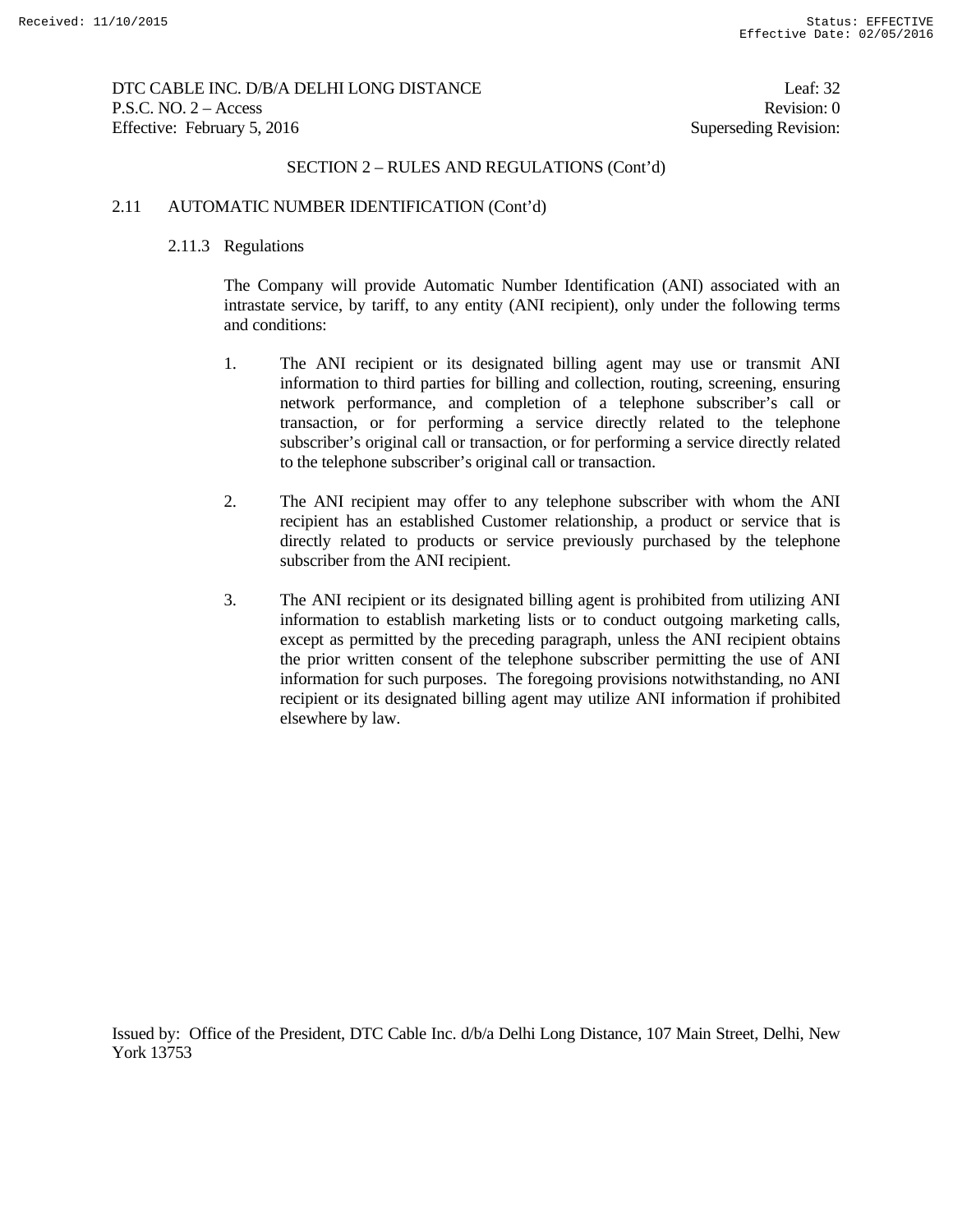DTC CABLE INC. D/B/A DELHI LONG DISTANCE Leaf: 33 P.S.C. NO. 2 – Access Revision: 0 Effective: February 5, 2016 Superseding Revision:

## SECTION 2 – RULES AND REGULATIONS (Cont'd)

### 2.11 AUTOMATIC NUMBER IDENTIFICATION (Cont'd)

- 2.11.3 Regulations (cont'd)
	- 4. The ANI recipient or its designated billing agent is prohibited from reselling, or otherwise disclosing ANI information to any other third party for any use other than those listed in Provision 1, unless the ANI recipient obtains the prior written consent of the subscriber permitting such resale or disclosure.
	- 5. Telephone Corporations must make reasonable efforts to adopt and apply procedures designed to provide reasonable safeguards against the aforementioned abuses of ANI.
	- 6. Violation of any of the foregoing terms and conditions by any ANI recipient other than a Telephone Corporation shall result, after a determination through the Commission's complaint process, in suspension of the transmission of ANI by the Company until such time as the Commission receives written confirmation from the ANI recipient that the violations have ceased or have been corrected. If the Commission determines that there have been three or more separate violations in a 24–month period, delivery of ANI to the offending party shall be terminated under terms and conditions determined by the Commission.
	- 7. The ten–digit ANI telephone number is only available with Feature Group D. The ten–digit ANI telephone number consists of the Numbering Plan Area (NPA) plus the seven–digit ANI telephone number. The ten–digit ANI telephone number will be transmitted on all calls except in the case of ANI failure, in which case only the NPA will be transmitted (in addition to the information digit described below).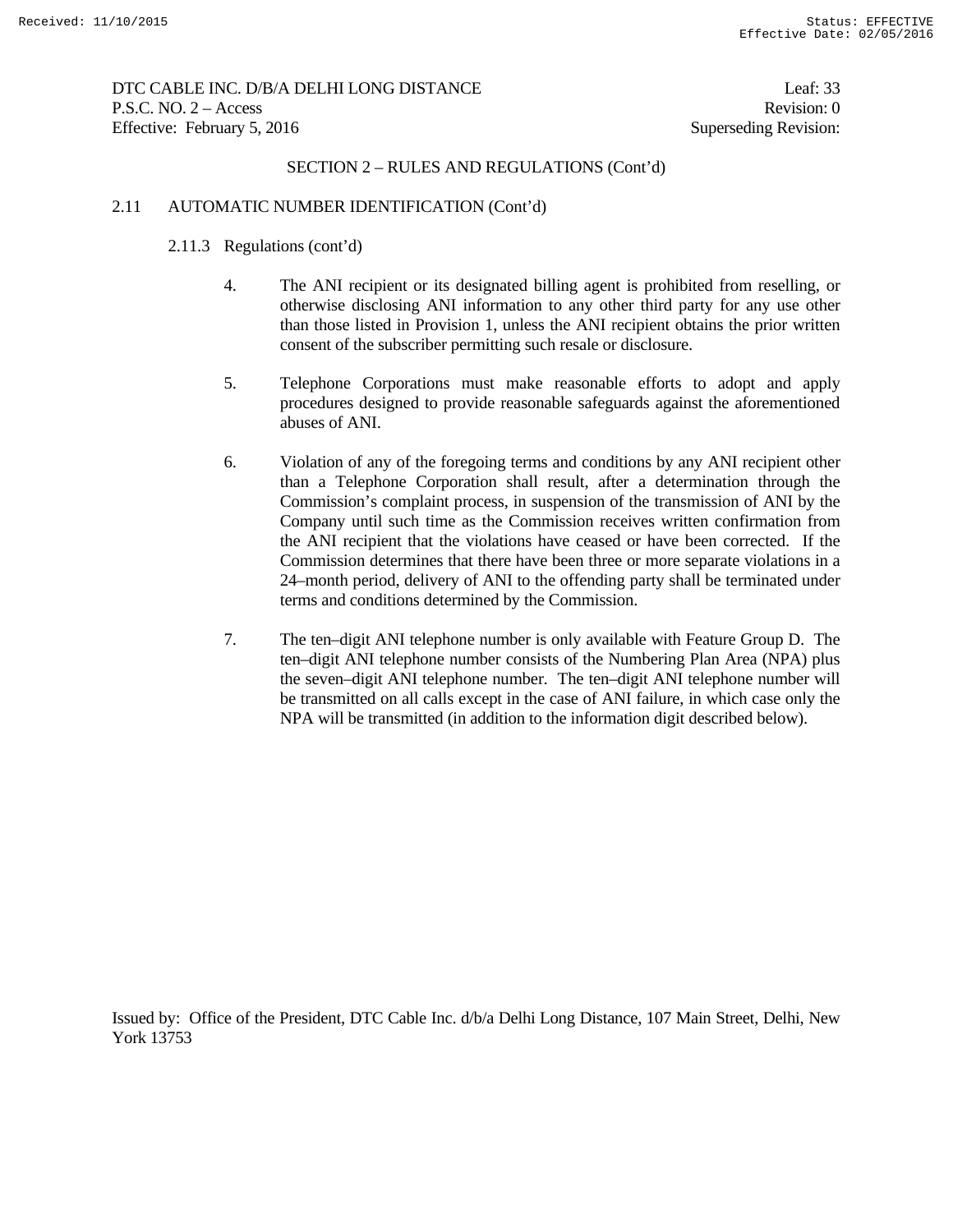DTC CABLE INC. D/B/A DELHI LONG DISTANCE Leaf: 34 P.S.C. NO. 2 – Access Revision: 0 Effective: February 5, 2016 Superseding Revision:

### SECTION 2 – RULES AND REGULATIONS (Cont'd)

#### 2.11 AUTOMATIC NUMBER IDENTIFICATION (Cont'd)

- 2.11.3 Regulations (Cont'd)
	- 8. Where ANI cannot be provided, information digits will be provided to the Customer.
	- 9. The information digits identify: (1) telephone number is the station billing number – no special treatment required, (2) ANI failure has occurred in the end office switch which prevents identification of calling telephone number – must be obtained by operator or in some other manner. The ANI telephone number is the listed telephone number of the Customer and is not the telephone number of the calling party.

### 2.11.4 Terms and Conditions

 Violation of any of the foregoing terms and conditions by a Telephone Corporation may result in Commission prosecution of penalty and enforcement proceedings pursuant to the Public Service Law of the State of New York.

### 2.12 DETERMINATION OF MILEAGE

 Service for which rates are mileage sensitive are rated on the airline distance between the Company's switch location and Customer–designated premises or the end office of the Customer– designated premises.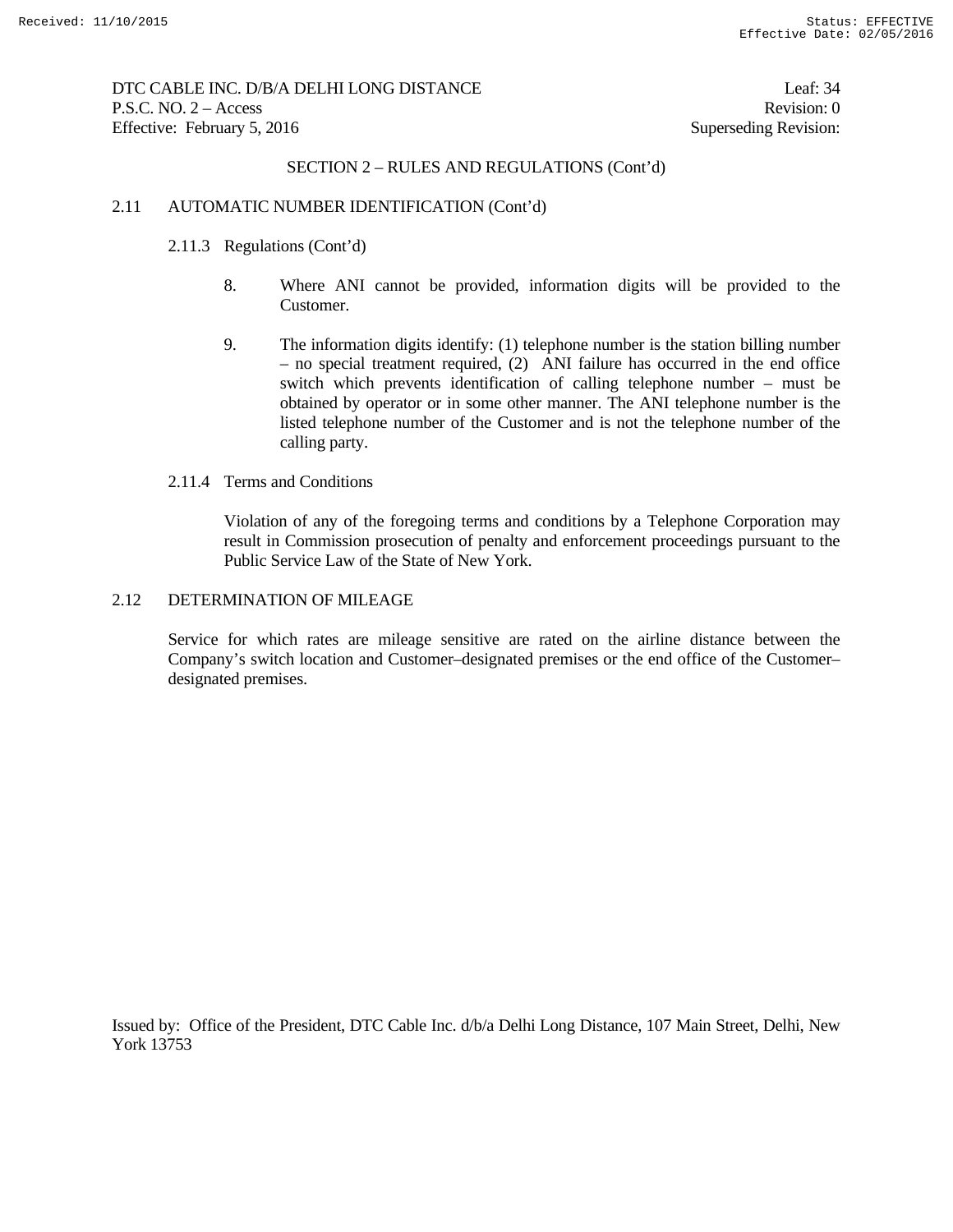# DTC CABLE INC. D/B/A DELHI LONG DISTANCE Leaf: 35 P.S.C. NO. 2 – Access Revision: 0<br>Effective: February 5, 2016 Superseding Revision: 0 Effective: February 5, 2016

## **CONTENTS**

## SECTION 3 – SWITCHED ACCESS SERVICE

## Leaf broad and the set of the set of the set of the set of the set of the set of the set of the set of the set of the set of the set of the set of the set of the set of the set of the set of the set of the set of the set o

| 3.4 |  |
|-----|--|
|     |  |
|     |  |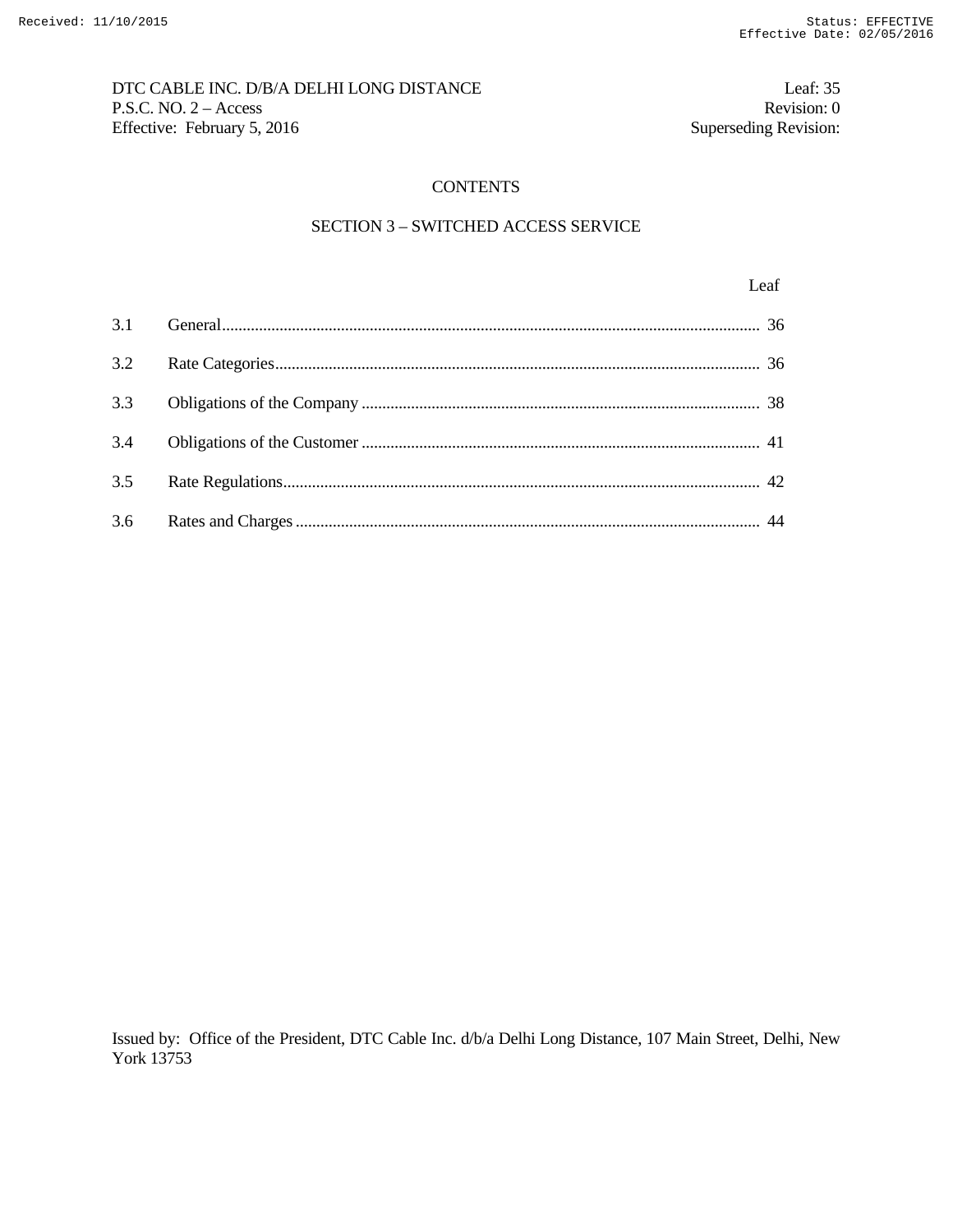## DTC CABLE INC. D/B/A DELHI LONG DISTANCE Leaf: 36 P.S.C. NO. 2 – Access Revision: 0 Effective: February 5, 2016 Superseding Revision:

## SECTION 3 – SWITCHED ACCESS SERVICE

### 3.1 GENERAL

 Switched Access Service, which is available to Customers for their use in furnishing their services to End Users, provides a two–point electrical communications path between a Customer's premises and an End User's premises. It provides for the use of common terminating, switching and trunking facilities, and for the use of common subscriber plant of the Company. Switched Access Service provides for the ability to originate calls from an End User's premises to a Customer's premises in the LATA where it is provided.

 The application of rates for Switched Access Service is described in Sections 3.5 and 3.6 following. Rates and charges for services other than Switched Access Service, e.g., a Customer interLATA toll message service, may also be applicable when Switched Access Service is used in conjunction with these other services.

## 3.2 RATE CATEGORIES

 There are three rate categories whose components create the switched access rate for Switched Access Service:

- Local Switching
- Local Transport
- Common Line (see Section 5 of this tariff)
- 3.2.1 Local Switching

 Local Switching provides for the use of end office switching equipment. Included in Local Switching are:

 Common Switching, which provides the local end office switching functions and optional features.

 Transport Termination, which provides for the trunk side arrangements that terminate the Local Transport facilities. The Company will determine the number of Transport Terminations provided.

 Where end offices are appropriately equipped, international dialing may be provided. International dialing provides the capability of switching international calls with service prefix and address codes having more digits than are capable of being switched through a standard equipped end office.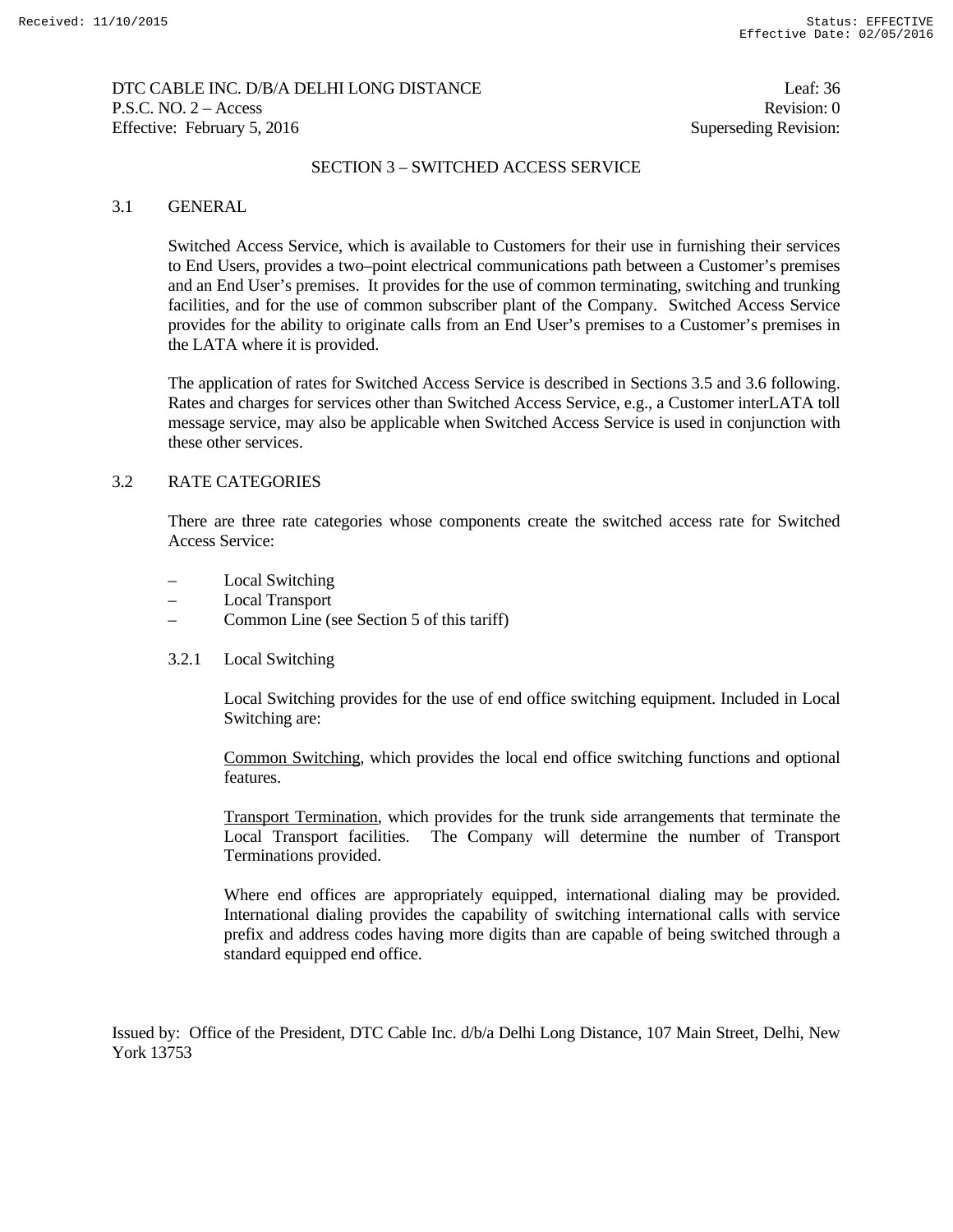DTC CABLE INC. D/B/A DELHI LONG DISTANCE Leaf: 37 P.S.C. NO. 2 – Access Revision: 0 Effective: February 5, 2016 Superseding Revision:

### SECTION 3 – SWITCHED ACCESS SERVICE (Cont'd)

### 3.2 RATE CATEGORIES (Cont'd)

### 3.2.2 Local Transport

 The Local Transport rate category provides the transmission facilities between the Customer premises and the end office switch(es) where the Customer traffic is switched to originate or terminate its communications.

 Local Transport is a two–way voice frequency transmission path composed of facilities determined by the Company. The two–way voice frequency path permits the transport of calls in the originating direction (from the End User end office switch to the Customer's premises) and in the terminating direction (from the Customer premises to the end office switch), but not simultaneously. The voice frequency transmission path may be comprised of any form or configuration of plant capable of and typically used in the telecommunications industry for the transmission of voice and associated telephone signals within the frequency bandwidth of approximately 300 to 3000 Hz.

 The Company will work cooperatively with the Customer in determining (1) whether the service is to be directly routed to an end office switch or through an access tandem switch, and (2) the directionality of the service.

1. Transmission Paths

 The number of Transport transmission paths provided is based on the Customer's order and is determined by the Company.

2. Interconnection

 Interconnection of non–Company switched access transport facilities is available between an end office and a Customer point of presence where such facilities are provided.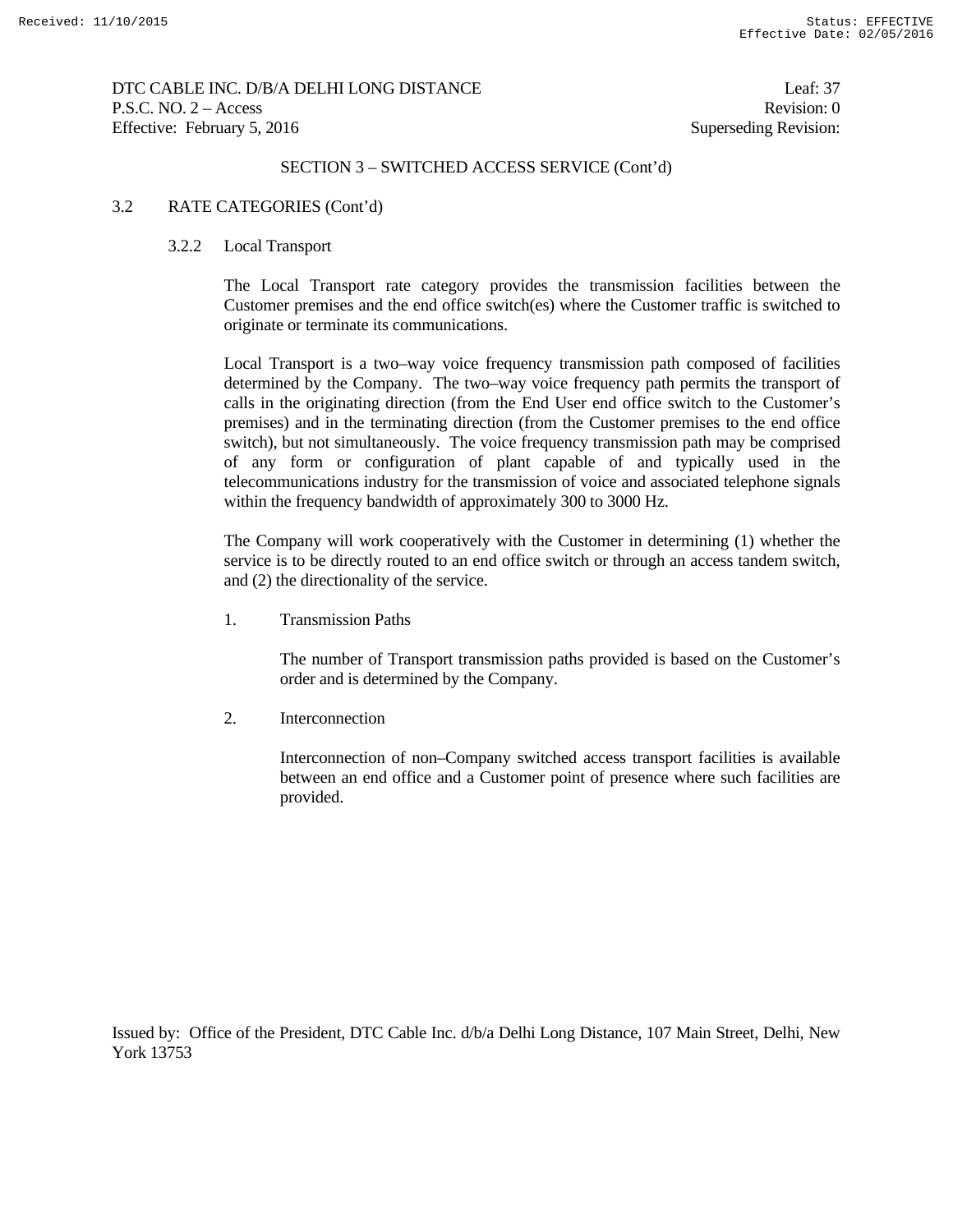DTC CABLE INC. D/B/A DELHI LONG DISTANCE Leaf: 38 P.S.C. NO. 2 – Access Revision: 0 Effective: February 5, 2016 Superseding Revision:

## SECTION 3 – SWITCHED ACCESS SERVICE (Cont'd)

### 3.3 OBLIGATIONS OF THE COMPANY

 The Company has certain obligations pertaining only to the provision of Switched Access Service. These obligations are as follows:

#### 3.3.1 Network Management

 The Company will administer its network to provide acceptable service levels to all telecommunications users of the Company's network services. Generally, service levels are considered acceptable only when both End Users and Customers are able to establish connections with little or no delay encountered within the Company's network. The Company maintains the right to apply protective controls, i.e., those actions, such as call gapping, which selectively cancel the completion of any traffic carried over its network, including that associated with a Customer's Switched Access Service. Generally, such protective measures would only be taken as a result of occurrences such as a failure or overload of Company or customer facilities, natural disasters, mass calling or national security demands.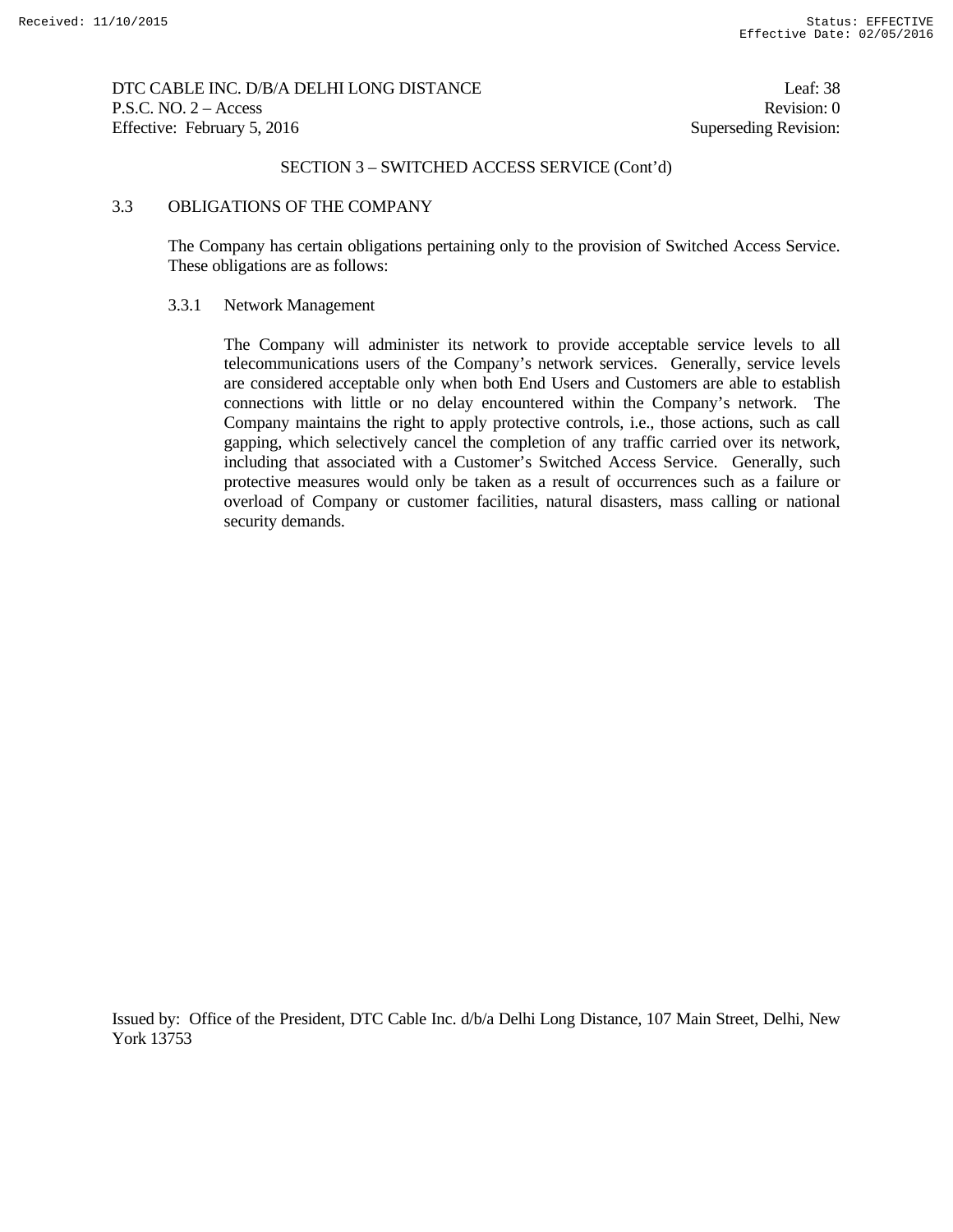DTC CABLE INC. D/B/A DELHI LONG DISTANCE Leaf: 39 P.S.C. NO. 2 – Access Revision: 0 Effective: February 5, 2016 Superseding Revision:

# SECTION 3 – SWITCHED ACCESS SERVICE (Cont'd)

### 3.3 OBLIGATIONS OF THE COMPANY (Cont'd)

#### 3.3.2 Design and Traffic Routing of Switched Access Service

 The Company shall design and determine the routing of Switched Access Service, including the selection of the first point of switching and the selection of facilities from the interface to any switching point and to the end offices where busy hour minutes of capacity are ordered. The Company shall also decide if capacity is to be provided by originating only, terminating only, or two–way trunk groups. Finally, the Company will decide whether trunk side access will be provided through the use of two–wire or four–wire trunk terminating equipment. Selection of facilities and equipment and traffic routing of the service are based on standard engineering methods, available facilities and equipment and the Company's traffic routing plans. If the Customer desires different routing or directionality than that determined by the Company, the Company will work cooperatively with the Customer in determining (1) whether the service is to be routed directly to an end office or through an access tandem switch and (2) the directionality of the service.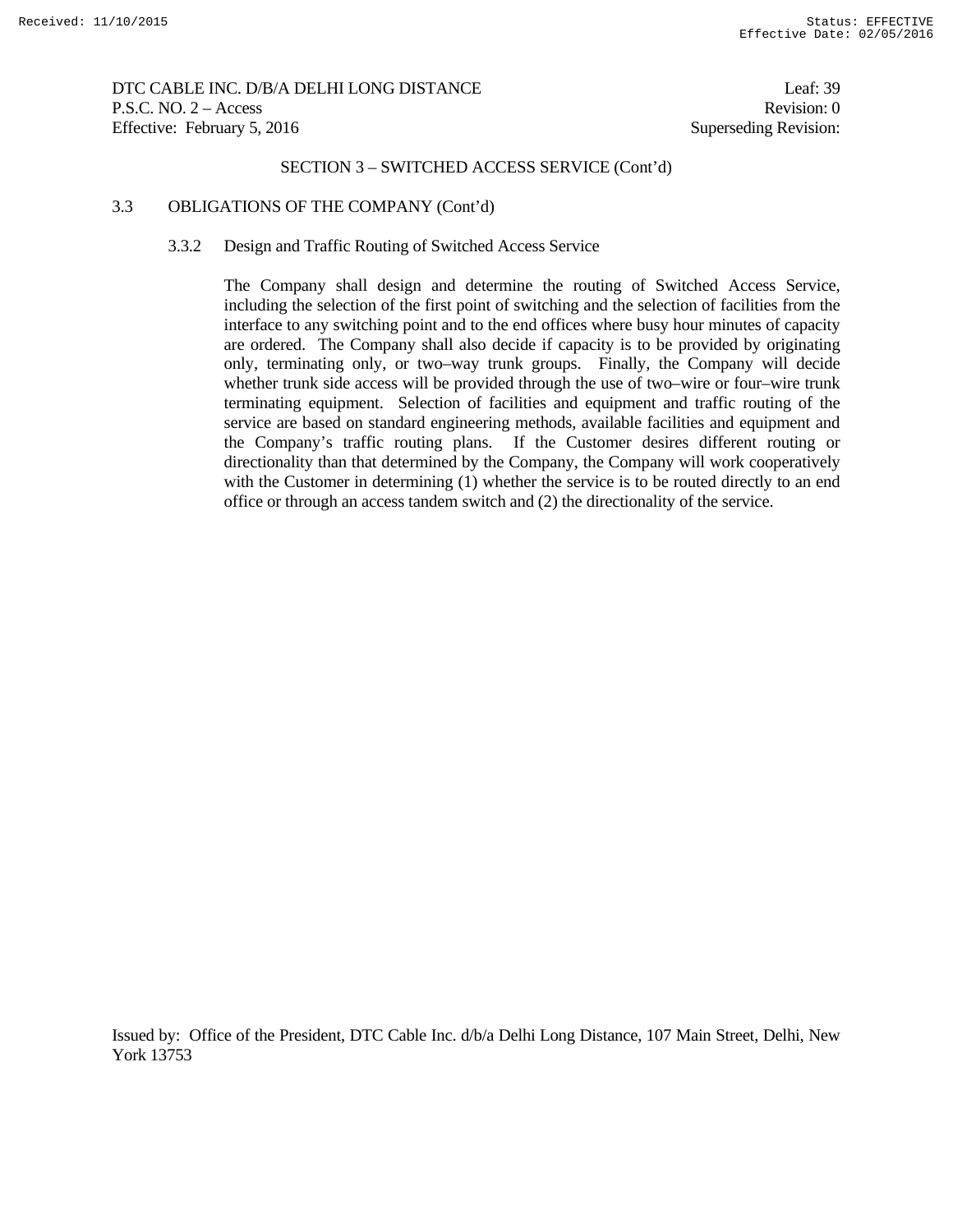DTC CABLE INC. D/B/A DELHI LONG DISTANCE Leaf: 40 P.S.C. NO. 2 – Access Revision: 0 Effective: February 5, 2016 Superseding Revision:

#### SECTION 3 – SWITCHED ACCESS SERVICE (Cont'd)

#### 3.3 OBLIGATIONS OF THE COMPANY (Cont'd)

#### 3.3.3 Provision of Service Performance Data

 Subject to availability, end–to–end service performance data available to the Company through its own service evaluation routines, may also be made available to the Customer based on previously arranged intervals and format. The data provides information on overall end–to–end call completion and non–completion performance e.g., Customer equipment blockage, failure results and transmission performance. The data does not include service performance data that is provided under other tariff sections, e.g., testing service results. If data is to be provided in other than paper format, the charges for such exchange will be determined on an individual case basis.

### 3.3.4 Trunk Group Measurements Reports

 Subject to availability, the Company will make available trunk group data in the form of usage in CCS, peg count and overflow to the Customer based on previously agreed to intervals.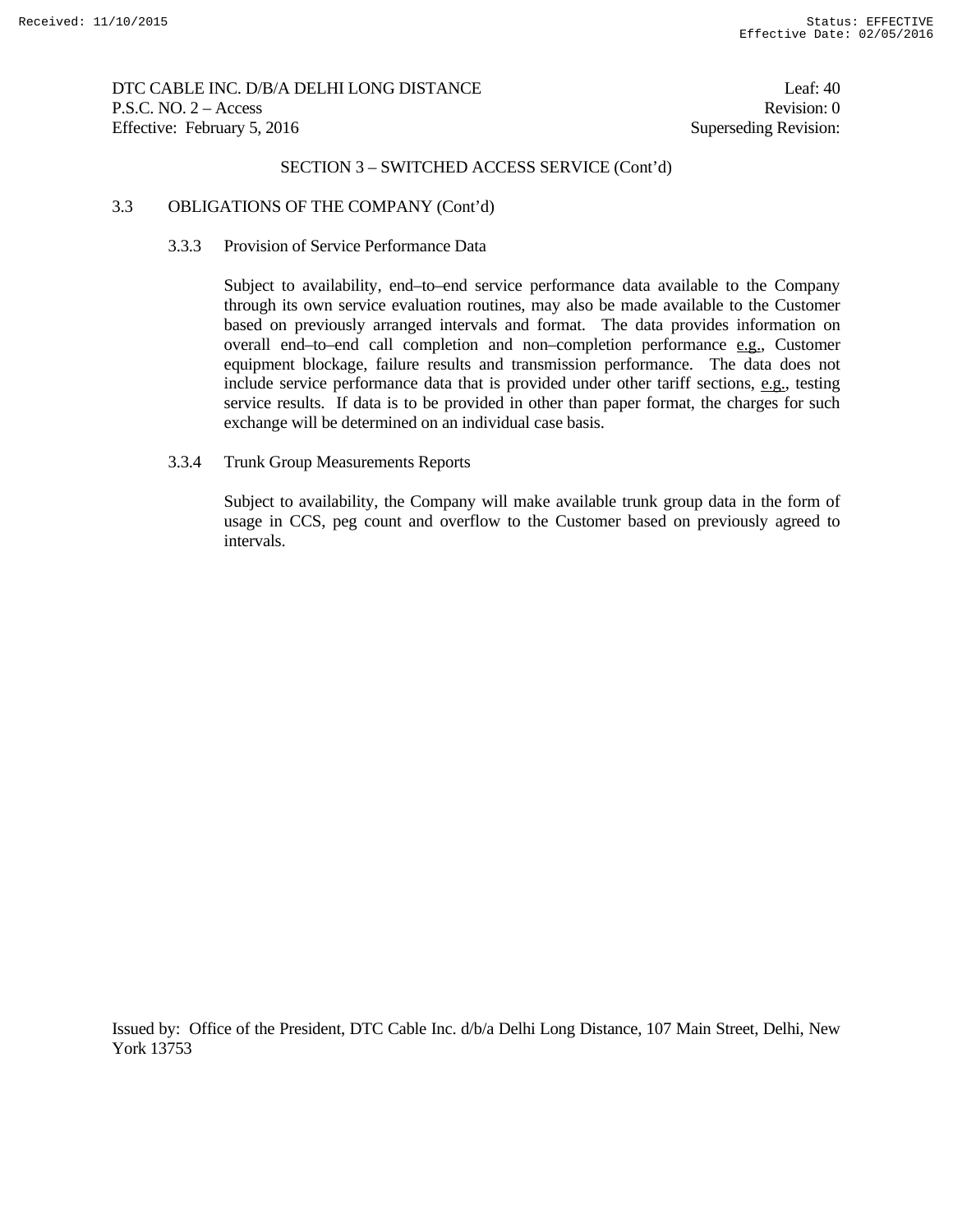DTC CABLE INC. D/B/A DELHI LONG DISTANCE Leaf: 41 P.S.C. NO. 2 – Access Revision: 0 Effective: February 5, 2016 Superseding Revision:

### SECTION 3 – SWITCHED ACCESS SERVICE (Cont'd)

### 3.4 OBLIGATIONS OF THE CUSTOMER

 The Customer has certain specific obligations pertaining to the use of Switched Access Service. These obligations are as follows:

3.4.1 Report Requirements

 Customers are responsible for providing the following reports to the Company, when applicable.

1. Jurisdictional Reports

 When a Customer orders Switched Access Service for both interstate and intrastate use, the Customer is responsible for providing reports as set forth in Section 2.10.7 preceding. Charges will be apportioned in accordance with those reports.

2. Code Screening Reports

 When a Customer orders service call routing, trunk access limitation or call gapping arrangements, it must report the number of trunks and/or the appropriate codes to be instituted in each end office or access tandem switch, for each of the arrangements ordered.

 The Company will administer its network in such a manner that the impact of traffic surges due to peaked 900 Access Service traffic on other access service traffic is minimized. Network management controls as defined in Section 3.3.1 may be implemented at the Company option to ensure acceptable service levels

3.4.2 On and Off–Hook Supervision

 The Customer facilities shall provide the necessary on and off–hook supervision for accurate timing of calls.

3.4.3 Trunk Group Measurements Reports

 With the agreement of the Customer, trunk group data in the form of usage in CCS, peg count and overflow for its end of all access trunk groups, where technologically feasible, will be made available to the Company. The data will be used to monitor trunk group utilization and service performance and will be based on previously arranged intervals and format.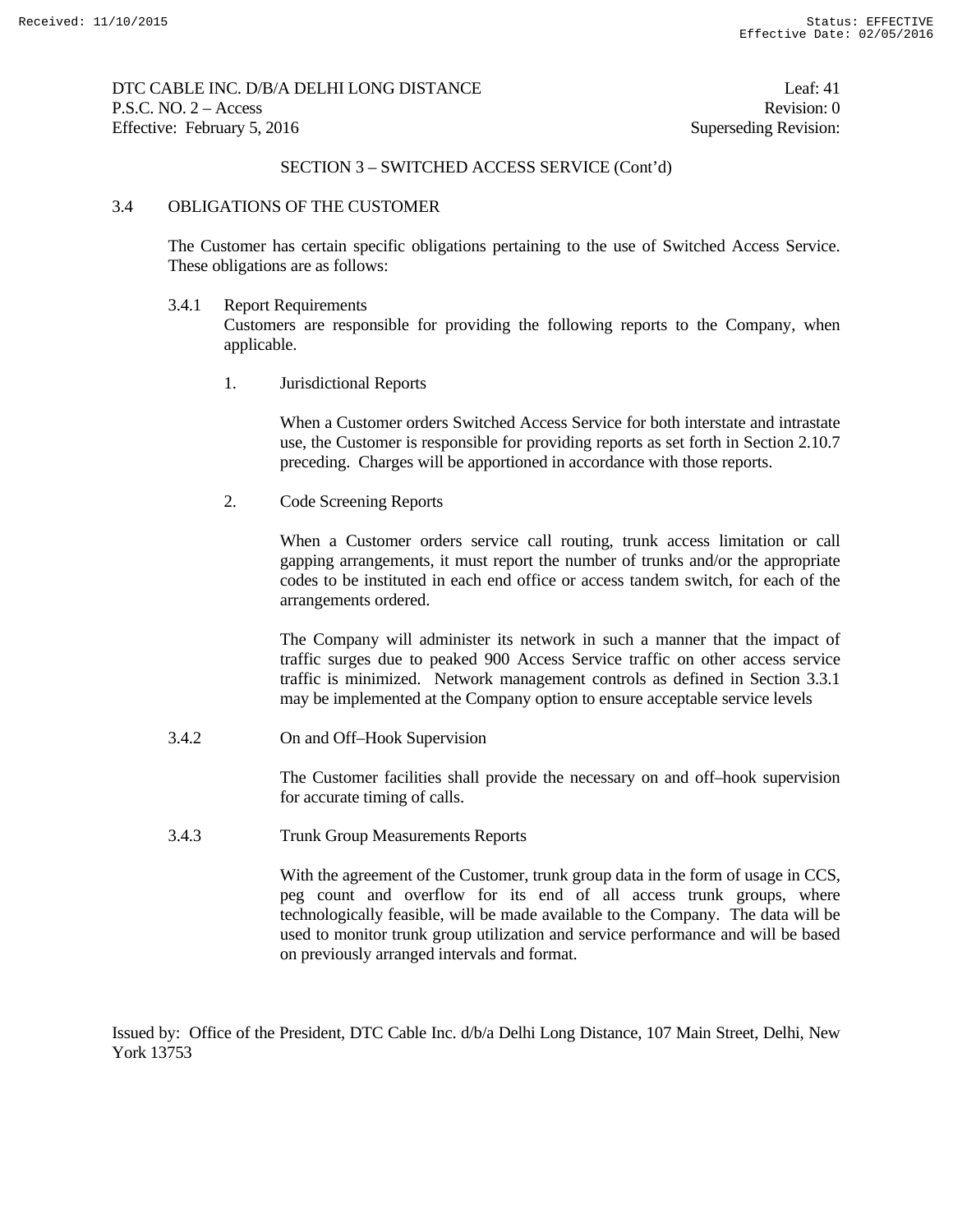DTC CABLE INC. D/B/A DELHI LONG DISTANCE Leaf: 42 P.S.C. NO. 2 – Access Revision: 0 Effective: February 5, 2016 Superseding Revision:

## SECTION 3 – SWITCHED ACCESS SERVICE (Cont'd)

## 3.5 RATE REGULATIONS

 This section contains the specific regulations governing the rates and charges that apply for Switched Access Service.

 Access Charges are applied on a per access minute basis. Access minute charges are accumulated over a monthly period.

### 3.5.1 Minimum Periods

Switched Access Service is provided for a minimum period of one month.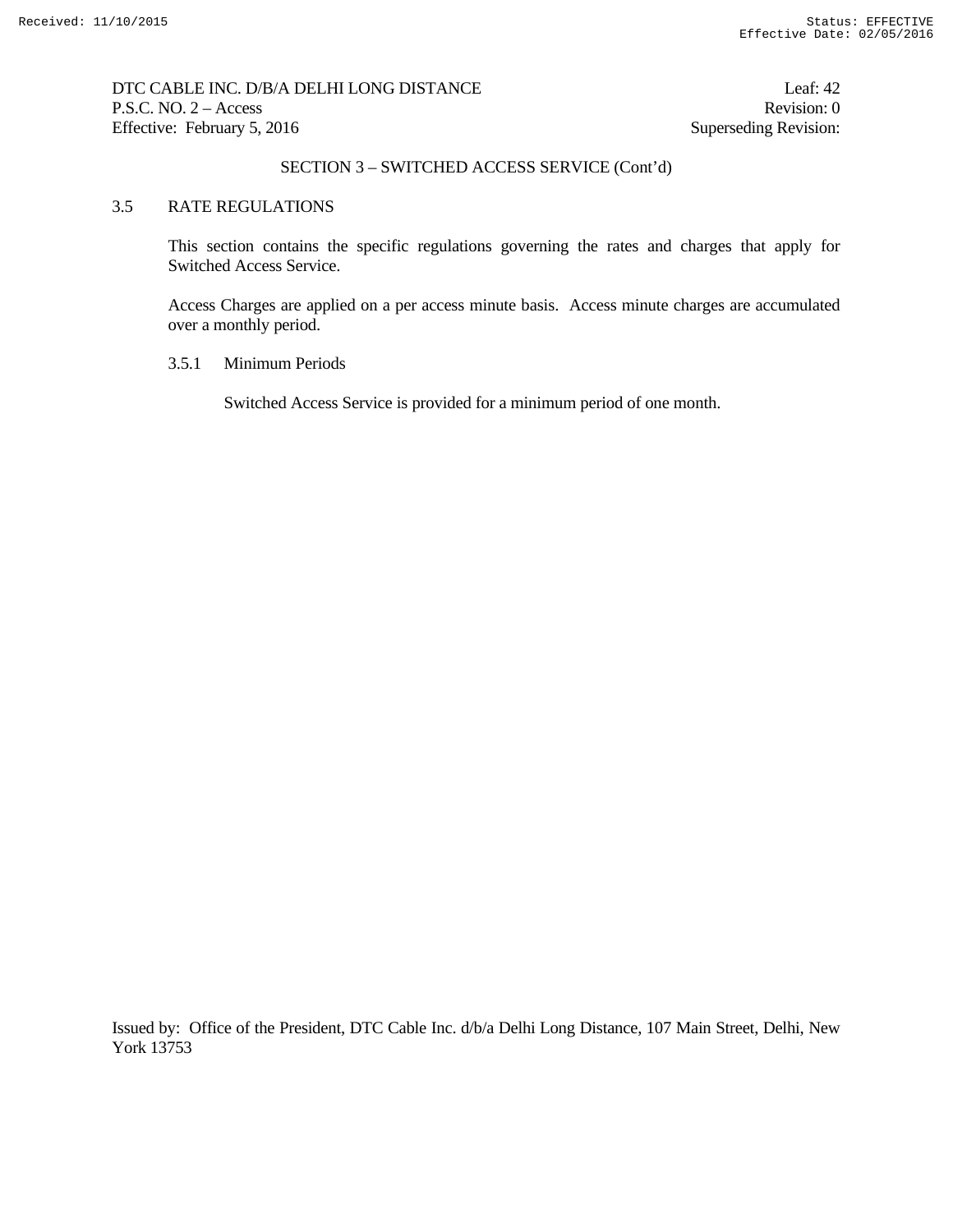DTC CABLE INC. D/B/A DELHI LONG DISTANCE Leaf: 43 P.S.C. NO. 2 – Access Revision: 0 Effective: February 5, 2016 Superseding Revision:

## SECTION 3 – SWITCHED ACCESS SERVICE (Cont'd)

### 3.5 RATE REGULATIONS (Cont'd)

### 3.5.2 Cancellation of Access Service Order

 A Customer may cancel an Access Order for the installation of service on any date prior to notification by the Company that service is available for the Customer's Use or prior to the service date, whichever is later. The cancellation date is the date the Company receives written or verbal notice from the Customer that the order is to be canceled. The verbal notice must be followed by written confirmation within 10 days. If a Customer or End User is unable to accept Access Service within 30 calendar days of the original service date, the Access Order will be canceled and applicable charges will apply.

1. Prior to Firm Order Confirmation Date

 If an Access Order is canceled prior to the Firm Order Confirmation date, no charges will apply.

2. On or After Firm Order Confirmation Date

 If an Access Order is canceled on or after the Firm Order Confirmation date, the Customer will be billed a flat cancellation fee.

Cancellation Fee \$110.00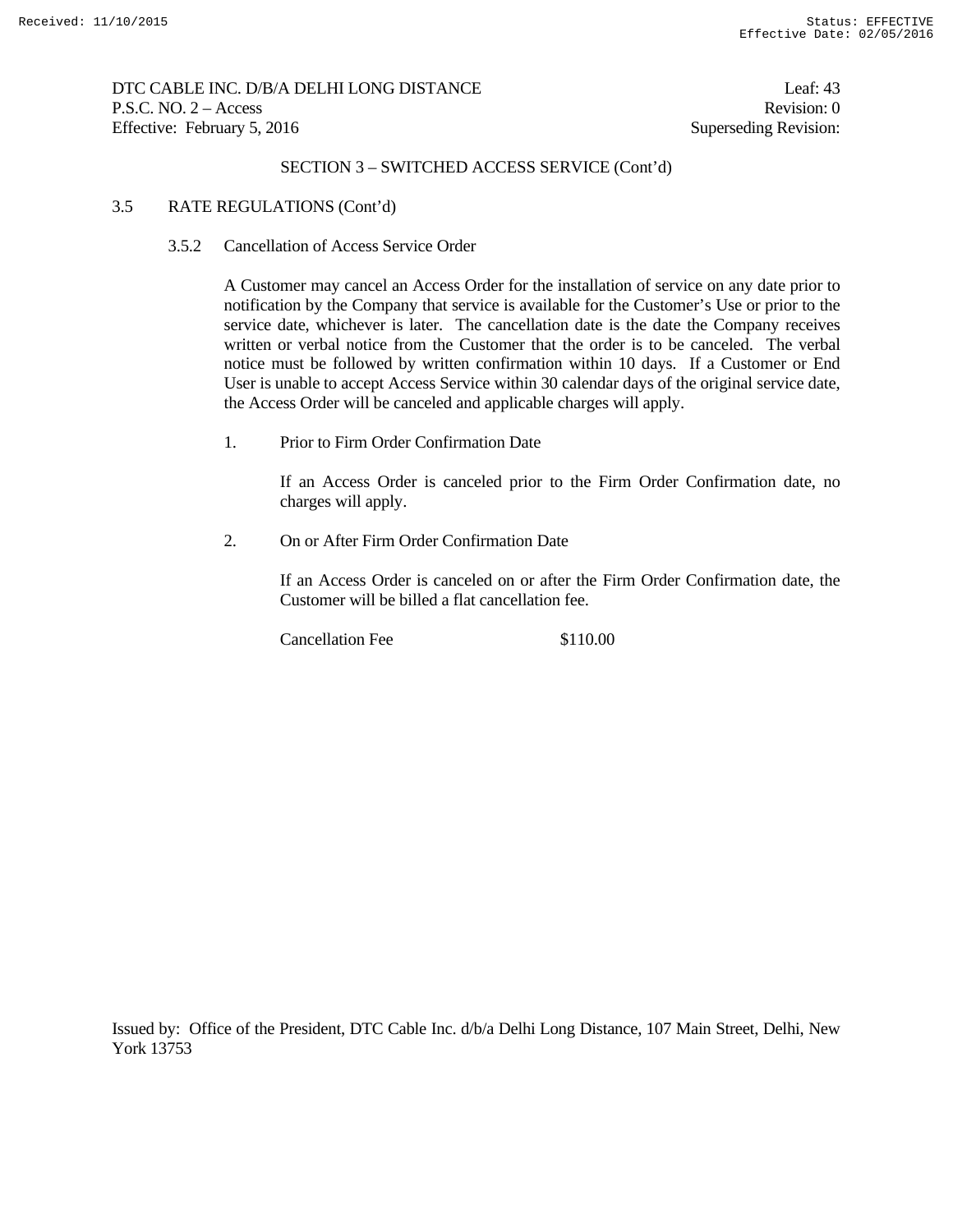DTC CABLE INC. D/B/A DELHI LONG DISTANCE Leaf: 44 P.S.C. NO. 2 – Access Revision: 0 Effective: February 5, 2016 Superseding Revision:

# SECTION 3 – SWITCHED ACCESS SERVICE (Cont'd)

## 3.6 RATES AND CHARGES

- 3.6.1 Recurring Charges
	- 1. End Office Charges Local Switching Per Access Minute

|    | Originating:                                         | Rates and charges are set forth in FCC No. 11, Section<br>31.6.2 |
|----|------------------------------------------------------|------------------------------------------------------------------|
|    | Terminating:                                         | Rates and charges are set forth in FCC No. 11, Section<br>31.6.2 |
|    | <b>Shared Trunk Port</b><br>Per Access Minute        |                                                                  |
|    | Originating:                                         | Rates and charges are set forth in FCC No. 11, Section<br>31.6.2 |
|    | Terminating:                                         | Rates and charges are set forth in FCC No. 11, Section<br>31.6.2 |
|    | <b>Composite Rate</b><br>Terminating                 | Rates and charges are set forth in FCC No. 11, Section<br>31.6.2 |
| 2. | <b>Local Transport</b><br>Per Access Minute          |                                                                  |
|    | Originating:                                         | Rates and charges are set forth in FCC No. 11, Section<br>31.6.1 |
|    | Terminating:                                         | Rates and charges are set forth in FCC No. 11, Section<br>31.6.1 |
| 3. | 800 Data Base Access Service<br><b>Query Charges</b> |                                                                  |
|    | Basic queries:                                       | Rates and charges are set forth in FCC No. 11, Section<br>31.6.5 |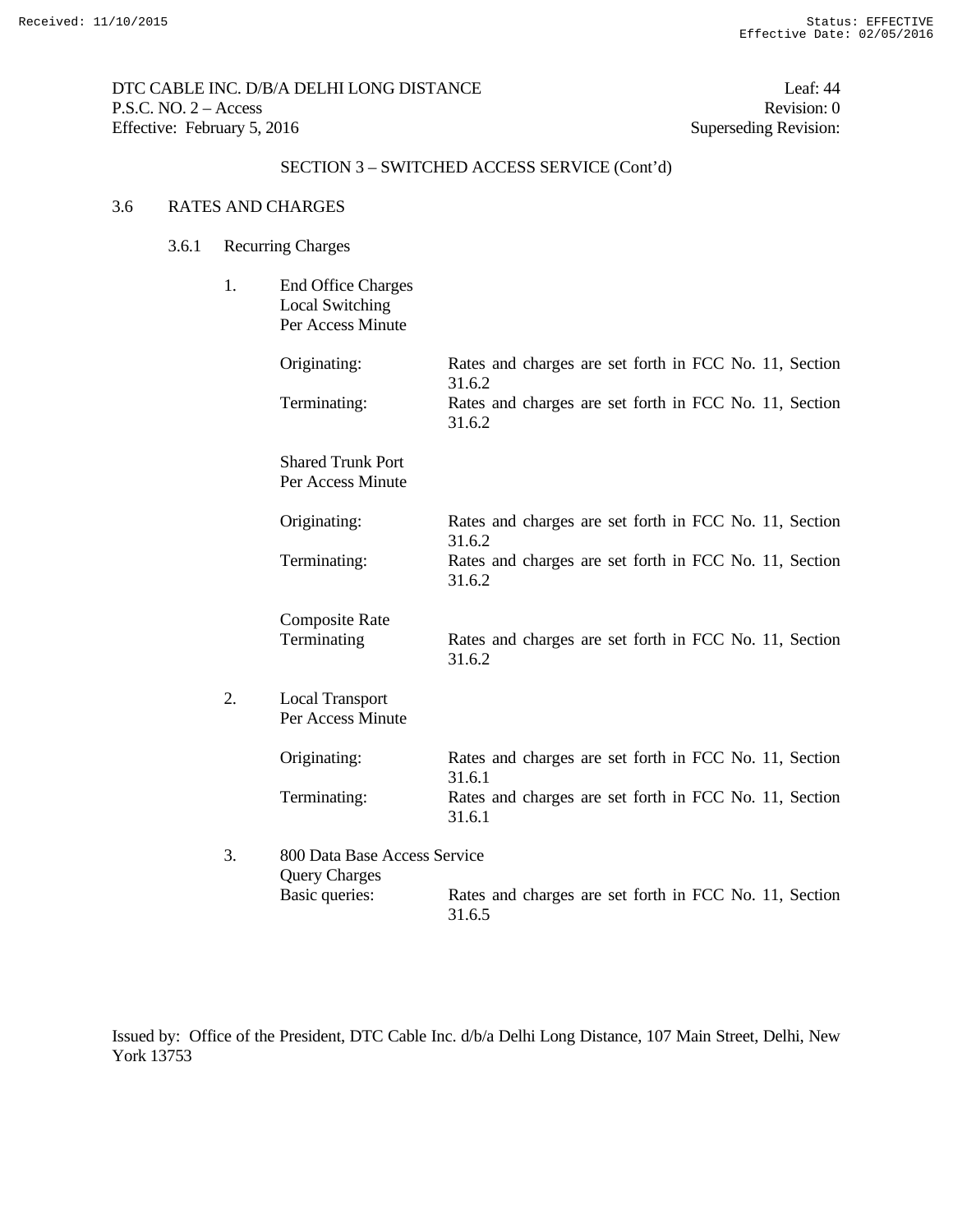DTC CABLE INC. D/B/A DELHI LONG DISTANCE Leaf: 45 P.S.C. NO. 2 – Access Revision: 0<br>Effective: February 5, 2016 Superseding Revision: 0 Effective: February 5, 2016

## **CONTENTS**

## SECTION 4 – SPECIAL ACCESS SERVICE

## [RESERVED FOR FUTURE USE]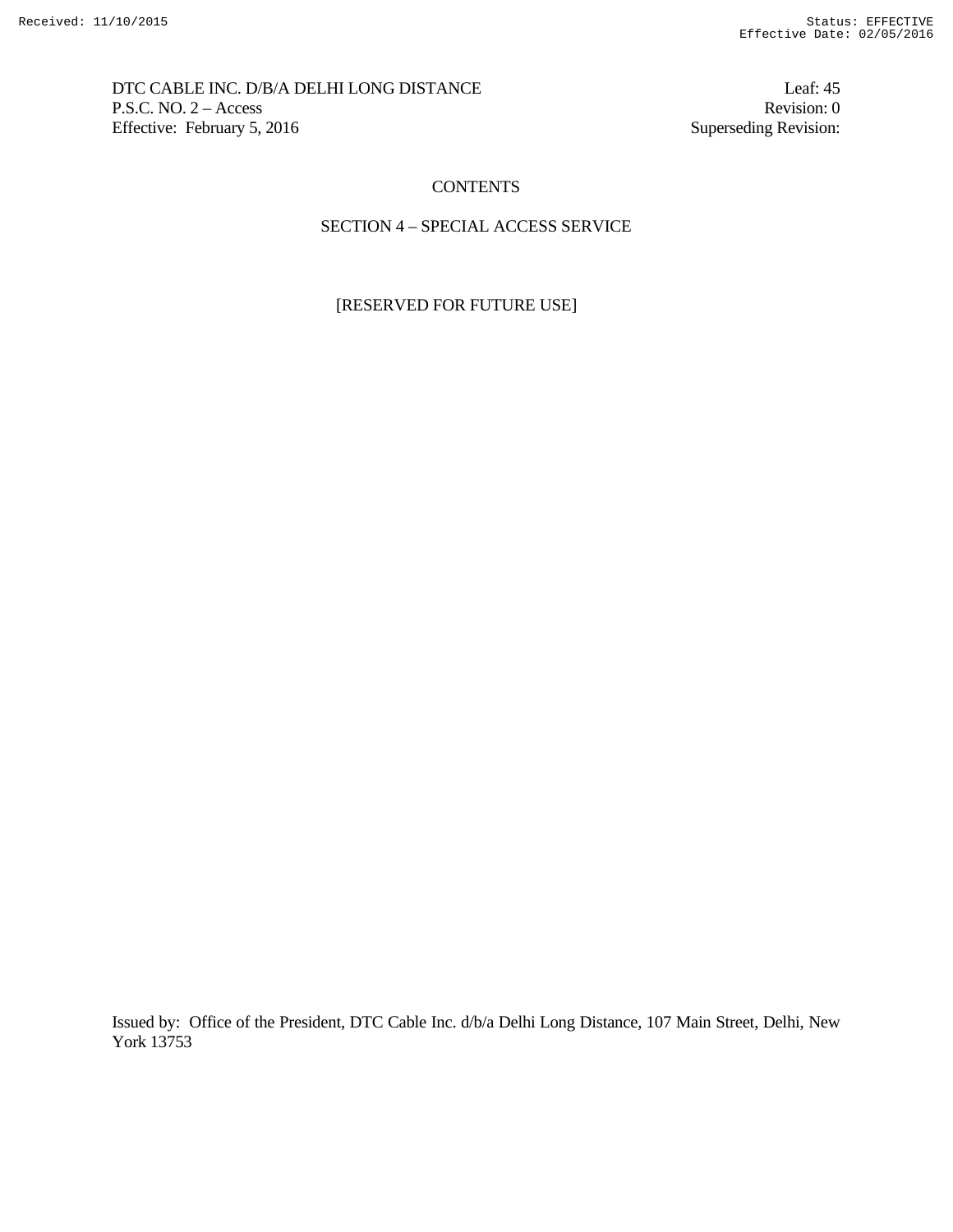# DTC CABLE INC. D/B/A DELHI LONG DISTANCE Leaf: 46 P.S.C. NO. 2 – Access Revision: 0<br>Effective: February 5, 2016 Superseding Revision: 0 Effective: February 5, 2016

# **CONTENTS**

# SECTION 5 – SPECIAL ARRANGEMENTS

Leaf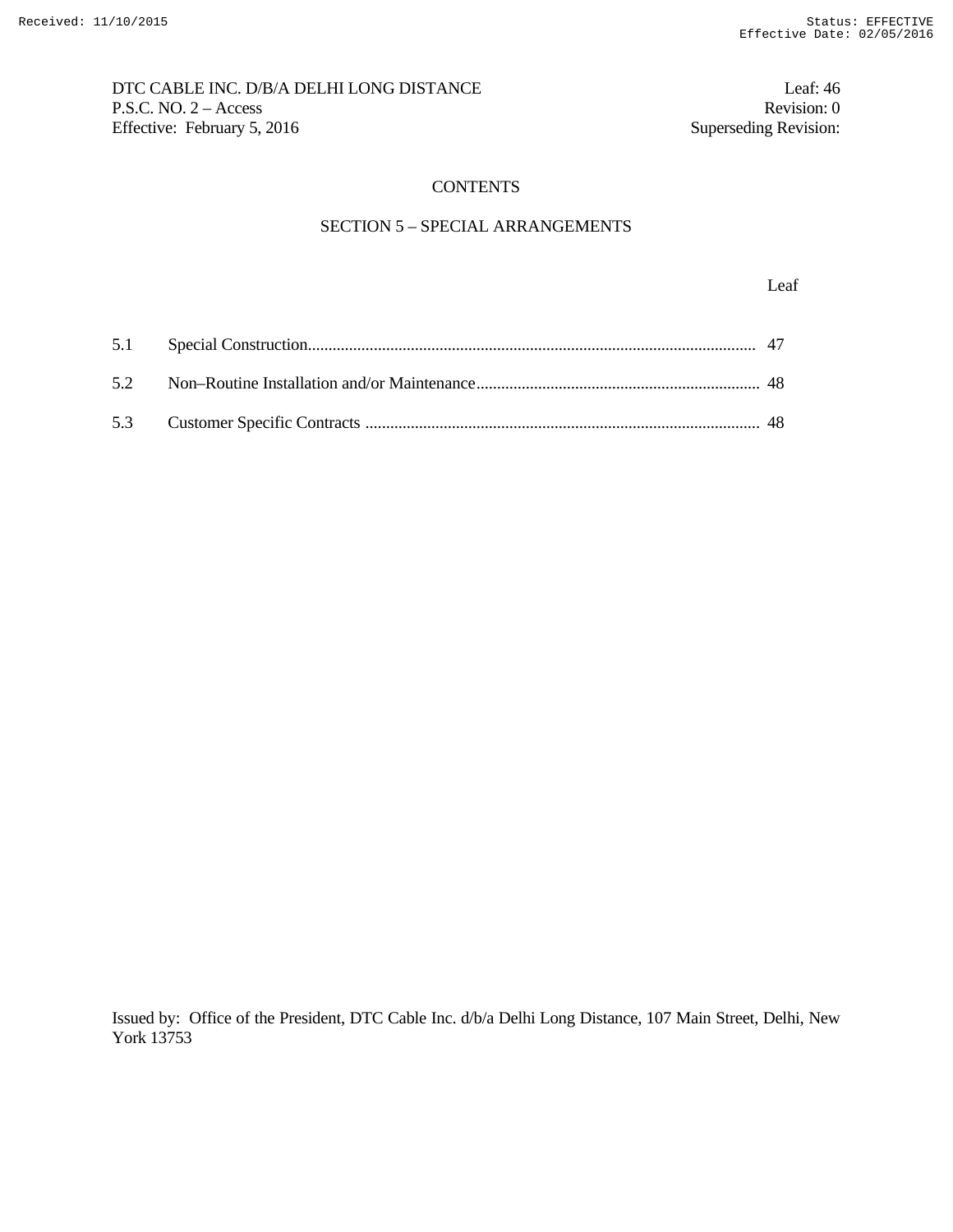## DTC CABLE INC. D/B/A DELHI LONG DISTANCE Leaf: 47 P.S.C. NO. 2 – Access Revision: 0 Effective: February 5, 2016 Superseding Revision:

## SECTION 5 – SPECIAL ARRANGEMENTS

### 5.1 SPECIAL CONSTRUCTION

### 5.1.1 Basis for Charges

 Basis for Charges where the Company furnishes a facility or service for which a rate or charge is not specified in the Company's tariffs, charges will be based on the costs incurred by the Company (including return) and may include:

- a) nonrecurring charges;
- b) recurring charges;
- c) termination liabilities; or
- d) combinations of (a), (b), and (c).

## 5.1.2 Termination Liability

 To the extent that there is no other requirement for use by the Company, a termination liability may apply for facilities specially constructed at the request of a customer.

- 1. The period on which the termination liability is based is the estimated service life of the facilities provided.
- 2. The amount of the maximum termination liability is equal to the estimated amounts (including return) for:
	- a. Costs to install the facilities to be provided including estimated costs for the rearrangements of existing facilities. These costs include:
		- a) equipment and materials provided or used;
		- b) engineering, labor, and supervision;
		- c) transportation; and
		- d) rights of way and/or any required easements;
	- b. license preparation, processing, and related fees;
	- c. tariff preparation, processing and related fees;
	- d. cost of removal and restoration, where appropriate; and
	- e. any other identifiable costs related to the specially constructed or rearranged facilities.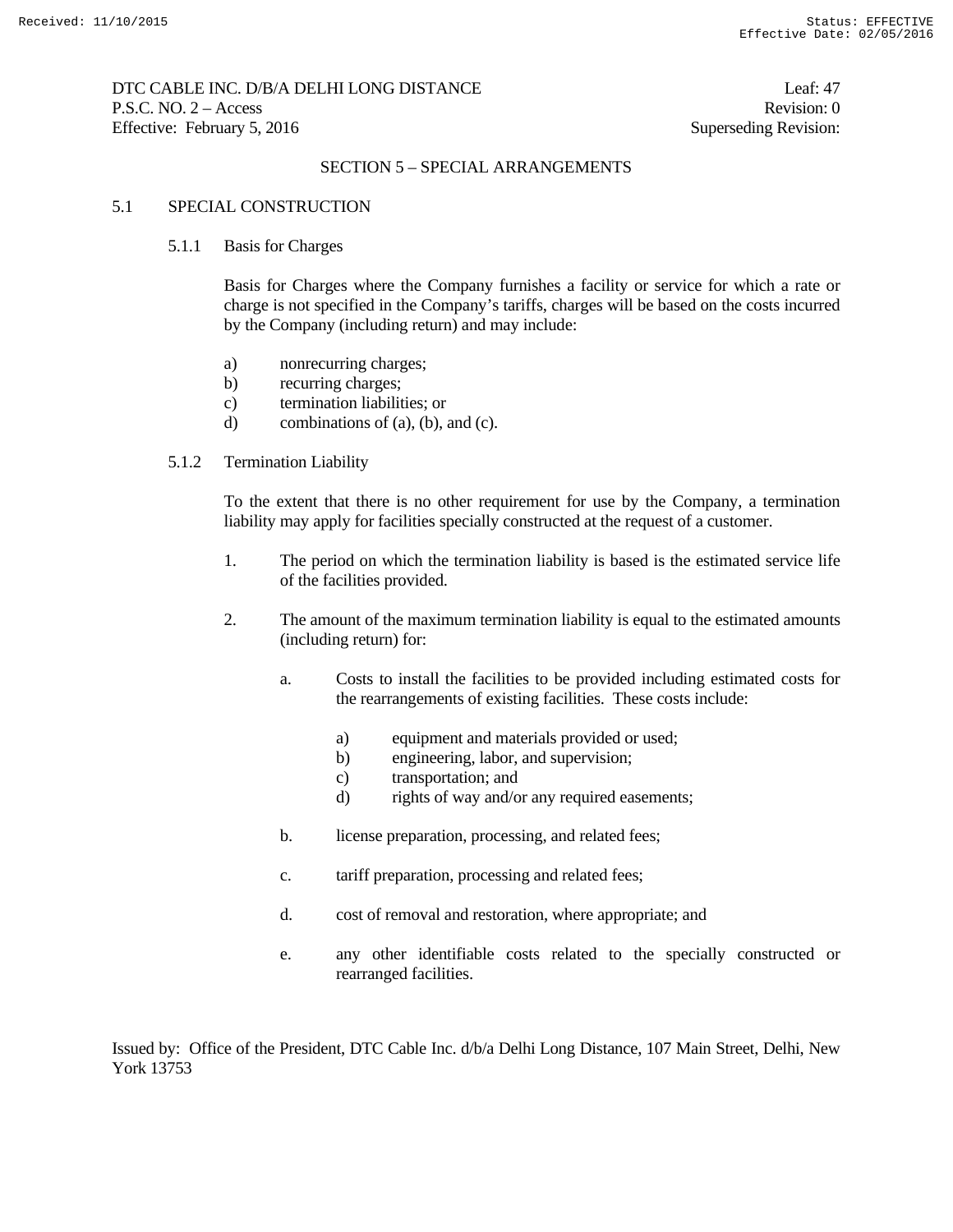## DTC CABLE INC. D/B/A DELHI LONG DISTANCE Leaf: 48 P.S.C. NO. 2 – Access Revision: 0 Effective: February 5, 2016 Superseding Revision:

### SECTION 5 – SPECIAL ARRANGEMENTS (Cont'd)

### 5.2 NON–ROUTINE INSTALLATION AND/OR MAINTENANCE

 At the customer's request, installation and/or maintenance may be performed outside the Company's regular business hours, or (in the Company's sole discretion and subject to any conditions it may impose) in hazardous locations. In such cases, charges based on the cost of labor, material, and other costs incurred by or charged to the Company will apply. If installation is started during regular business hours but, at the Customer's request, extends beyond regular business hours into time periods including, but not limited to, weekends, holidays, and/or night hours, additional charges may apply.

## 5.3 CUSTOMER SPECIFIC CONTRACTS

The Company may provide any of the services offered under this Service Tariff, or combinations of services, to Customers on a contractual basis. The terms and conditions of each contract offering are subject to the agreement of both the Customer and Company. Such contract offerings will be made available to similarly situated Customers in substantially similar circumstances. Rates in other sections of this Access Service Tariff do not apply to Customers who agree to contract arrangements, with respect to services within the scope of the contract. Services provided under this Access Service Tariff are not eligible for any promotional offerings which may be offered by the Company from time to time. Contract terms and conditions pursuant to this section are available to any similarly situated Customer that places an order within 90 days of the contract effective date.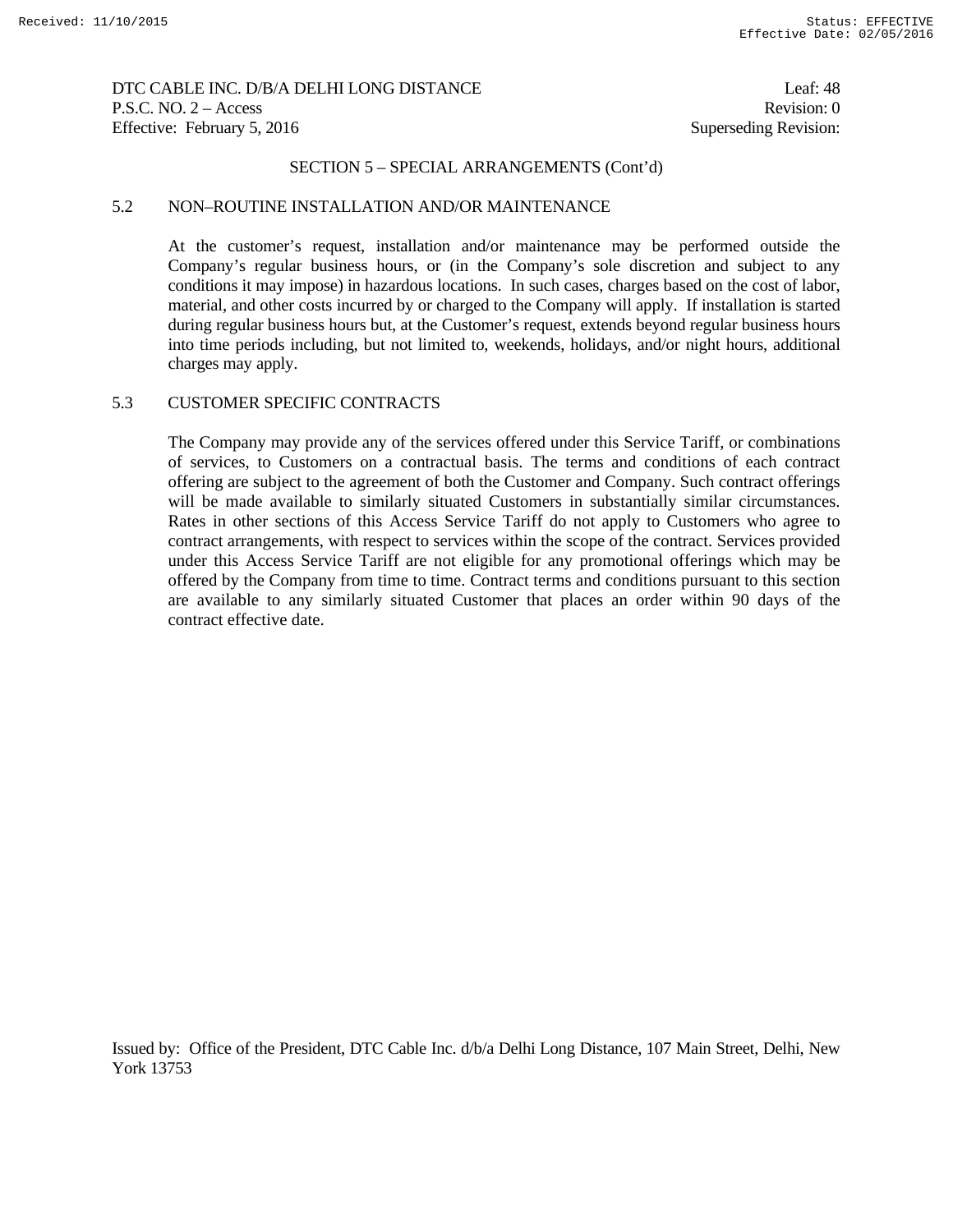# DTC CABLE INC. D/B/A DELHI LONG DISTANCE Leaf: 49 P.S.C. NO. 2 – Access Revision: 0<br>Effective: February 5, 2016 Superseding Revision: 0 Effective: February 5, 2016

## **CONTENTS**

## SECTION 6 – TELECOMMUNICATIONS SERVICE PRIORITY

#### Leaf

| 6.4 |  |
|-----|--|
|     |  |
|     |  |
|     |  |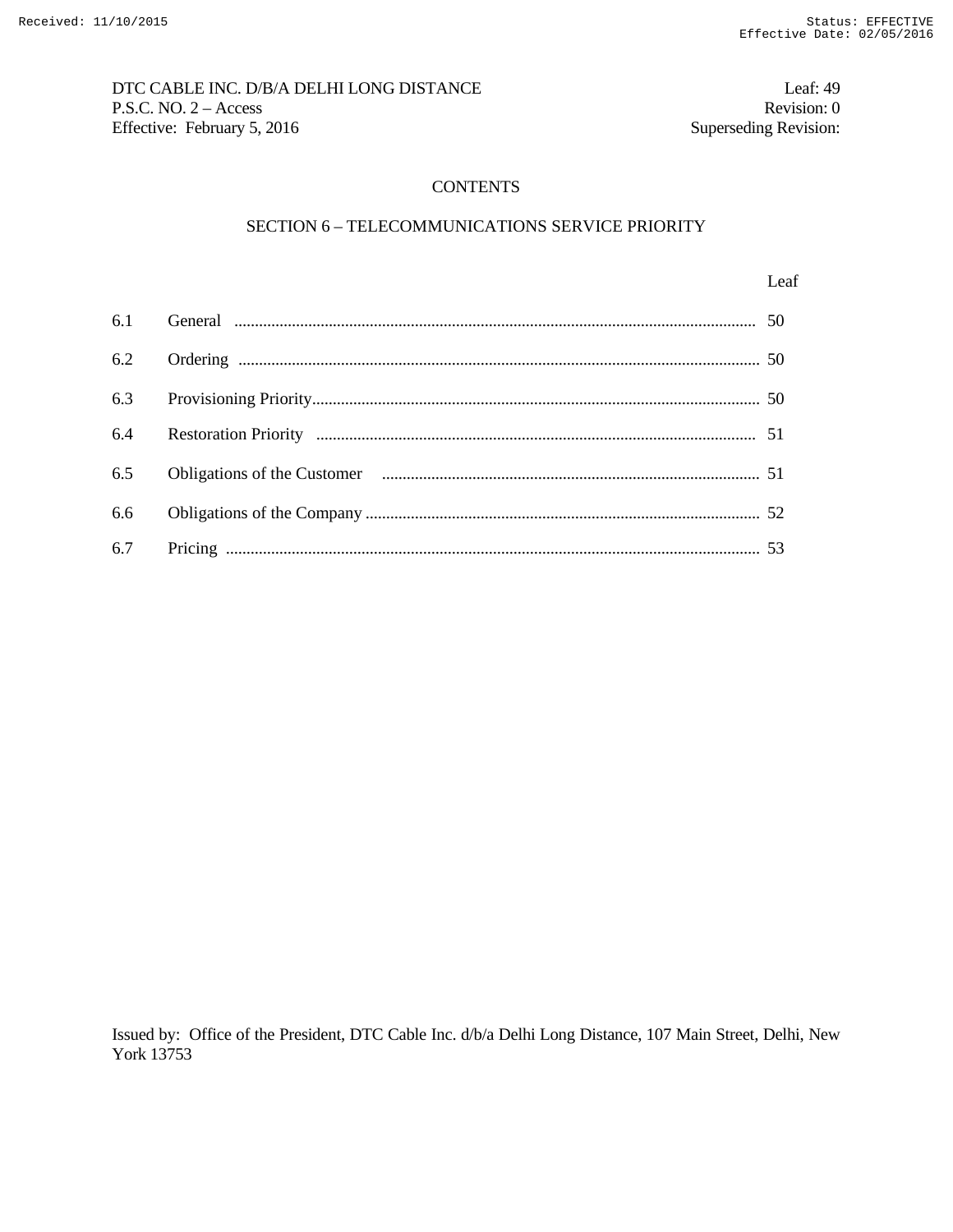## DTC CABLE INC. D/B/A DELHI LONG DISTANCE Leaf: 50 P.S.C. NO. 2 – Access Revision: 0 Effective: February 5, 2016 Superseding Revision:

## SECTION 6 – TELECOMMUNICATIONS SERVICE PRIORITY

## 6.1 General

Telecommunications Services Priority (TSP) is a priority restoration and provisioning service offered to Customers whose telecommunications needs meet national Security Emergency preparedness (NS/EP) specifications as determined by the TSP program Office. TSP services fall into two categories. Emergency and Essential Emergency Services are newly ordered services so critical as to require provisioning at the earliest possible time, without regard to the service users' cost. Essential Services are all other NS/EP services assigned restoration and/or provisioning priorities with the TSP system.

## 6.2 Ordering

In order to qualify for TSP services, the Customer must obtain a certificate from the TSP Program Office specifying the circuits and their level of restoration and provisioning priority. Customers can request assignment to the TSP System through the following agencies:

| <b>Customer</b>            | <b>Contact</b>                                                                 |
|----------------------------|--------------------------------------------------------------------------------|
| <b>Federal Agencies</b>    | TSP program Office                                                             |
| State/Local Governments    | <b>Federal Emergency Management Agency</b>                                     |
| <b>Foreign Governments</b> | Departments of State or Defense                                                |
| Private Industry           | Through Federal Agency which has a<br>contractual relationship involving NS/EP |
|                            | functions                                                                      |

TSP service is applicable to services which include local exchange service, private line service, switched access service and dedicated access service. The TSP Program Office makes the priority level assignments and issues the TSP authorization code reflecting the priority assignment associated with a request The Customer provides the TSP authorization code, in addition to all the other details necessary to complete the order to the company to obtain TSP System Service.

## 6.3 Provisioning Priority

If the Customer requires service within a shorter time interval than the Company can provide, and the requested service qualifies for NS/EP, the Customer may elect to invoke NS/EP treatment and obtain the appropriate provisioning priority assignment from the TSP Program Office.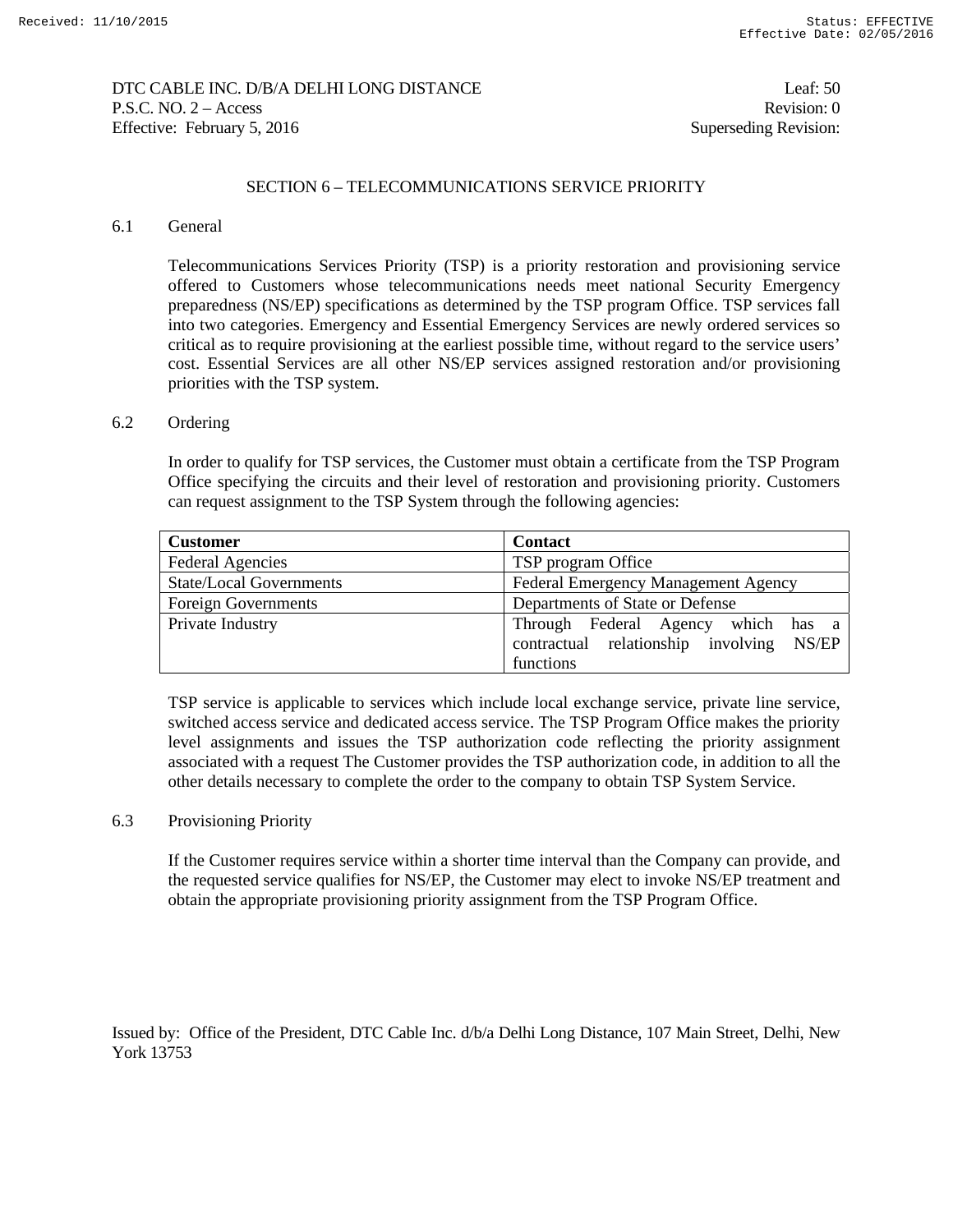## DTC CABLE INC. D/B/A DELHI LONG DISTANCE Leaf: 51 P.S.C. NO. 2 – Access Revision: 0 Effective: February 5, 2016 Superseding Revision:

## SECTION 6 – TELECOMMUNICATIONS SERVICE PRIORITY (Cont'd)

## 6.4 Restoration Priority

A TSP authorization code for restoration priority classifies the service as being among the nation's most important NS/EP telecommunications services. The Company will restore these services before services without restoration assignments in the order of priority assignments. When the Company recognizes a TSP service as being out of service, unusable, or receives a trouble report, available resources will be dispatched to restore the service as quickly as practicable.

- A priority value of 1, 2, or 3 requires dispatch outside normal business hours if necessary to restore the service.
- A priority value of 4 or 5 only requires dispatch outside of normal business hours if the next business day is more than 24 hours away.
- If the value 0 has been assigned, then no restoration priority is applicable to this service.
- 6.5 Obligations of the Customer
	- 1. In all instances, the Customer is responsible for obtaining the appropriate TSP authorization code and providing that code to the Company.
	- 2. Only the Customer or its authorized agent as indicated in a letter of agency on file with the Company is allowed to order TSP system service.
	- 3. All points of a multipoint service configuration must have the same restoration priority assignment and must satisfy the requirement of that assignment.
	- 4. In obtaining TSP system service, the Customer consents to the release of certain information by the company to the federal government in order to maintain and administer the TSP System. Such information includes: the Customer's name, telephone number and mailing address, the TSP authorization code and the circuit or service identification number associated with the NS/EP service.
	- 5. The Company will attempt to notify the customer of expected charges. The Customer when invoking NS/EP treatment, recognizes that quoting charges and obtaining permission beforehand may not be practicable and may cause unnecessary delays and, as a result, grants the Company the right to quote and bill charges after provisioning the service.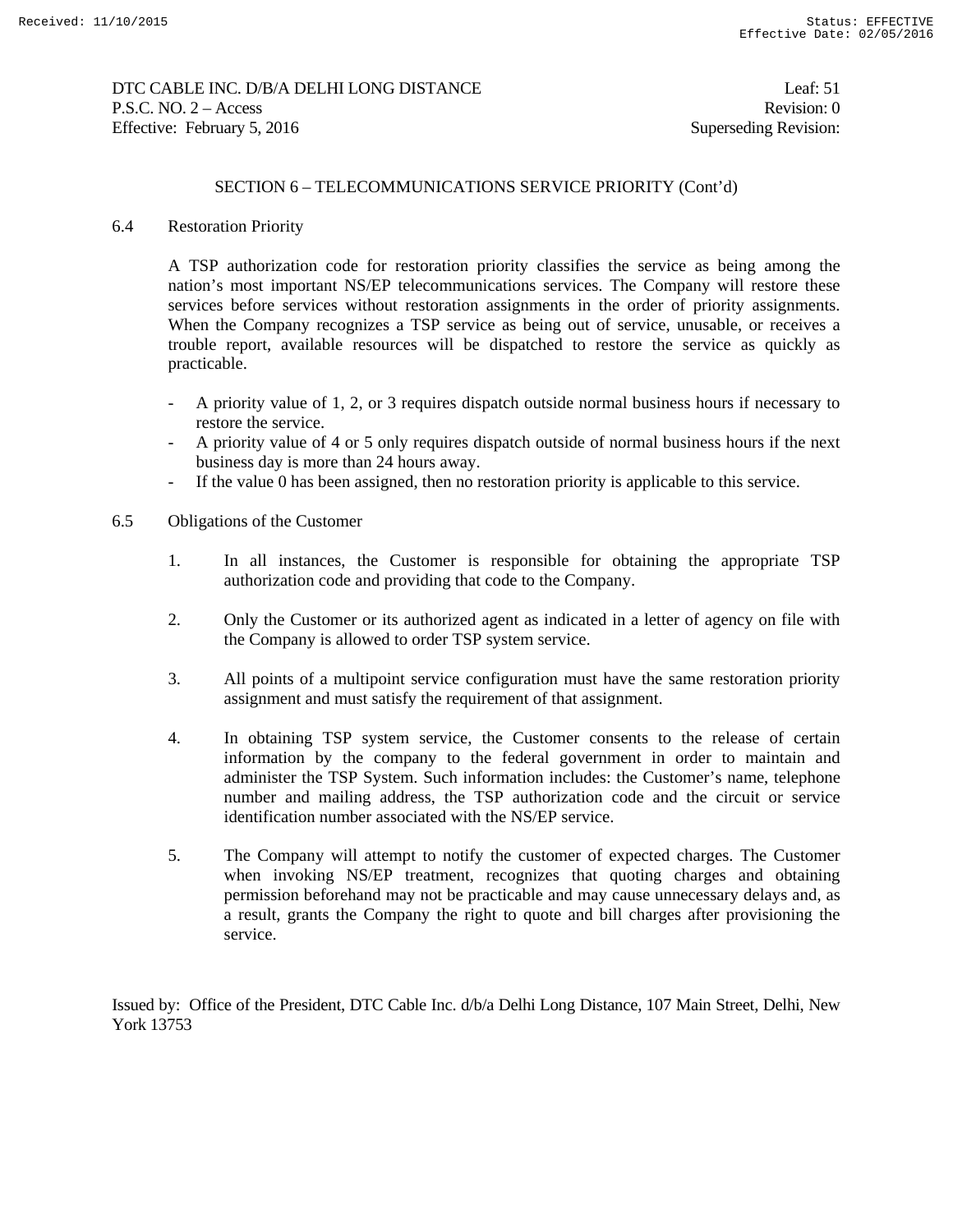## DTC CABLE INC. D/B/A DELHI LONG DISTANCE Leaf: 52 P.S.C. NO. 2 – Access Revision: 0 Effective: February 5, 2016 Superseding Revision:

## SECTION 6 – TELECOMMUNICATIONS SERVICE PRIORITY (Cont'd)

- 6.5 Obligations of the Customer (Cont'd)
	- 6. During certain emergencies the Customer may request TSP assignments verbally and the company will accept such verbal notifications. The Customer must submit a written order to the company within two working days following the verbal request. If the written order is not received within two working days, all applicable rates and charges accumulated to date to provision TSP System service become immediately due and payable and the requested TSP priority is revoked.
	- 7. The Customer must request and justify revalidation of all priority level assignments at least every three years.
	- 8. Additionally, the NCS manual 3-1-1, "Telecommunications service Priority (TSP) System for National Security Preparedness (NS/EP Service User Manual)" prescribes specific conditions which warrant NS/EP treatment and related procedures.
- 6.6 Obligations of the Company
	- 1. The Company will allocate resources to ensure the best efforts to provide NS/EP services by the time required.
	- 2. The Company will work TSP system services in the order of the priority level assignments.

 The priority sequence is as follows: Restore NS/EP services assigned restoration priority 1 Provision Emergency NS/EP services Restore NS/EP services assigned restoration priority 2, 3, 4 or 5 Provision NS/EP service assignment provisioning priority 1, 2, 3, 4 or 5.

- 3. The Company will work cooperatively with other providers of NS/EP services to ensure end-to-end service even if only a portion of the service is provided by the Company.
- 4. TSP service will be provided in accordance with the guidelines set forth in NCS manual 3-1-2, "Telecommunications Service Priority (TSP) System for National Security Preparedness (NSEP) Service Vendor Handbook."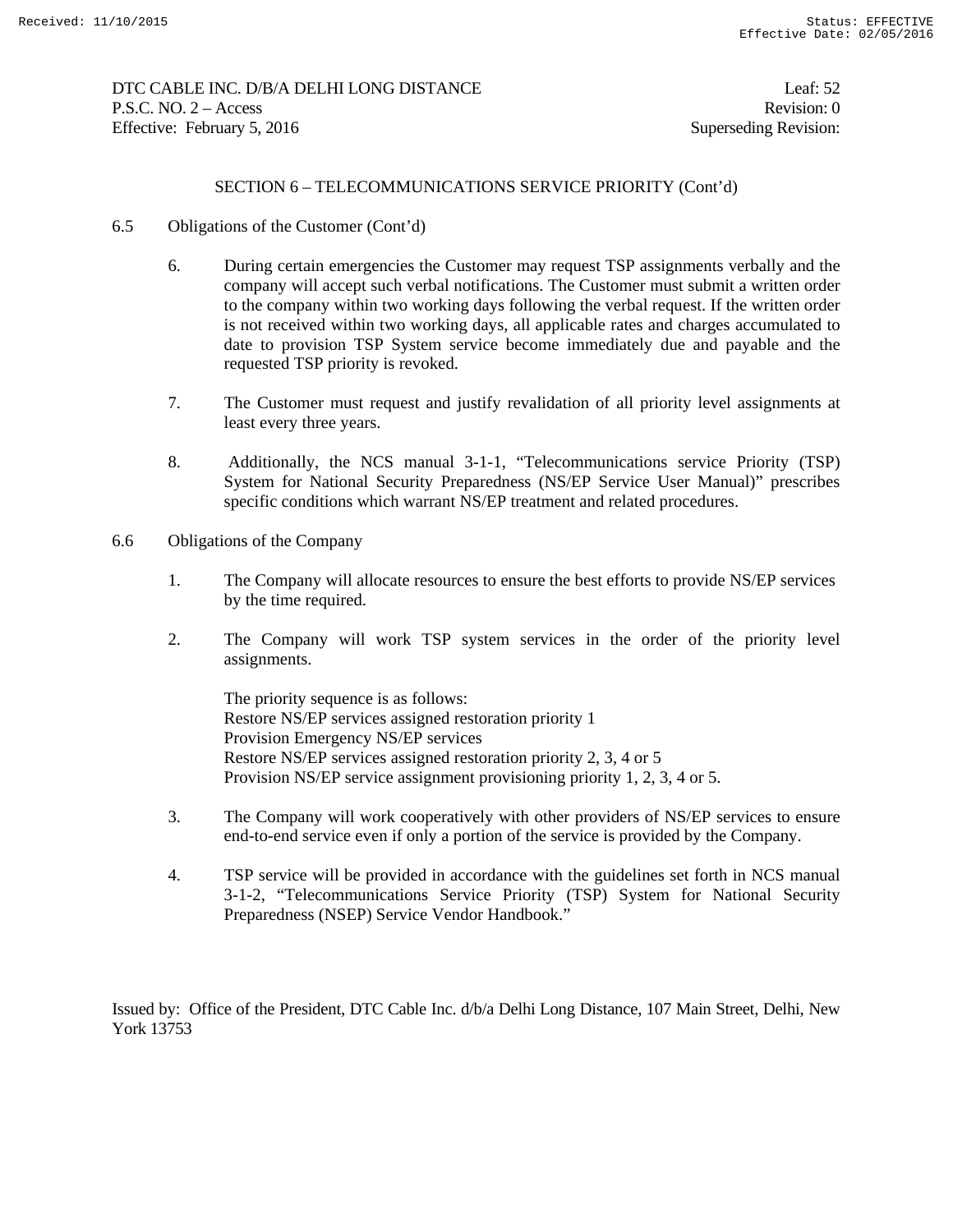## DTC CABLE INC. D/B/A DELHI LONG DISTANCE Leaf: 53 P.S.C. NO. 2 – Access Revision: 0 Effective: February 5, 2016 Superseding Revision:

# SECTION 6 – TELECOMMUNICATIONS SERVICE PRIORITY (Cont'd)

6.7 Pricing

Four rate elements apply to TSP pricing:

1. Priority Installation Nonrecurring Charge applies in addition to other normal charges for the expedited installation of a TSP circuit.

Per circuit ICB

2. Priority Restoration Nonrecurring Level Implementation Charge B applies when a circuit is first given a TSP restoration level.

Per circuit ICB

3. Priority Restoration Monthly maintenance Charge B applies to TSP circuits.

Per circuit ICB

4. Priority Restoration Nonrecurring Level Change Charge B applies when a restoration level is modified on a TSP circuit.

Per circuit ICB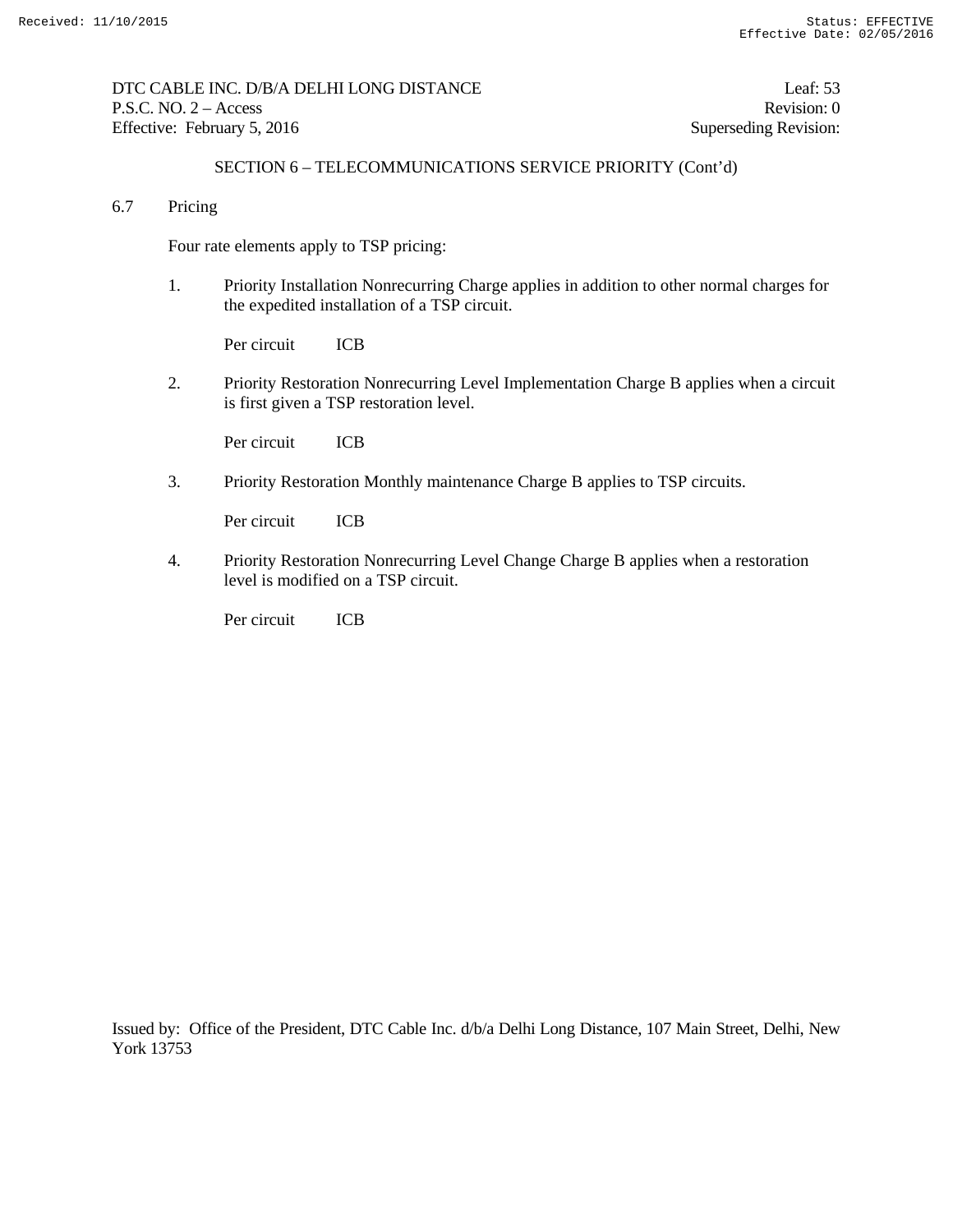DTC CABLE INC. D/B/A DELHI LONG DISTANCE Leaf: 54 P.S.C. NO. 2 – Access Revision: 0<br>Effective: February 5, 2016 Superseding Revision: 0 Effective: February 5, 2016

## **CONTENTS**

# SECTION 7 – SPECIAL SERVICES DISCOUNT PROGRAM

Leaf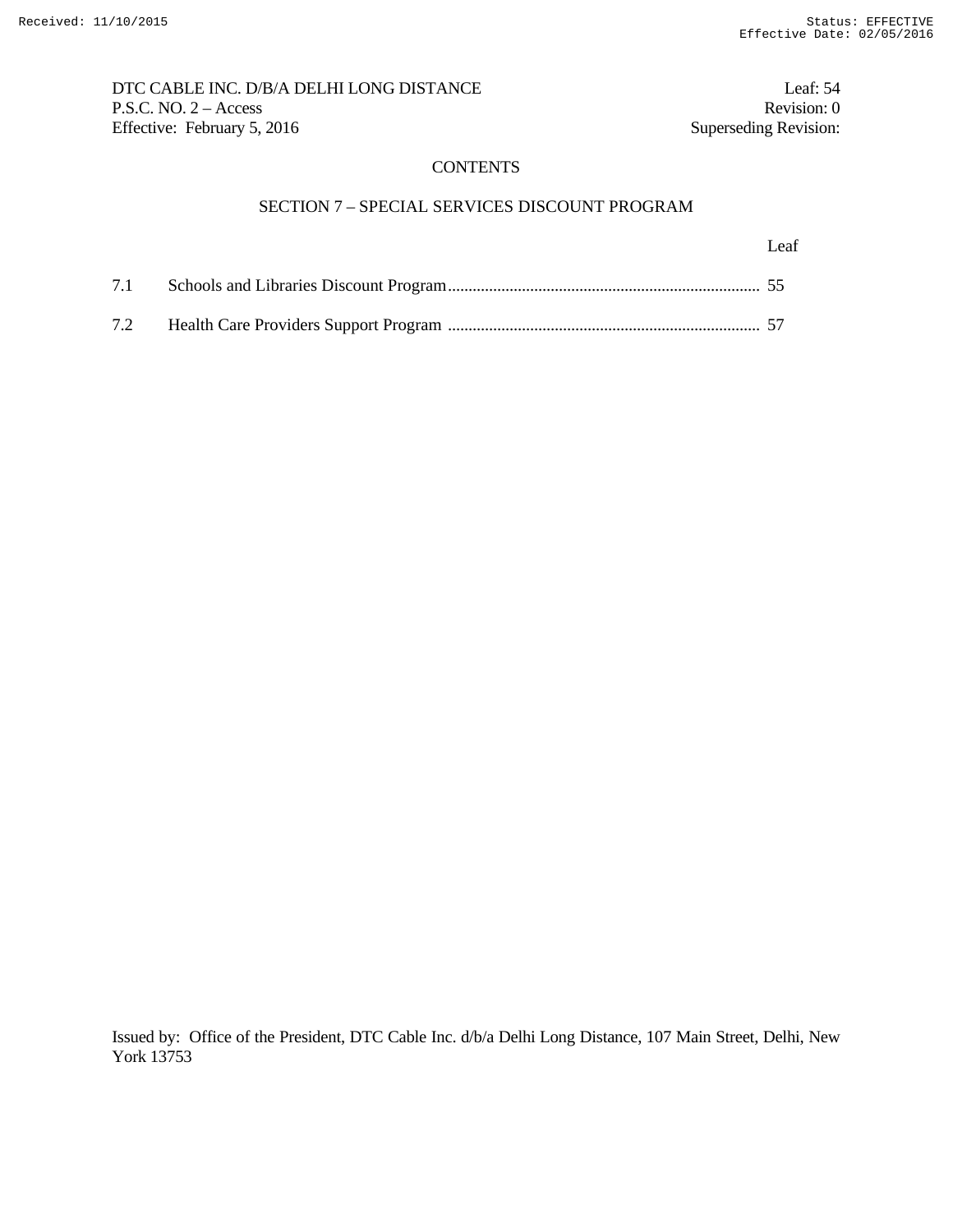DTC CABLE INC. D/B/A DELHI LONG DISTANCE Leaf: 55 P.S.C. NO. 2 – Access Revision: 0 Effective: February 5, 2016 Superseding Revision:

#### **CONTENTS**

### SECTION 7 – SPECIAL SERVICES DISCOUNT PROGRAM (Cont'd)

#### 7.1 Schools and Libraries Discount Program

7.1.1. General

The Schools and Libraries Discount Program permits eligible schools (public and private, grades Kindergarten through 12) and libraries to purchase the Company services offered in this tariff and the (additional company tariff references, if appropriate) at a discounted rate, in accordance with the Rules adopted by the Federal Communications Commission (FCC) in its Universal Service Order 97-157, issued May 8, 1997 and the New York State Public Service Commission in its Opinion and Order 97-11 Adopting Discounts for Services for Schools and Libraries, issued June 25, 1997. The Rules are codified at 47 Code of Federal Regulation (C.F.R.) 54.500 et. seq.

As indicated in the Rules, the discounts will be between 20 and 90 percent of the prediscount price, which is the price of services to schools and libraries prior to application of a discount. The level of discount will be based on an eligible school or library's level of economic disadvantage and by its location in either an urban or rural area. A schools level of economic disadvantage will be determined by the percentage of its students eligible for participation in the national school lunch program, and a library's level of economic disadvantage will be calculated on the basis of school lunch eligibility in the public school district in which the library is located. A non-public school may use either eligibility for the national school lunch program or other federally approved alternative measures to determine its level of economic disadvantage. to be eligible for the discount, schools and libraries will be required to comply with the terms and conditions set forth in the Rules.

Discounts are available only to the extent that they are funded by the federal universal service fund. Schools and libraries may aggregate demand with other eligible entities to create a consortium.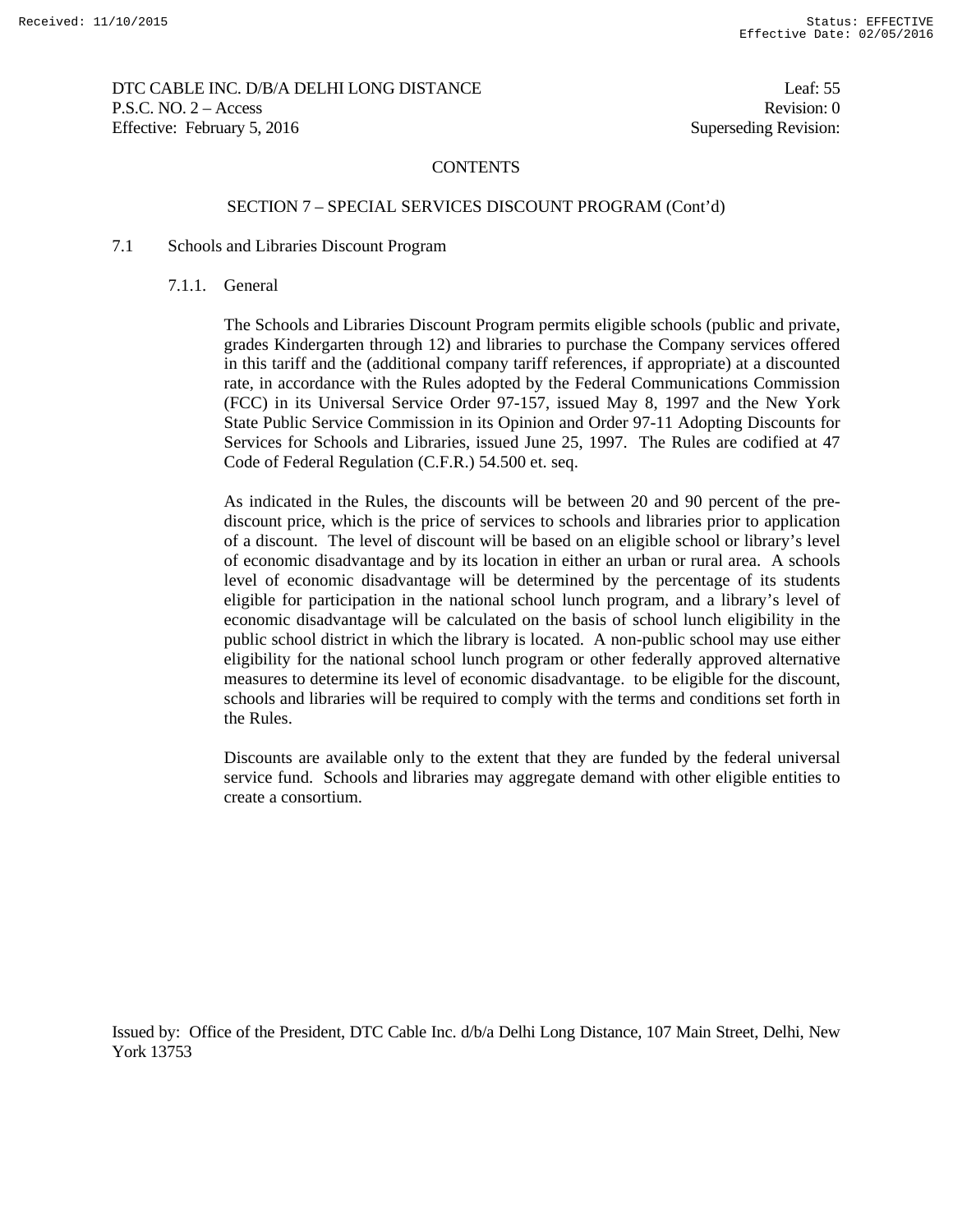# DTC CABLE INC. D/B/A DELHI LONG DISTANCE Leaf: 56 P.S.C. NO. 2 – Access Revision: 0 Effective: February 5, 2016 Superseding Revision:

## SECTION 7 – SPECIAL SERVICES DISCOUNT PROGRAM (Cont'd)

- 7.1 Schools and Libraries Discount Program (Cont'd)
	- 7.1.2 Obligation of Eligible Schools and Libraries Requests for Service
		- 1. Schools and libraries and consortia shall participate in a competitive bidding process for all services eligible for discounts, in accordance with any state and local procurement rules.
		- 2. Schools and libraries and consortia shall submit requests for services to the Schools and Libraries Corporation, as designated by the FCC and follow established procedures.
		- 3. Services requested will be used for educational purposes.
		- 4. Services will not be sold, resold or transferred in consideration for money or any other thing of value.
	- 7.1.3. Obligations of the Company
		- 1. The Company will offer discounts to eligible schools and libraries on commercially available telecommunications services contained in this tariff. Those services contained in this tariff which are excluded from the discount program, in accordance with the Rules, are included as an attachment to this tariff.
		- 2. The Company will offer services to eligible schools, libraries and consortia at prices no higher than the lowest price it charges to similarly situated nonresidential customers for similar services (lowest corresponding price).
		- 3. In competitive bidding situations, the Company may offer flexible pricing or rates other than in this tariff, where specific flexible pricing arrangements are allowed, subject to New York State Public Service Commission approval.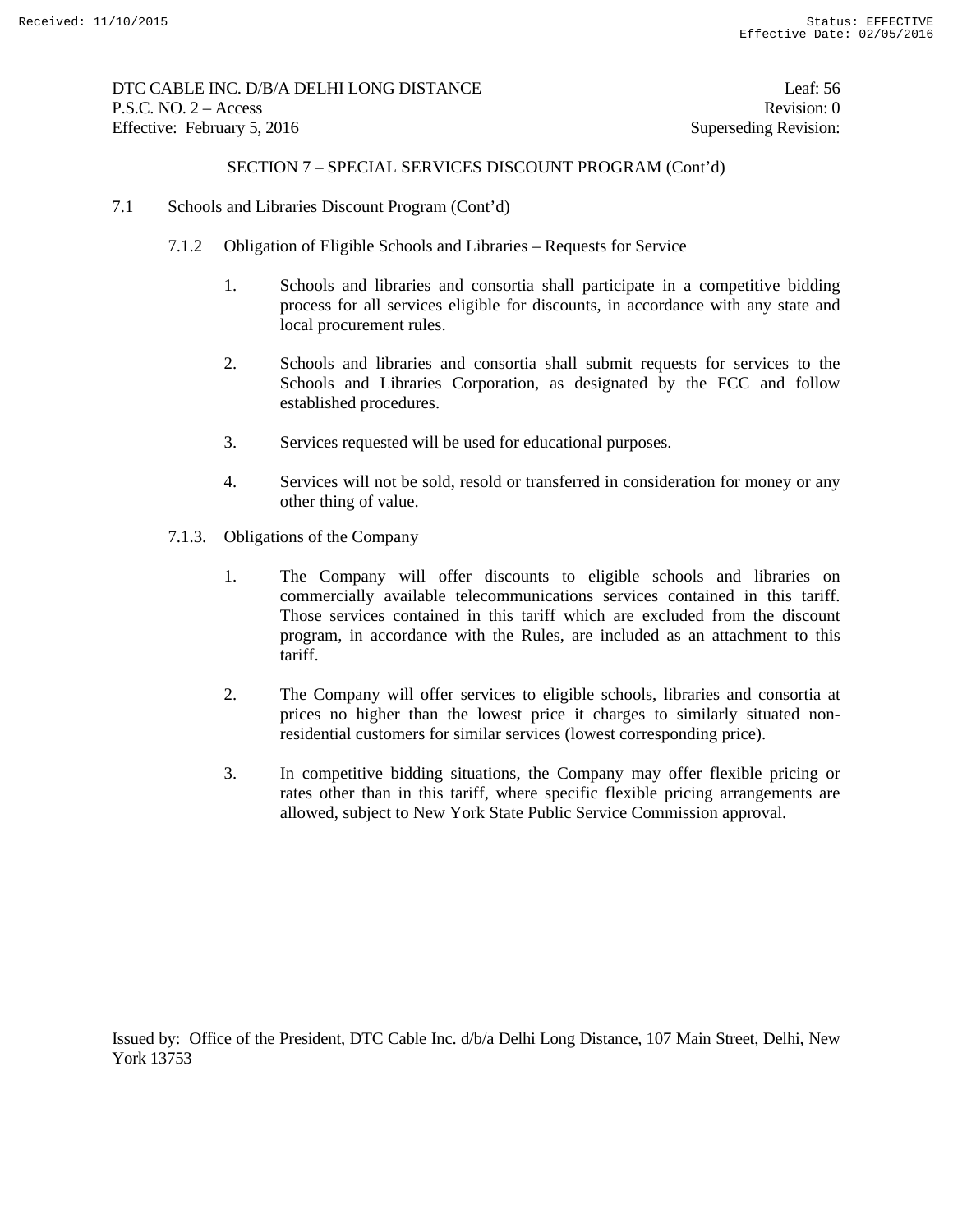DTC CABLE INC. D/B/A DELHI LONG DISTANCE Leaf: 57 P.S.C. NO. 2 – Access Revision: 0 Effective: February 5, 2016 Superseding Revision:

## SECTION 7 – SPECIAL SERVICES DISCOUNT PROGRAM (Cont'd)

- 7.1 Schools and Libraries Discount Program (Cont'd)
	- 7.1.4. Discounted Rates for Schools and Libraries
		- 1. Discounts for eligible schools and libraries and consortia shall be set as a percentage from the pre-discount price, which is the price of services to schools and libraries prior to application of a discount.
		- 2. The discount rate will be applied to eligible intrastate services purchased by eligible schools, libraries or consortia.
		- 3. The discount rate is based on each school or library's level of economic disadvantage as determined in accordance with the FCC Order or other federally approved alternative measures (as permitted by the Rules) and by its location in either an urban or rural area.
		- 4. The discount matrix for eligible schools, libraries and consortia is included as an attachment to this tariff.
- 7.2 Health Care Providers Support Program
	- 7.2.1. General

The purpose of the Health Care Providers Support Program is to enable public and nonprofit rural health care providers to have access to telecommunications services necessary for the provision of health care services at rates comparable to those paid for similar services in urban areas. The Health Care Providers Support Program offers eligible public and non-profit health care providers located in rural areas reduced rates for Company intrastate services. Such services must be purchased in accordance with the Rules adopted by the Federal Communications Commission (FCC) in its Universal Service Order 97-157, issued May 8, 1997 and the New York State Public Service Commission in its Order in Cases 94-C-0095 and 28425, issued November 4, 1997. The FCC Rules are codified at 47 Code of Federal Regulation (C.F.R.) 54.601 et. seq., and any amendments made thereto.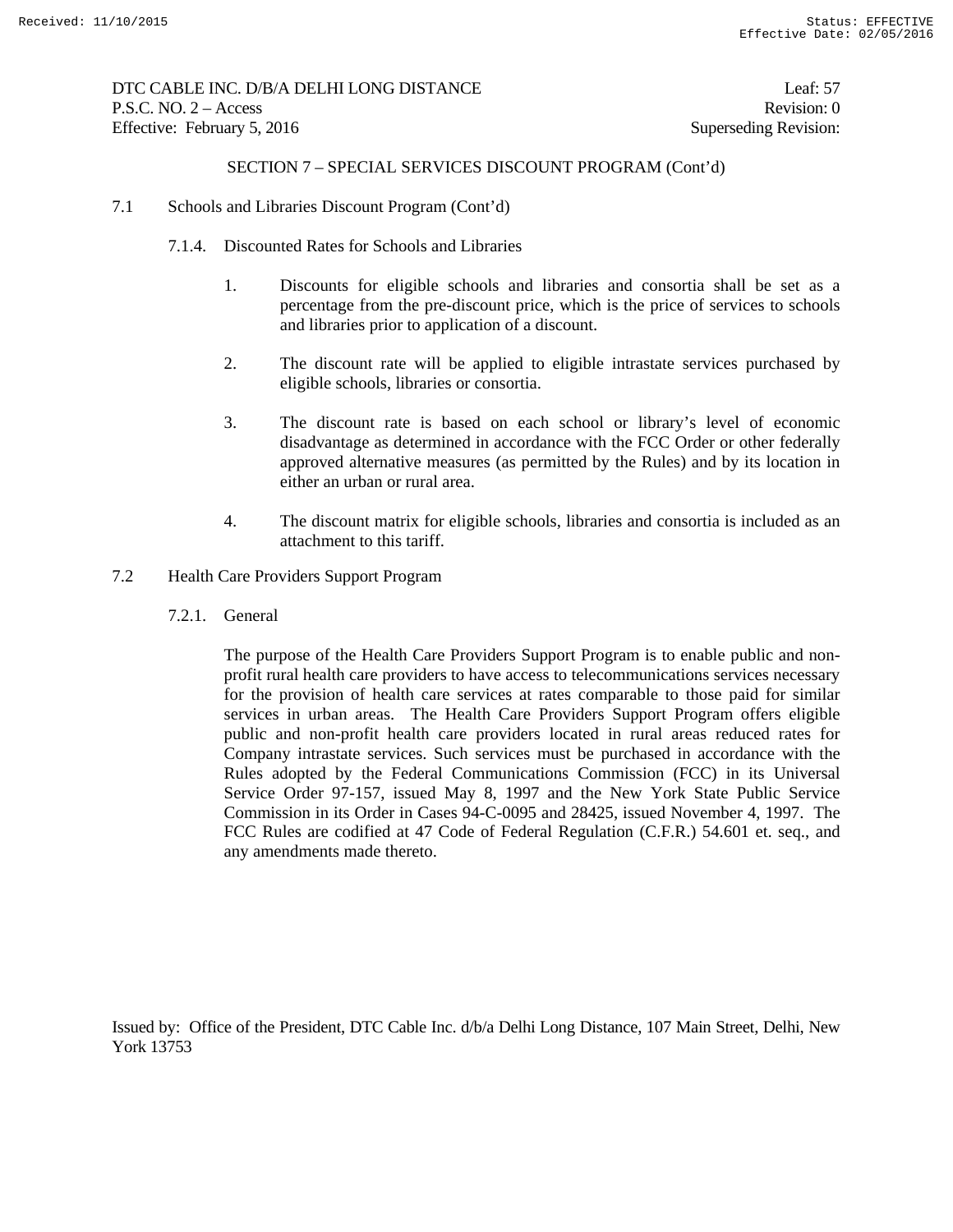DTC CABLE INC. D/B/A DELHI LONG DISTANCE Leaf: 58 P.S.C. NO. 2 – Access Revision: 0 Effective: February 5, 2016 Superseding Revision:

## SECTION 7 – SPECIAL SERVICES DISCOUNT PROGRAM (Cont'd)

- 7.2 Health Care Providers Support Program (Cont'd)
	- 7.2.2. Regulations
		- 1. To be eligible for the reduced rates, rural health care providers are required to comply with the terms and conditions set forth in the FCC Rules.
		- 2. Reduced rates are available only to the extent that they are funded by the federal universal service fund.
		- 3. Eligible rural health care providers may aggregate demand with other entities to create a consortium. Universal service support shall apply only to the portion of eligible services used by an eligible health care provider.
	- 7.2.3 Responsibility of Eligible Health Care Providers
		- 1. Rural health care providers and consortia shall participate in a competitive bidding process for all services eligible for reduced rates in accordance with any state and local procurement rules.
		- 2. Rural health care providers and consortia shall submit requests for services to the program Administrator, as designated by the FCC, and follow established procedures.
		- 3. Services requested must be used for purposes related to the provision of health care services or instruction that the health care provider is legally authorized to provide under the law.
		- 4. A health care provider that cannot obtain toll free access to an Internet Service Provider and who is eligible for support for limited toll-free access under the Rules must certify that it lacks toll-free Internet access and that it is an eligible health care provider.
		- 5. Services cannot be sold, resold or transferred in consideration for money or any other thing of value.